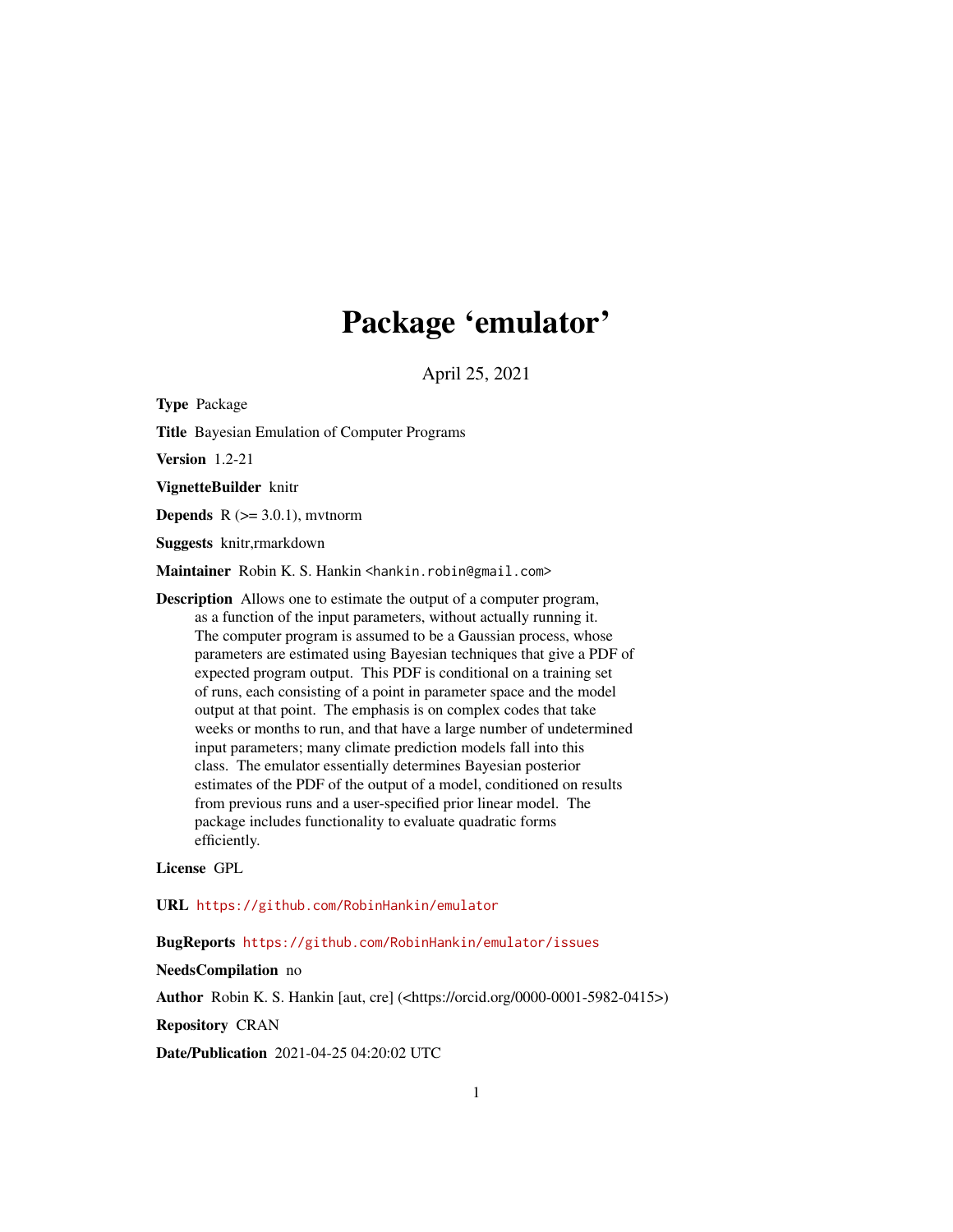# <span id="page-1-0"></span>R topics documented:

|           | $\overline{4}$ |
|-----------|----------------|
| corr      | - 6            |
| estimator |                |
|           |                |
|           |                |
|           |                |
|           |                |
|           |                |
|           |                |
|           |                |
|           |                |
|           |                |
|           |                |
|           |                |
|           |                |
|           |                |
|           |                |
|           |                |
|           | 40             |
|           |                |
|           |                |
|           | 44             |
|           |                |

emulator-package *Bayesian Emulation of Computer Programs*

#### Description

Allows one to estimate the output of a computer program, as a function of the input parameters, without actually running it. The computer program is assumed to be a Gaussian process, whose parameters are estimated using Bayesian techniques that give a PDF of expected program output. This PDF is conditional on a training set of runs, each consisting of a point in parameter space and the model output at that point. The emphasis is on complex codes that take weeks or months to run, and that have a large number of undetermined input parameters; many climate prediction models fall into this class. The emulator essentially determines Bayesian posterior estimates of the PDF of the output of a model, conditioned on results from previous runs and a user-specified prior linear model. The package includes functionality to evaluate quadratic forms efficiently.

#### Details

The DESCRIPTION file:

Package: emulator Type: Package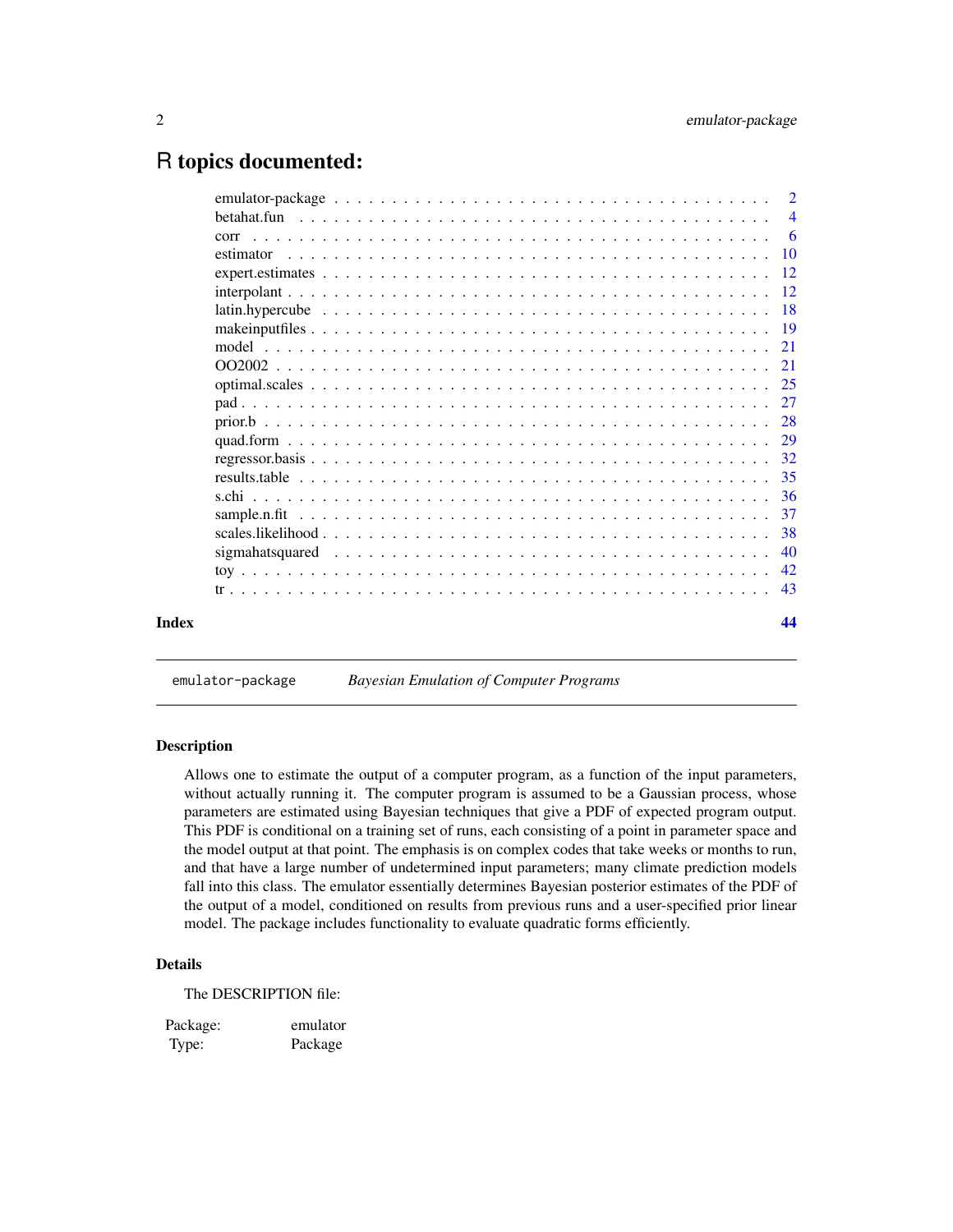# emulator-package 3

|                        | Bayesian Emulation of Computer Programs                                                                    |
|------------------------|------------------------------------------------------------------------------------------------------------|
|                        |                                                                                                            |
| uthors $@R$ :          | c("Robin", "K. S."), family="Hankin", role = c("aut","cre"), email="hankin.robin@gmail.co                  |
| VignetteBuilder: knitr |                                                                                                            |
|                        | $R$ ( $>=$ 3.0.1), mythorm                                                                                 |
|                        | knitr,rmarkdown                                                                                            |
|                        | Robin K. S. Hankin <hankin.robin@gmail.com></hankin.robin@gmail.com>                                       |
|                        | Allows one to estimate the output of a computer program, as a function of the input parameters, without ac |
|                        |                                                                                                            |
|                        | https://github.com/RobinHankin/emulator                                                                    |
| øRenorts:              | https://github.com/RobinHankin/emulator/issues                                                             |
|                        | Robin K. S. Hankin [aut, cre] ( <https: 0000-0001-5982-0415="" orcid.org="">)</https:>                     |

Index of help topics:

| 002002            | Implementation of the ideas of Oakley and<br>0'Hagan 2002           |
|-------------------|---------------------------------------------------------------------|
| betahat.fun       | Calculates MLE coefficients of linear fit                           |
| corr              | correlation function for calculating A                              |
| emulator-package  | Bayesian Emulation of Computer Programs                             |
| estimator         | Estimates each known datapoint using the others<br>as datapoints    |
| expert.estimates  | Expert estimates for Goldstein input parameters                     |
| interpolant       | Interpolates between known points using                             |
|                   | Bayesian estimation                                                 |
| latin.hypercube   | Latin hypercube design matrix                                       |
| makeinputfiles    | Makes input files for condor runs of goldstein                      |
| model             | Simple model for concept checking                                   |
| optimal.scales    | Use optimization techniques to find the optimal<br>scales           |
| pad               | Simple pad function                                                 |
| prior.b           | Prior linear fits                                                   |
| quad.form         | Evaluate a quadratic form efficiently                               |
| regressor.basis   | Regressor basis function                                            |
| results.table     | Results from 100 Goldstein runs                                     |
| s.chi             | Variance estimator                                                  |
| sample.n.fit      | Sample from a Gaussian process and fit an<br>emulator to the points |
| scales likelihood | Likelihood of roughness parameters                                  |
| sigmahatsquared   | Estimator for sigma squared                                         |
| toy               | A toy dataset                                                       |
| tr                | Trace of a matrix                                                   |

# Author(s)

# NA

Maintainer: Robin K. S. Hankin <hankin.robin@gmail.com>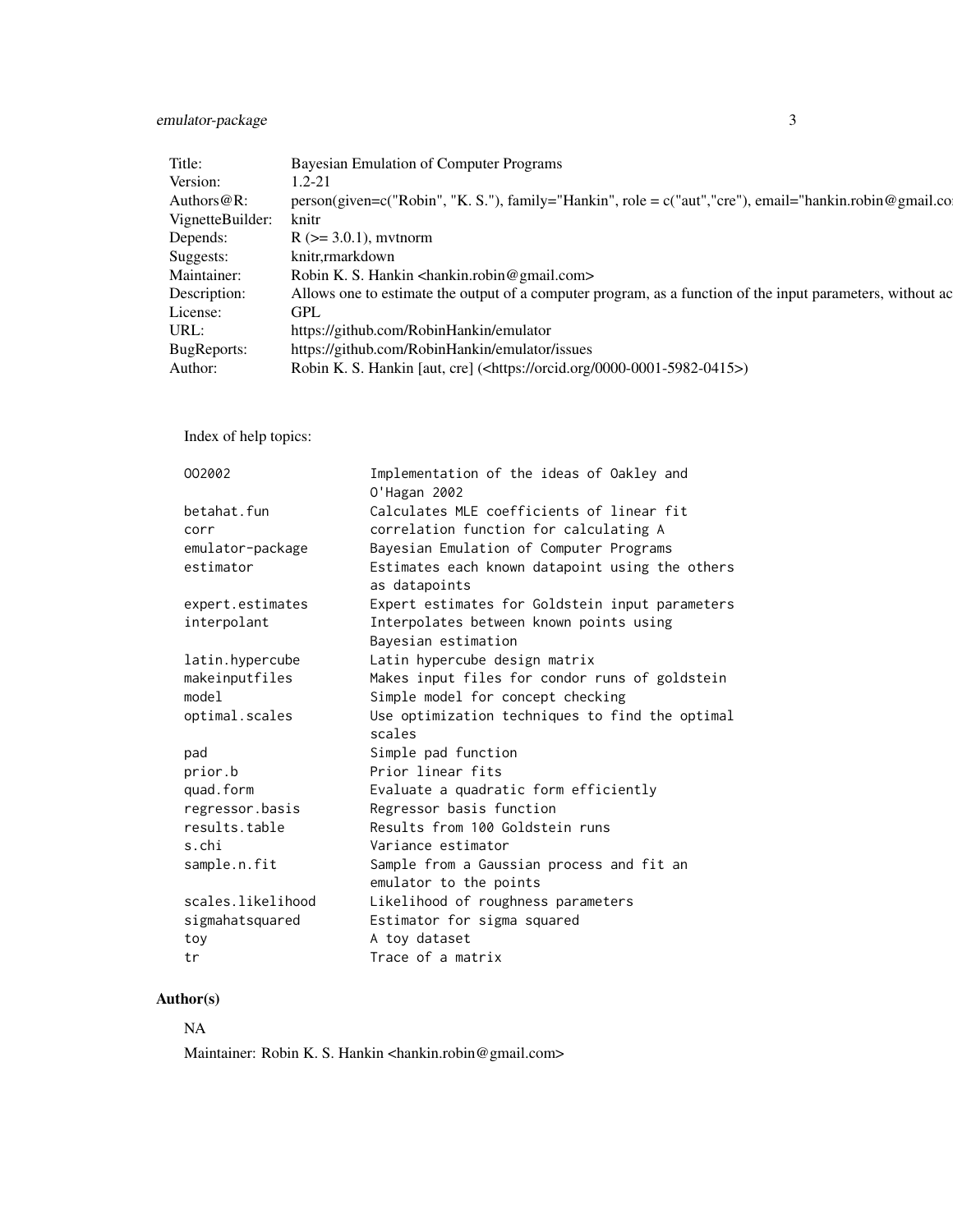#### <span id="page-3-0"></span>References

- J. Oakley 1999. "Bayesian uncertainty analysis for complex computer codes", PhD thesis, University of Sheffield.
- R. K. S. Hankin 2005. "Introducing BACCO, an R bundle for Bayesian analysis of computer code output", Journal of Statistical Software, 14(16)

#### Examples

```
## More detail given in optimal.scales.Rd
scales_{true} < c(1,1,1,1,1,4)## and a real (linear) relation:
real.relation \leftarrow function(x){sum( (1:6)*x )}
## Now a design matrix:
val <- latin.hypercube(100,6)
## apply the real relation:
d <- apply(val,1,real.relation)
## and add some suitably correlated Gaussian noise:
A <- corr.matrix(val,scales=scales_true)
d.noisy <- as.vector(rmvnorm(n=1,mean=apply(val,1,real.relation), 0.3*A))
## Now try to predict the values at points x:
x \leftarrow latin.hypercube(20,6)
predicted <- int.qq(x,d.noisy,xold=val, Ainv=solve(A),pos.def.matrix=diag(scales_true))
observed <- apply(x,1,real.relation)
par(pty='s')
plot(predicted,observed,xlim=c(4,18),ylim=c(4,18))
abline(0,1)
```
betahat.fun *Calculates MLE coefficients of linear fit*

# **Description**

Determines the maximum likelihood regression coeffients for the specified regression basis and correlation matrix A.

The ".A" form needs only A (and not Ainv), thus removing the need to calculate a matrix inverse. Note that this form is *slower* than the other if Ainv is known in advance, as solve(.,.) is slow.

If Ainv is not known in advance, the two forms seem to perform similarly in the cases considered here and in the goldstein package.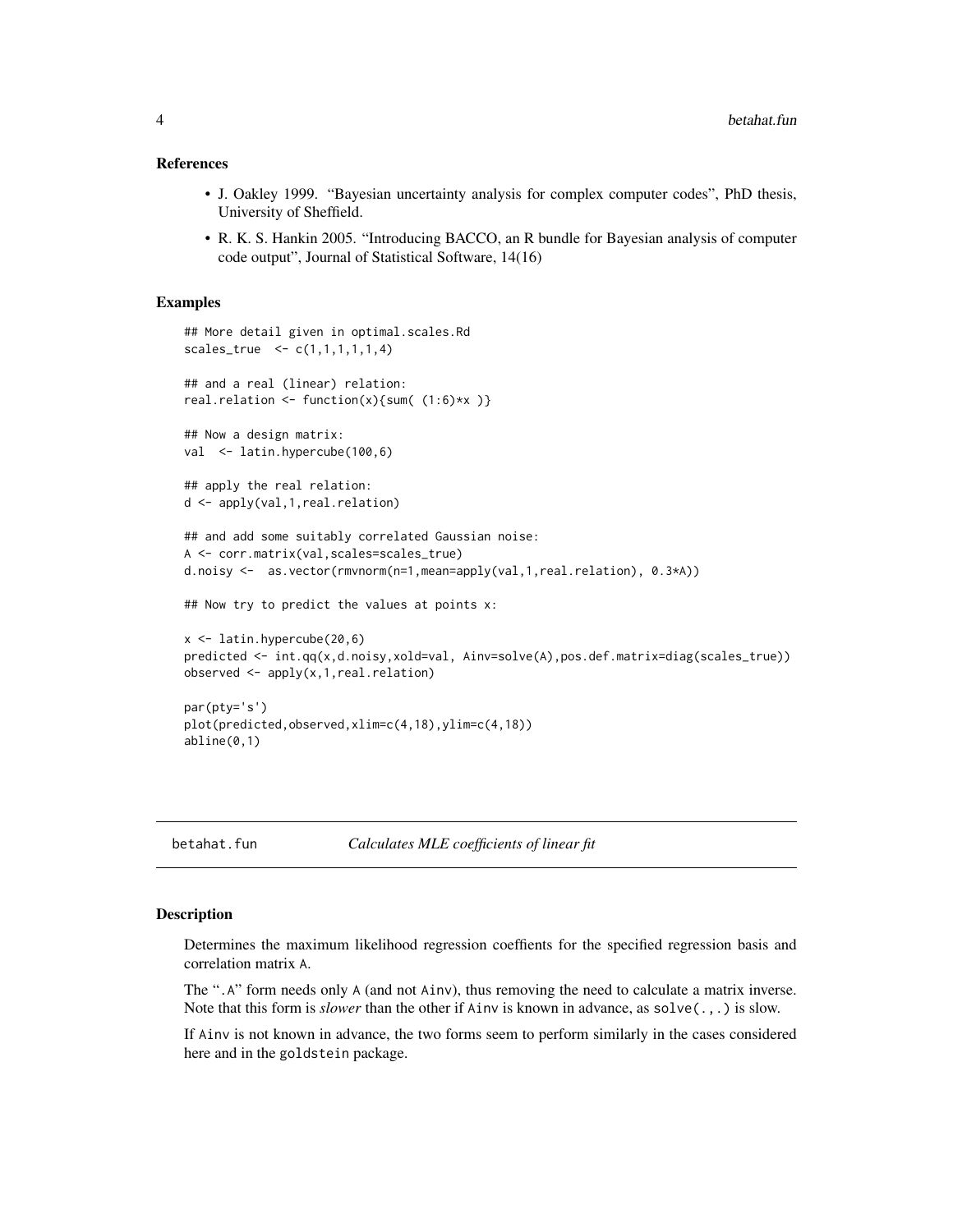#### betahat.fun 5

#### Usage

```
betahat.fun(xold, Ainv, d, give.variance=FALSE, func)
betahat.fun.A(xold, A, d, give.variance=FALSE, func)
```
#### Arguments

| xold          | Data frame, each line being the parameters of one run                                                                                 |
|---------------|---------------------------------------------------------------------------------------------------------------------------------------|
| A             | Correlation matrix, typically provided by corr.matrix()                                                                               |
| Ainv          | Inverse of the correlation matrix A                                                                                                   |
| d             | Vector of results at the points specified in xold                                                                                     |
| give.variance | Boolean, with TRUE meaning to return information on the variance of $\beta$ and<br>default FALSE meaning to return just the estimator |
| func          | Function to generate regression basis; defaults to regressor basis                                                                    |

# Note

Here, the strategy of using two separate functions, eg foo() and foo.A(), one of which inverts A and one of which uses notionally more efficient means. Compare the other strategy in which a Boolean flag, use.Ainv, has the same effect. An example would be scales.likelihood().

# Author(s)

Robin K. S. Hankin

#### References

- J. Oakley and A. O'Hagan, 2002. *Bayesian Inference for the Uncertainty Distribution of Computer Model Outputs*, Biometrika 89(4), pp769-784
- R. K. S. Hankin 2005. *Introducing BACCO, an R bundle for Bayesian analysis of computer code output*, Journal of Statistical Software, 14(16)

#### Examples

```
data(toy)
val <- toy
H <- regressor.multi(val)
d \leq apply(H,1, function(x){sum((0:6)*x)})
fish \le rep(2,6)
A <- corr.matrix(val,scales=fish)
Ainv <- solve(A)
# now add suitably correlated Gaussian noise:
d <- as.vector(rmvnorm(n=1,mean=d, 0.1*A))
betahat.fun(val , Ainv , d) \# should be close to c(0,1:6)
```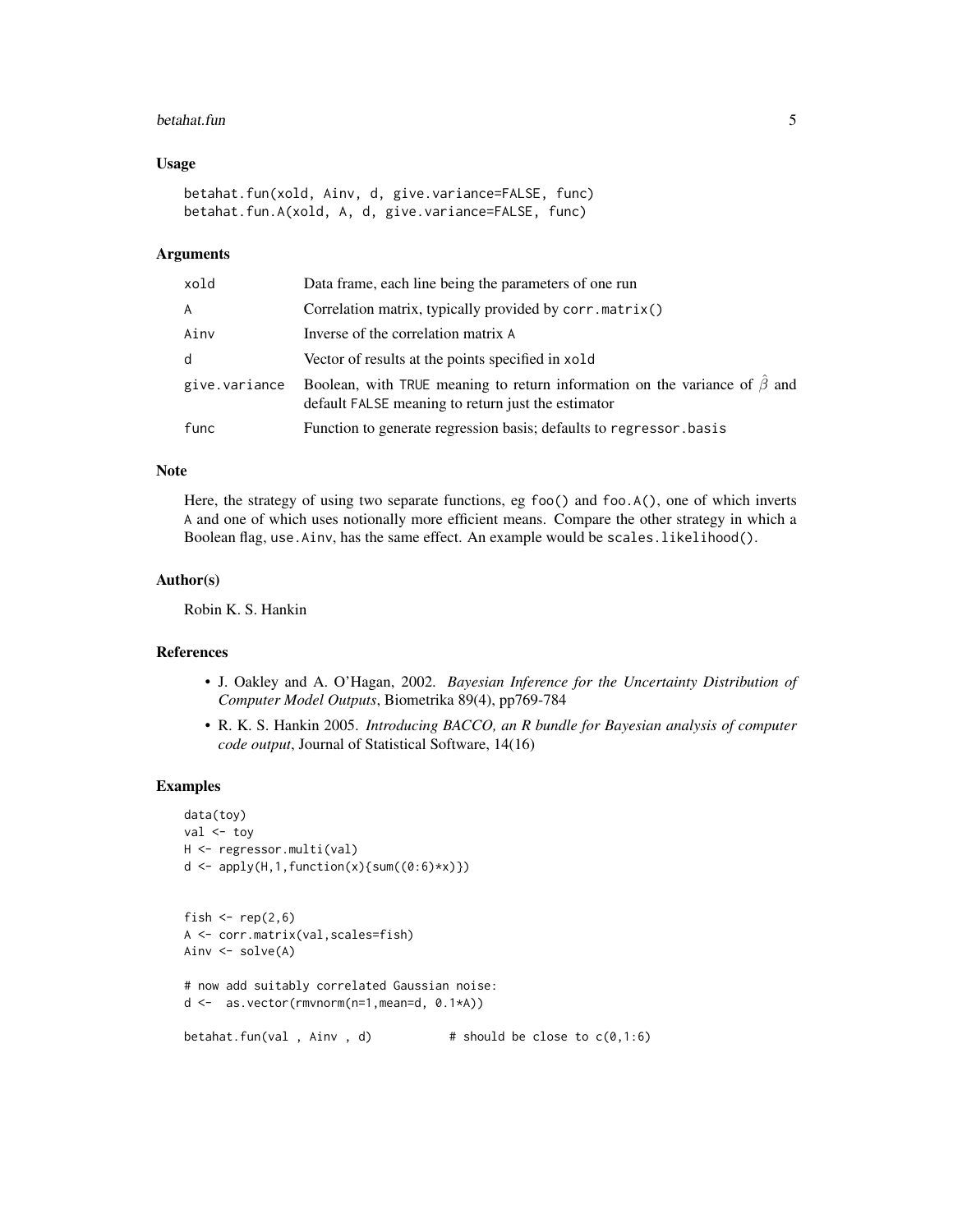```
6 correction to the correction of the correction of the correction of the correction of the correction of the correction of the correction of the correction of the correction of the correction of the correction of the corr
```

```
# Now look at the variances:
betahat.fun(val,Ainv,give.variance=TRUE, d)
     # now find the value of the prior expectation (ie the regression
     # plane) at an unknown point:
x.unknown <- rep(0.5, 6)regressor.basis(x.unknown) %*% betahat.fun(val, Ainv, d)
     # compare the prior with the posterior
interpolant(x.unknown, d, val, Ainv,scales=fish)
     # Heh, it's the same! (of course it is, there is no error here!)
     # OK, put some error on the old observations:
d.noisy <- as.vector(rmvnorm(n=1,mean=d,0.1*A))
     # now compute the regression point:
regressor.basis(x.unknown) %*% betahat.fun(val, Ainv, d.noisy)
     # and compare with the output of interpolant():
interpolant(x.unknown, d.noisy, val, Ainv, scales=fish)
     # there is a difference!
     # now try a basis function that has superfluous degrees of freedom.
     # we need a bigger dataset. Try 100:
val <- latin.hypercube(100,6)
colnames(val) <- letters[1:6]
d \leftarrow apply(val, 1, function(x) \{sum((1:6)*x)\})A <- corr.matrix(val,scales=rep(1,6))
Ainv <- solve(A)
betahat.fun(val, Ainv, d, func=function(x){c(1,x,x^2)})
     # should be c(0:6 ,rep(0,6). The zeroes should be zero exactly
     # because the original function didn't include any squares.
## And finally a sanity check:
f <- function(x){c(1, x, x^2)}
jj1 <- betahat.fun(val, Ainv, d, func=f)
jj2 <- betahat.fun.A(val, A, d, func=f)
abs(jj1-jj2) # should be small
```
<span id="page-5-1"></span>corr *correlation function for calculating A*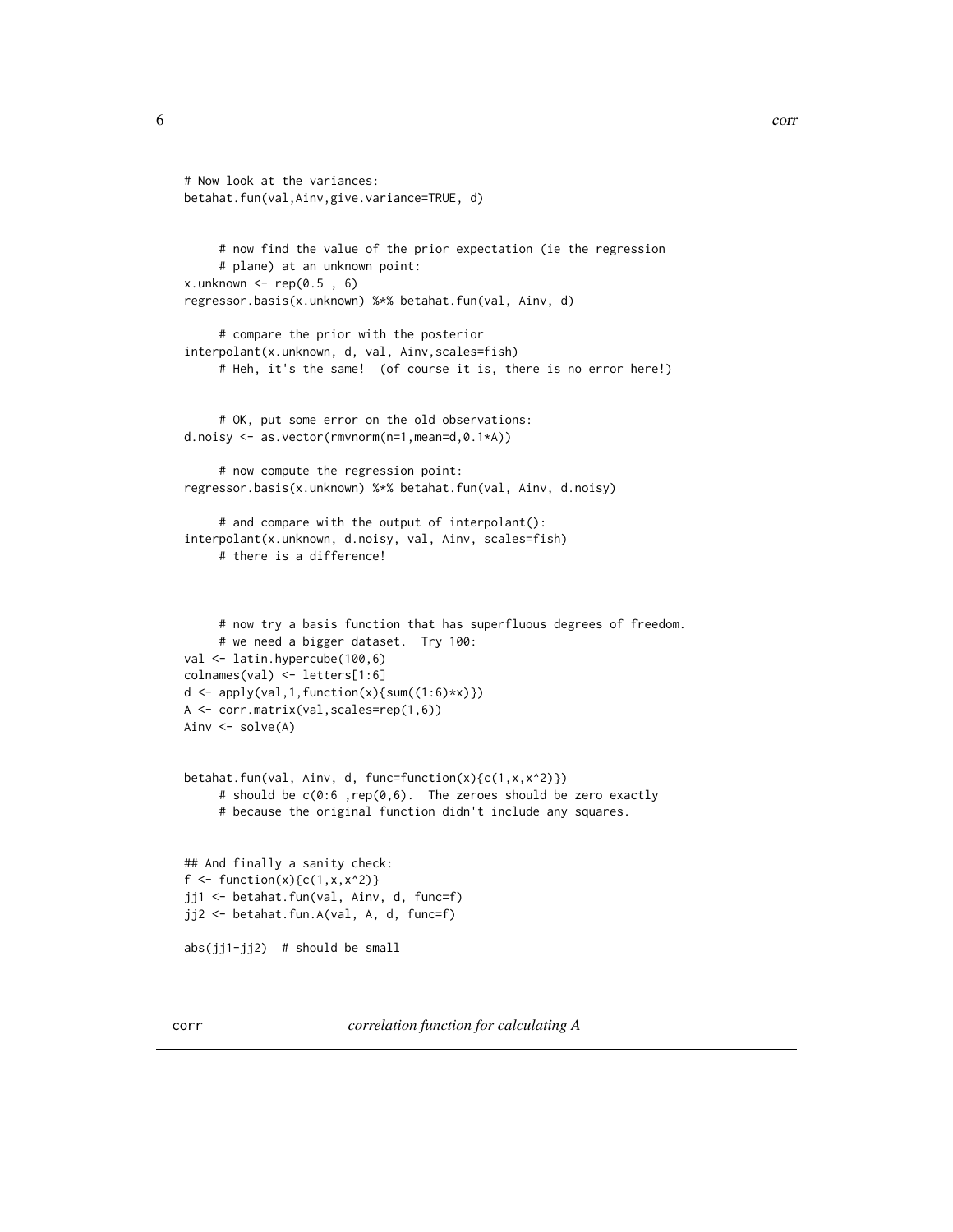#### corr 7 and 2008 and 2008 and 2008 and 2008 and 2008 and 2008 and 2008 and 2008 and 2008 and 2008 and 2008 and 2008 and 2008 and 2008 and 2008 and 2008 and 2008 and 2008 and 2008 and 2008 and 2008 and 2008 and 2008 and 2008

# Description

Calculates the correlation function between two points in parameter space, thus determining the correlation matrix A.

# Usage

```
corr(x1, x2, scales=NULL , pos.def.matrix=NULL,
coords="cartesian", spherical.distance.function=NULL)
corr.matrix(xold, yold=NULL, method=1, distance.function=corr, ...)
```
# Arguments

| х1                | First point                                                                                                                                                                                                                                                                                                                                                                                                                                                                                                                                                                                                            |
|-------------------|------------------------------------------------------------------------------------------------------------------------------------------------------------------------------------------------------------------------------------------------------------------------------------------------------------------------------------------------------------------------------------------------------------------------------------------------------------------------------------------------------------------------------------------------------------------------------------------------------------------------|
| x2                | Second point                                                                                                                                                                                                                                                                                                                                                                                                                                                                                                                                                                                                           |
| scales            | Vector specifying the diagonal elements of $B$ (see below)                                                                                                                                                                                                                                                                                                                                                                                                                                                                                                                                                             |
|                   | pos. def. matrix Positive definite matrix to be used by corr. matrix() for $B$ . Exactly one of<br>scales and pos.definite.matrix should be specified. Supplying scales<br>specifies the diagonal elements of $B$ (off diagonal elements are set to zero);<br>supply pos.definite.matrix in the general case. A single value is recycled.<br>Note that neither corr() nor corr.matrix() test for positive definiteness                                                                                                                                                                                                 |
| coords            | In function corr(), a character string, with default "cartesian" meaning to in-<br>terpret the elements of x1 (and x2) as coordinates in Cartesian space. The only<br>other acceptable value is currently "spherical", which means to interpret the<br>first element of x1 as row number, and the second element as column number,<br>on a spherical computational grid (such as used by climate model Goldstein; see<br>package goldstein for an example of this option in use). Spherical geometry is<br>then used to calculate the geotetic (great circle) distance between point x1 and<br>x2, with function gcd() |
| method            | An integer with values 1, 2, or 3. If 1, then use a fast matrix calculation that<br>returns $e^{-(x-x')^T B(x-x')}$ . If 2 or 3, return the appropriate output from corr(),<br>noting that ellipsis arguments are passed to corr() (for example, scales). The<br>difference between 2 and 3 is a marginal difference in numerical efficiency; the<br>main difference is computational elegance.                                                                                                                                                                                                                        |
|                   | Warning 1: The code for method=2 (formerly the default), has a bug. If yold<br>has only one row, then corr.matrix(xold, yold, scales, method=2) returns<br>the transpose of what one would expect. Methods 1 and 3 return the correct<br>matrix.                                                                                                                                                                                                                                                                                                                                                                       |
|                   | Warning 2: If argument distance. function is not the default, and method is<br>the default (ie 1), then method will be silently changed to 2 on the grounds that<br>method=1 is meaningless unless the distance function is corr()                                                                                                                                                                                                                                                                                                                                                                                     |
| distance.function |                                                                                                                                                                                                                                                                                                                                                                                                                                                                                                                                                                                                                        |
|                   | Function to be used to calculate distances in corr.matrix(). Defaults to corr()                                                                                                                                                                                                                                                                                                                                                                                                                                                                                                                                        |
| xold              | Matrix, each row of which is an evaluated point                                                                                                                                                                                                                                                                                                                                                                                                                                                                                                                                                                        |
| yold              | (optional) matrix, each row of which is an evaluated point. If missing, use xold                                                                                                                                                                                                                                                                                                                                                                                                                                                                                                                                       |
|                   |                                                                                                                                                                                                                                                                                                                                                                                                                                                                                                                                                                                                                        |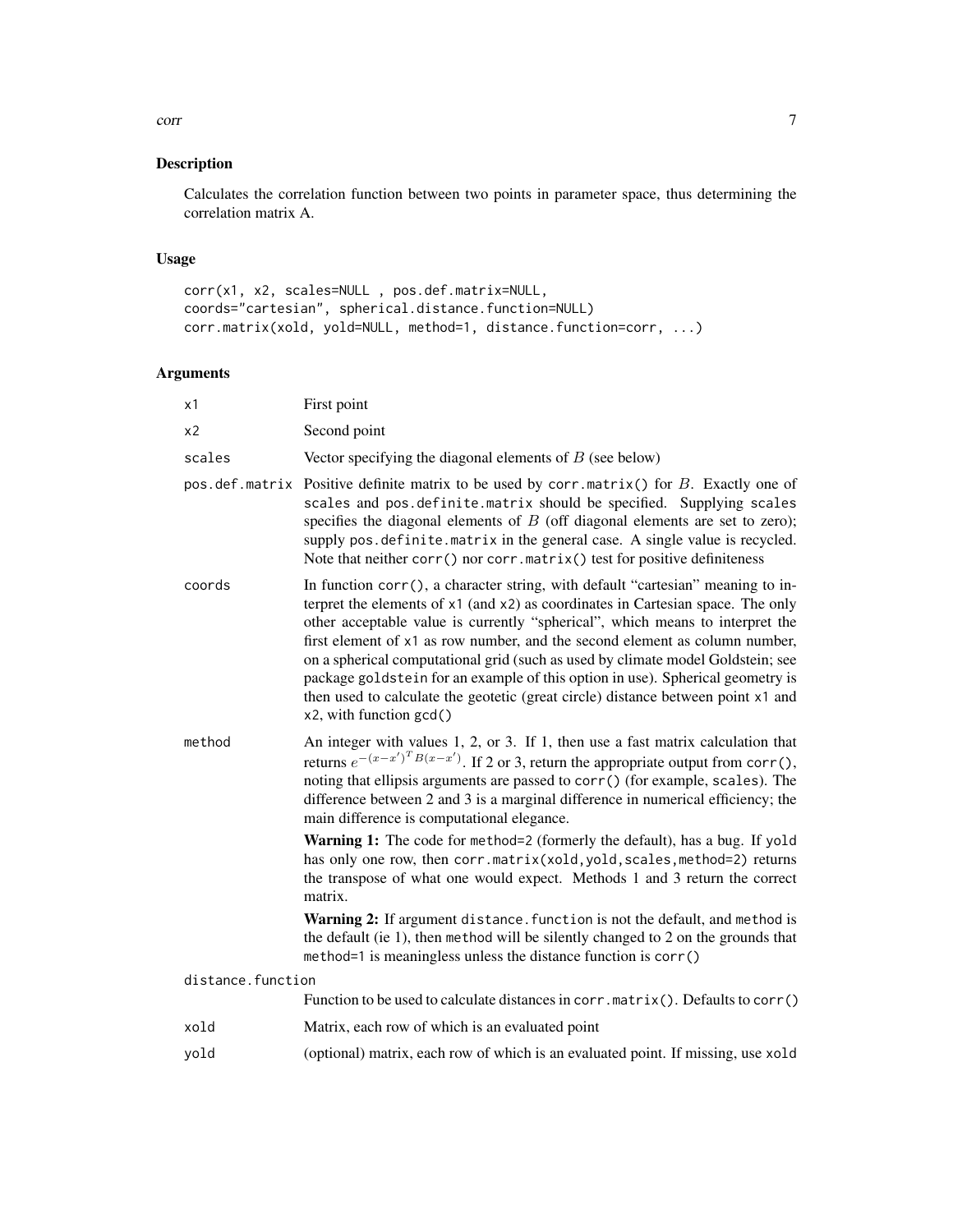#### spherical.distance.function

In corr, a function to determine the distance between two points; used if coords="spherical". A good one to choose is gcd() (that is, Great Circle Distance) of the goldstein library

In function corr.matrix(), extra arguments that are passed on to the distance function. In the default case in which the distance.function is corr(), one *must* pass scales

#### Details

Function corr() calculates the correlation between two points x1 and x2 in the parameter space. Function corr.matrix() calculates the correlation matrix between each row of xold and yold. If yold=NULL then the correlation matrix between xold and itself is returned, which should be positive definite.

Evaluates Oakley's equation 2.12 for the correlation between  $\eta(x)$  and  $\eta(x')$ :  $e^{-(x-x')^T B(x-x')}$ .

#### Value

Returns the correlation function

#### Note

It is worth reemphasising that supplying scales makes matrix  $B$  diagonal.

Thus, if scales is supplied, B=diag(scales) and

$$
c(x, x') = \exp [-(x - x')^{T} B(x - x')] = \exp [\Sigma_{i} s_{i} (x_{i} - x'_{i})^{2}]
$$

Thus if x has units  $[X]$ , the units of scales are  $[X^{-2}]$ .

So if scales[i] is big, even small displacements in x[i] (that is, moving a small distance in parameter space, in the i-th dimension) will result in small correlations. If scales[i] is small, even large displacements in x[1] will have large correlations

#### Author(s)

Robin K. S. Hankin

#### References

- J. Oakley 1999. *Bayesian uncertainty analysis for complex computer codes*, PhD thesis, University of Sheffield.
- J. Oakley and A. O'Hagan, 2002. *Bayesian Inference for the Uncertainty Distribution of Computer Model Outputs*, Biometrika 89(4), pp769-784
- R. K. S. Hankin 2005. *Introducing BACCO, an R bundle for Bayesian analysis of computer code output*, Journal of Statistical Software, 14(16)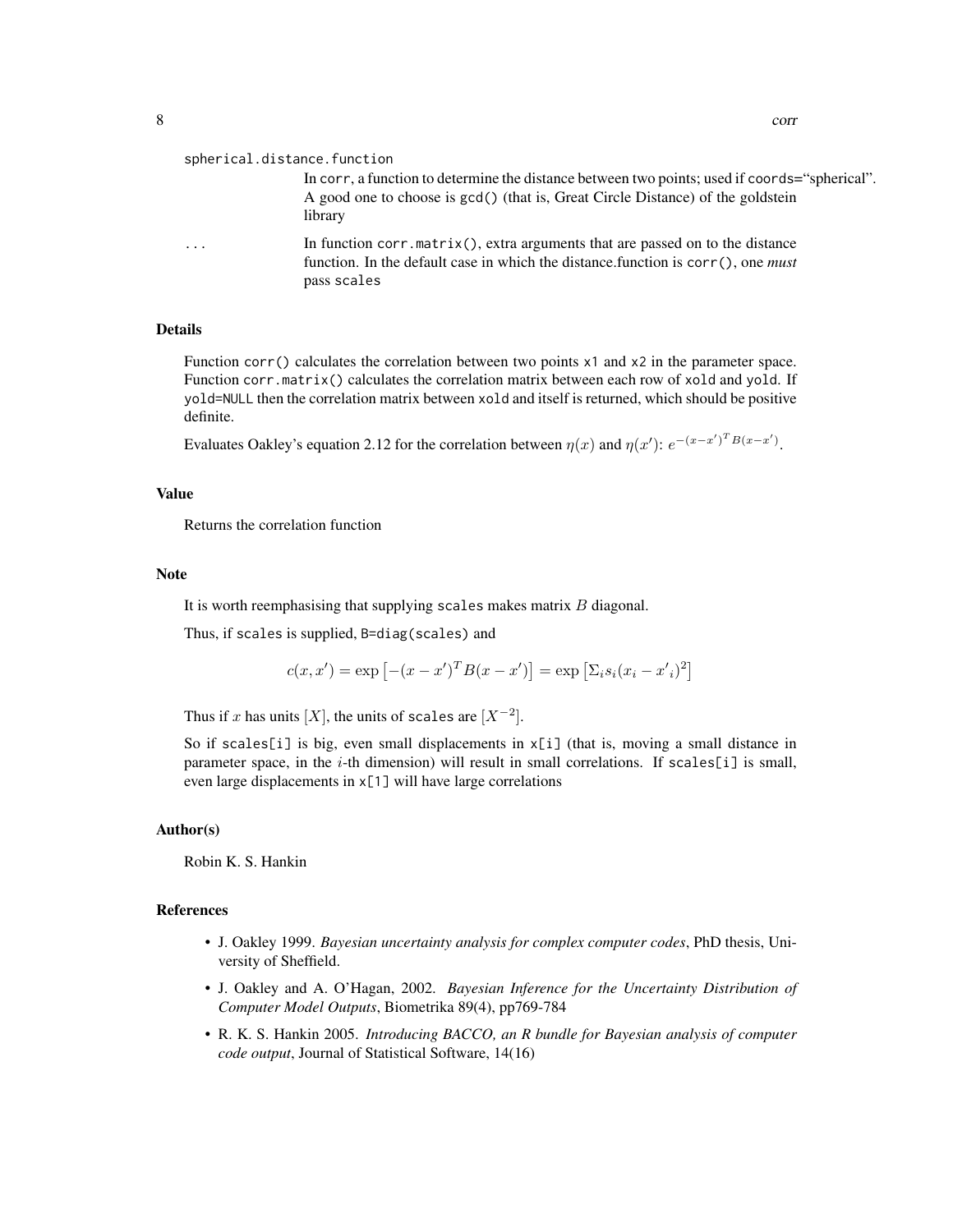# Examples

```
jj <- latin.hypercube(2,10)
x1 \leftarrow j[1,]x2 < - jj[2,]corr(x1,x2,scales=rep(1,10)) # correlation between 2 points
corr(x1,x2,pos.def.matrix=0.1+diag(10)) # see effect of offdiagonal elements
x <- latin.hypercube(4,7) # 4 points in 7-dimensional space
rownames(x) <- letters[1:4] # name the points
corr.matrix(x,scales=rep(1,7))
x[1,1] <- 100 x[1,1] <- 100
corr.matrix(x,scales=rep(1,7))
# note that all the first row and first column apart from element [1,1]
# is zero (or very nearly so) because the first point is now very far
# from the other points and has zero correlation with them.
# To use just a single dimension, remember to use the drop=FALSE argument:
corr.matrix(x[,1,drop=FALSE],scales=rep(1,1))
# For problems in 1D, coerce the independent variable to a matrix:
m <- c(0.2, 0.4, 0.403, 0.9)
corr.matrix(cbind(m),scales=1)
# now use a non-default value for distance.function.
# Function f() below taken from Jeremy Oakley's thesis page 12,
# equation 2.10:
f \leftarrow function(x, y, theta){
 d \le -\text{sum}(\text{abs}(x-y))if(d \geq theta)return(0)
 }else{
   return(1-d/theta)
 }
}
corr.matrix(xold=x, distance.function=f, method=2, theta=4)
# Note the first row and first column is a single 1 and 3 zeros
# (because the first point, viz x[1,], is "far" from the other points).
```
# Also note the method=2 argument here; method=1 is the fast slick

# matrix method suggested by Doug and Jeremy, but this only works

# for distance.function=corr.

corr  $\sim$  9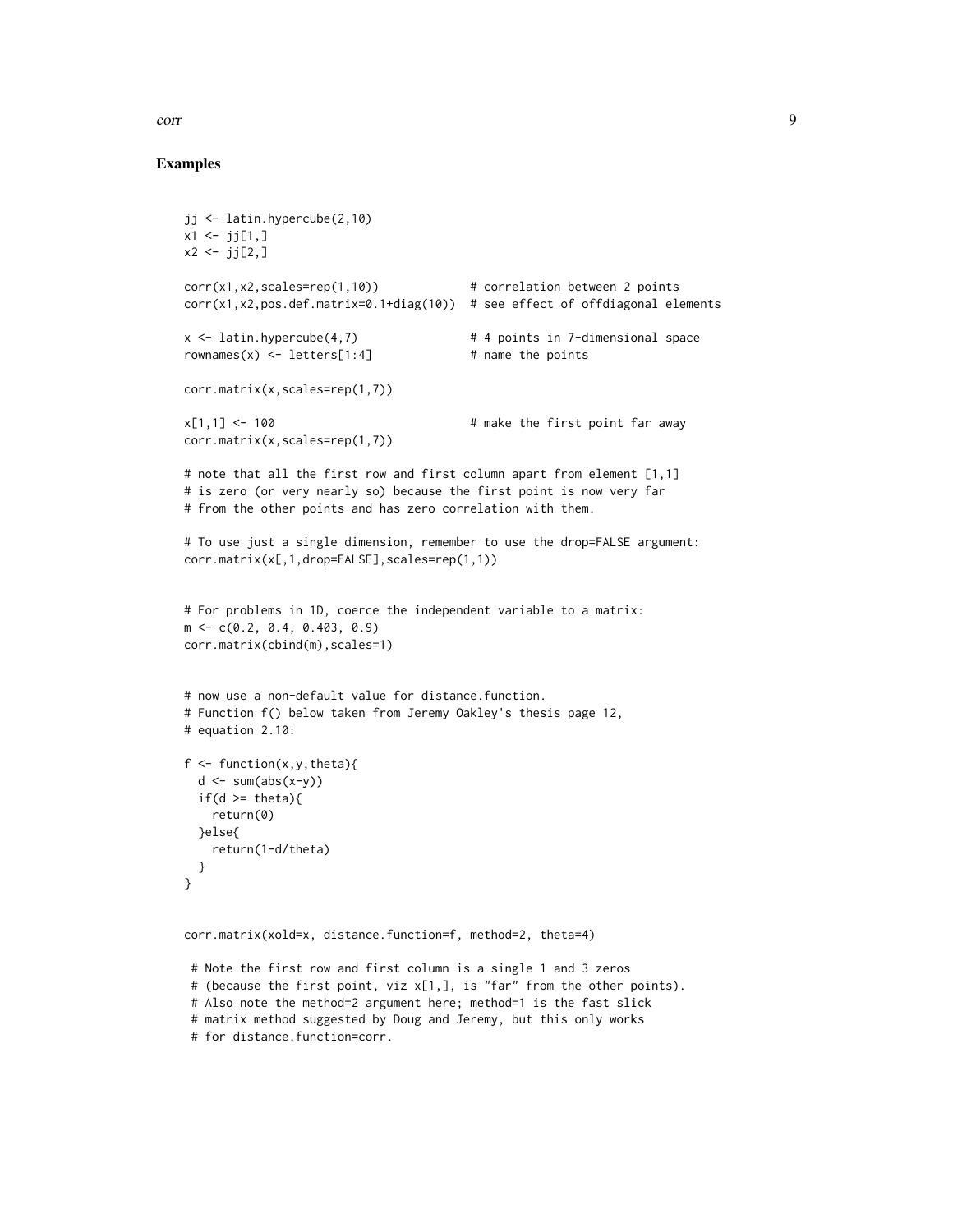#### <span id="page-9-0"></span>estimator *Estimates each known datapoint using the others as datapoints*

#### **Description**

Uses Bayesian techniques to estimate a model's prediction at each of n datapoints. To estimate the  $i<sup>th</sup>$  point, conditioning variables of  $1, \ldots, i-1$  and  $i+1, \ldots, n$  inclusive are used (ie, all points except point *i*).

This routine is useful when finding optimal coefficients for the correlation using boot methods.

#### Usage

estimator(val, A, d, scales=NULL, pos.def.matrix=NULL, func=regressor.basis)

# Arguments

| val    | Design matrix with rows corresponding to points at which the function is known                                                                                                                                                                                                                                                                             |
|--------|------------------------------------------------------------------------------------------------------------------------------------------------------------------------------------------------------------------------------------------------------------------------------------------------------------------------------------------------------------|
| A      | Correlation matrix (note that this is <b>not</b> the inverse of the correlation matrix)                                                                                                                                                                                                                                                                    |
| d      | Vector of observations                                                                                                                                                                                                                                                                                                                                     |
| scales | Scales to be used to calculate $t(x)$ . Note that scales has no default value<br>because estimator () is most often used in the context of assessing the appro-<br>priateness of a given value of scales. If the desired distance matrix (called $B$ in<br>Oakley) is not diagonal, pass this matrix to estimator () via the pos. def. matrix<br>argument. |
|        | $pos. def.matrix$ Positive definite matrix $B$ .                                                                                                                                                                                                                                                                                                           |
| func   | Function used to determine basis vectors, defaulting to regressor basis if not<br>given.                                                                                                                                                                                                                                                                   |

#### Details

Given a matrix of observation points and a vector of observations, estimator() returns a vector of predictions. Each prediction is made in a three step process. For each index i:

- Observation  $d[i]$  is discarded, and row i and column i deleted from A (giving  $A[-i, -i]$ ). Thus d and A are the observation vector and correlation matrix that would have been obtained had observation i not been available.
- The value of d[i] is estimated on the basis of the shortened observation vector and the comatrix of A.

It is then possible to make a scatterplot of d vs dhat where dhat=estimator(val,A,d). If the scales used are "good", then the points of this scatterplot will be close to abline( $0,1$ ). The third step is to optimize the goodness of fit of this scatterplot.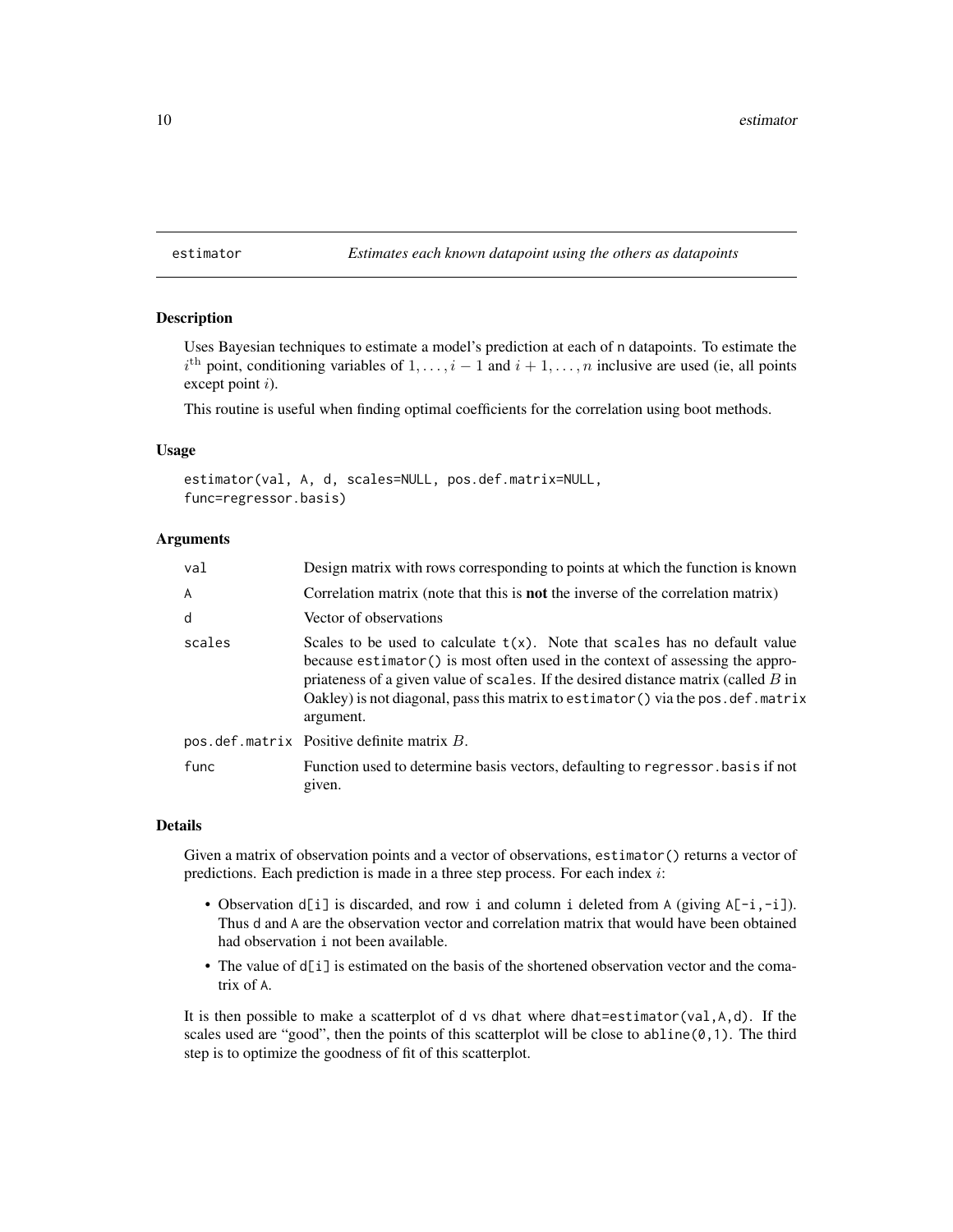#### <span id="page-10-0"></span>estimator 11

# Value

A vector of observations of the same length as d.

#### Author(s)

Robin K. S. Hankin

# References

- J. Oakley and A. O'Hagan, 2002. *Bayesian Inference for the Uncertainty Distribution of Computer Model Outputs*, Biometrika 89(4), pp769-784
- R. K. S. Hankin 2005. *Introducing BACCO, an R bundle for Bayesian analysis of computer code output*, Journal of Statistical Software, 14(16)

#### See Also

[optimal.scales](#page-24-1)

# Examples

```
# example has 40 observations on 6 dimensions.
# function is just sum((1:6)*x) where x=c(x_1, \ldots, x_2)val <- latin.hypercube(40,6)
colnames(val) <- letters[1:6]
d \leftarrow apply(val, 1, function(x) \{sum(1:6) * x)\})#pick some scales:
fish <- rep(1,ncol(val))
A <- corr.matrix(val,scales=fish)
#add some suitably correlated noise:
d <- as.vector(rmvnorm(n=1, mean=d, 0.1*A))
# estimate d using the leave-out-one technique in estimator():
d.est <- estimator(val, A, d, scales=fish)
#and plot the result:
lims <- range(c(d,d.est))
par(pty="s")
plot(d, d.est, xaxs="r", yaxs="r", xlim=lims, ylim=lims)
```
abline(0,1)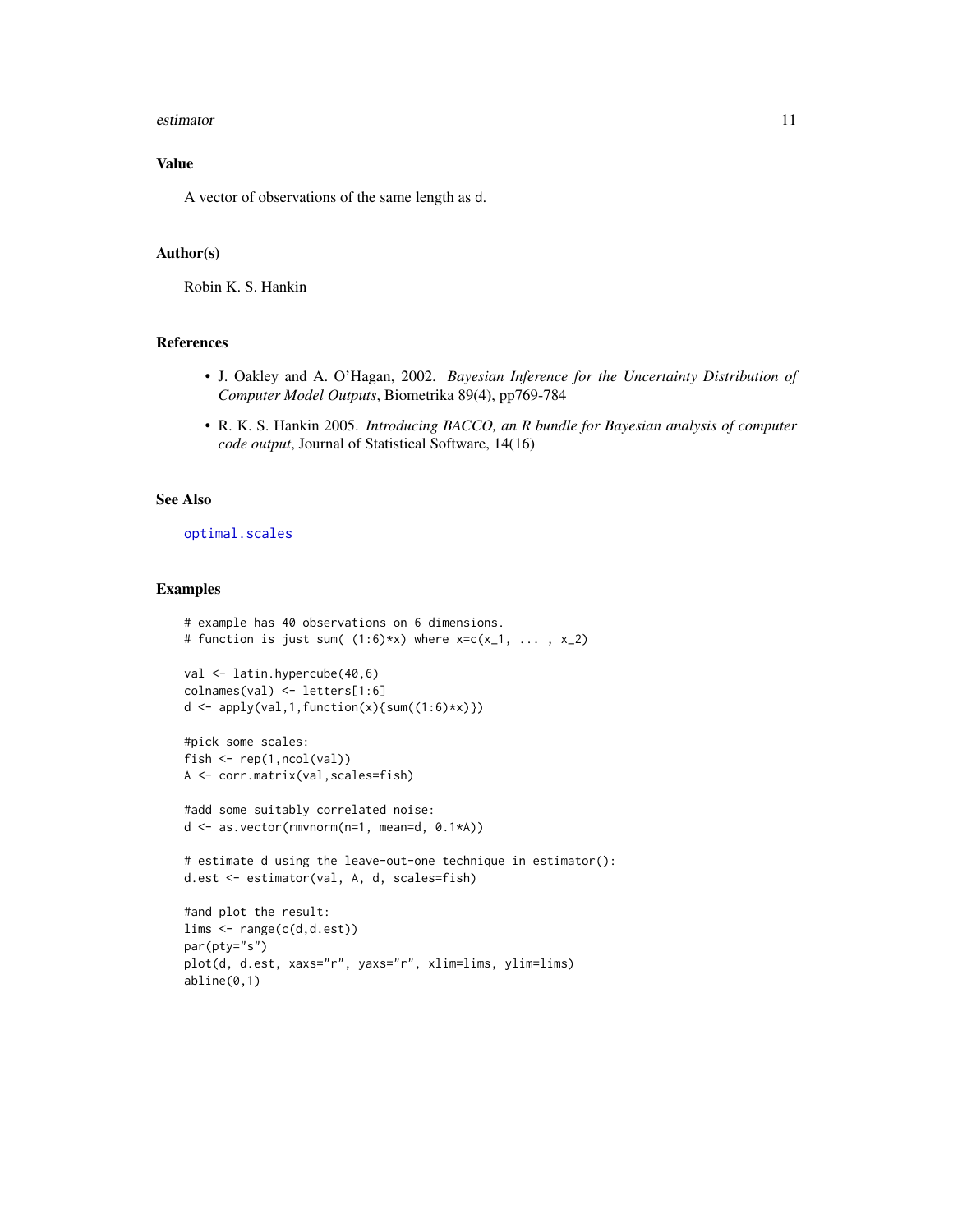<span id="page-11-1"></span><span id="page-11-0"></span>

# Description

A dataframe consisting of expert judgements of low, best, and high values for each of 19 variables that are used in the creation of the QWERTYgoin. \* files by makeinputfiles().

#### Usage

```
data(expert.estimates)
```
#### Format

A data frame with 19 observations on the following 3 variables.

low a numeric vector: low estimate

best a numeric vector: best estimate

high a numeric vector: high estimate

# Details

The rows correspond to the column names of results.table.

# Examples

data(expert.estimates)

<span id="page-11-2"></span>interpolant *Interpolates between known points using Bayesian estimation*

# Description

Calculates the posterior distribution of results at a point using the techniques outlined by Oakley. Function interpolant() is the primary function of the package. Function interpolant.quick() gives the expectation of the emulator at a set of points, and function interpolant() gives the expectation and other information (such as the variance) at a single point. Function int.qq() gives a quick-quick vectorized interpolant using certain timesaving assumptions.

#### Usage

```
interpolant(x, d, xold, Ainv=NULL, A=NULL, use.Ainv=TRUE,
     scales=NULL, pos.def.matrix=NULL, func=regressor.basis,
     give.full.list = FALSE, distance.function=corr, \dots)
interpolant.quick(x, d, xold, Ainv=NULL, scales=NULL,
pos.def.matrix=NULL, func=regressor.basis, give.Z = FALSE,
distance.function=corr, ...)
int.qq(x, d, xold, Ainv, pos.def.matrix, func=regressor.basis)
```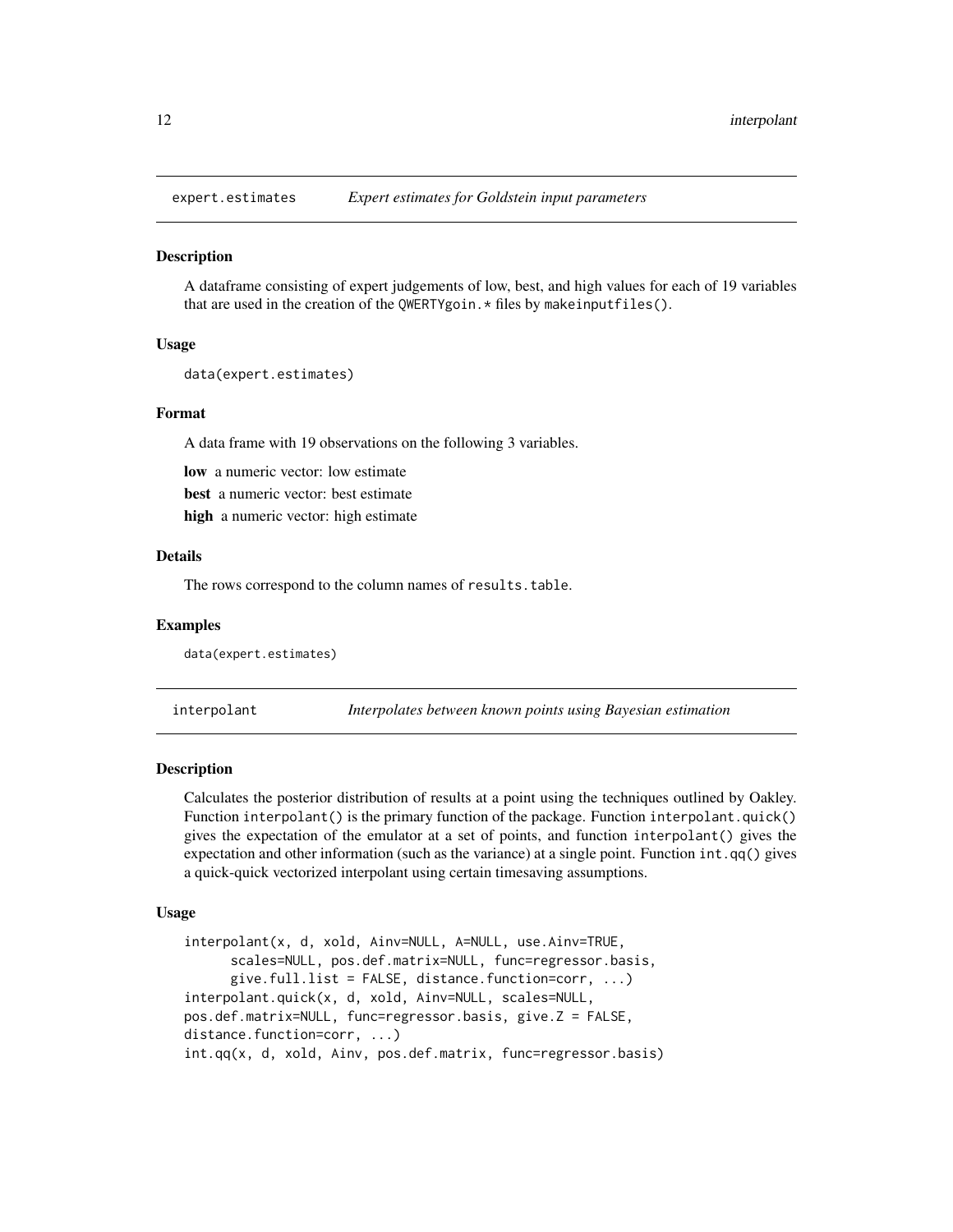# interpolant 13

# Arguments

| х                 | Point(s) at which estimation is desired. For interpolant.quick(), argument<br>x is a matrix and an expectation is given for each row                                                                                                                                                                                                                                                                                                                                         |  |
|-------------------|------------------------------------------------------------------------------------------------------------------------------------------------------------------------------------------------------------------------------------------------------------------------------------------------------------------------------------------------------------------------------------------------------------------------------------------------------------------------------|--|
| d                 | vector of observations, one for each row of xold                                                                                                                                                                                                                                                                                                                                                                                                                             |  |
| xold              | Matrix with rows corresponding to points at which the function is known                                                                                                                                                                                                                                                                                                                                                                                                      |  |
| A                 | Correlation matrix A. If not given, it is calculated                                                                                                                                                                                                                                                                                                                                                                                                                         |  |
| Ainv              | Inverse of correlation matrix A. Required by int.qq(). In interpolant() and<br>interpolant.quick() using the default value of NULL results in Ainv being<br>calculated explicitly (which may be slow: see next argument for more details)                                                                                                                                                                                                                                    |  |
| use.Ainv          | Boolean, with default TRUE meaning to use the inverse matrix Ainv (and, if<br>necessary, calculate it using solve(.)). This requires the not inconsiderable<br>overhead of inverting a matrix. If, however, Ainv is available, using the default<br>option is <i>much</i> faster than setting use. Ainv=FALSE; see below.                                                                                                                                                    |  |
|                   | If FALSE, function interpolant () does not use Ainv, but makes extensive use<br>of $solve(A, x)$ , mostly in the form of quad. form. $inv()$ calls. This option<br>avoids the overhead of inverting a matrix, but has non-negligible marginal costs.                                                                                                                                                                                                                         |  |
|                   | If Ainv is not available, there is little to choose, in terms of execution time,<br>between calculating it explicitly (that is, setting use Ainv=TRUE), and using<br>$solve(A, x)$ (ie use. Ainv=TRUE).                                                                                                                                                                                                                                                                      |  |
|                   | Note: if Ainv is given to the function, but use Ainv is FALSE, the code will<br>do as requested and use the slow $solve(A, x)$ , which is probably not what you<br>want                                                                                                                                                                                                                                                                                                      |  |
| func              | Function used to determine basis vectors, defaulting to regressor. basis if not<br>given                                                                                                                                                                                                                                                                                                                                                                                     |  |
|                   | give.full.list In interpolant(), Boolean variable with TRUE meaning to return the whole<br>list of posterior parameters as detailed on pp12-15 of Oakley, and default FALSE<br>meaning to return just the best estimate                                                                                                                                                                                                                                                      |  |
| scales            | Vector of "roughness" lengths used to calculate $t(x)$ , the correlations between<br>x and the points in the design matrix xold.                                                                                                                                                                                                                                                                                                                                             |  |
|                   | Note that scales is needed twice overall: once to calculate Ainv, and once to<br>calculate $t(x)$ inside interpolant() $(t(x))$ is determined by calling corr() in-<br>side an apply() loop). A good place to start might be scales=rep(1, ncol(xold)).<br>It's probably worth restating here that the elements of scales correspond to the<br>diagonal elements of the $B$ matrix (see ?corr) and so have the dimensions of<br>$[D]^{-2}$ where D is the dimensions of xold |  |
|                   | pos.def.matrix A positive definite matrix that is used if scales is not supplied. Note that pre-<br>cisely one of scales and pos.def.matrix must be supplied                                                                                                                                                                                                                                                                                                                 |  |
| give.Z            | In function interpolant.quick(), Boolean variable with TRUE meaning to re-<br>turn the best estimate and the error, and default FALSE meaning to return just the<br>best estimate                                                                                                                                                                                                                                                                                            |  |
| distance.function |                                                                                                                                                                                                                                                                                                                                                                                                                                                                              |  |
|                   | Function to compute distances between points, defaulting to corr (). See corr. Rd<br>for details. Note that method=2 or method=3 is required if a non-standard dis-<br>tance function is used                                                                                                                                                                                                                                                                                |  |
|                   | Further arguments passed to the distance function, usually corr()                                                                                                                                                                                                                                                                                                                                                                                                            |  |
|                   |                                                                                                                                                                                                                                                                                                                                                                                                                                                                              |  |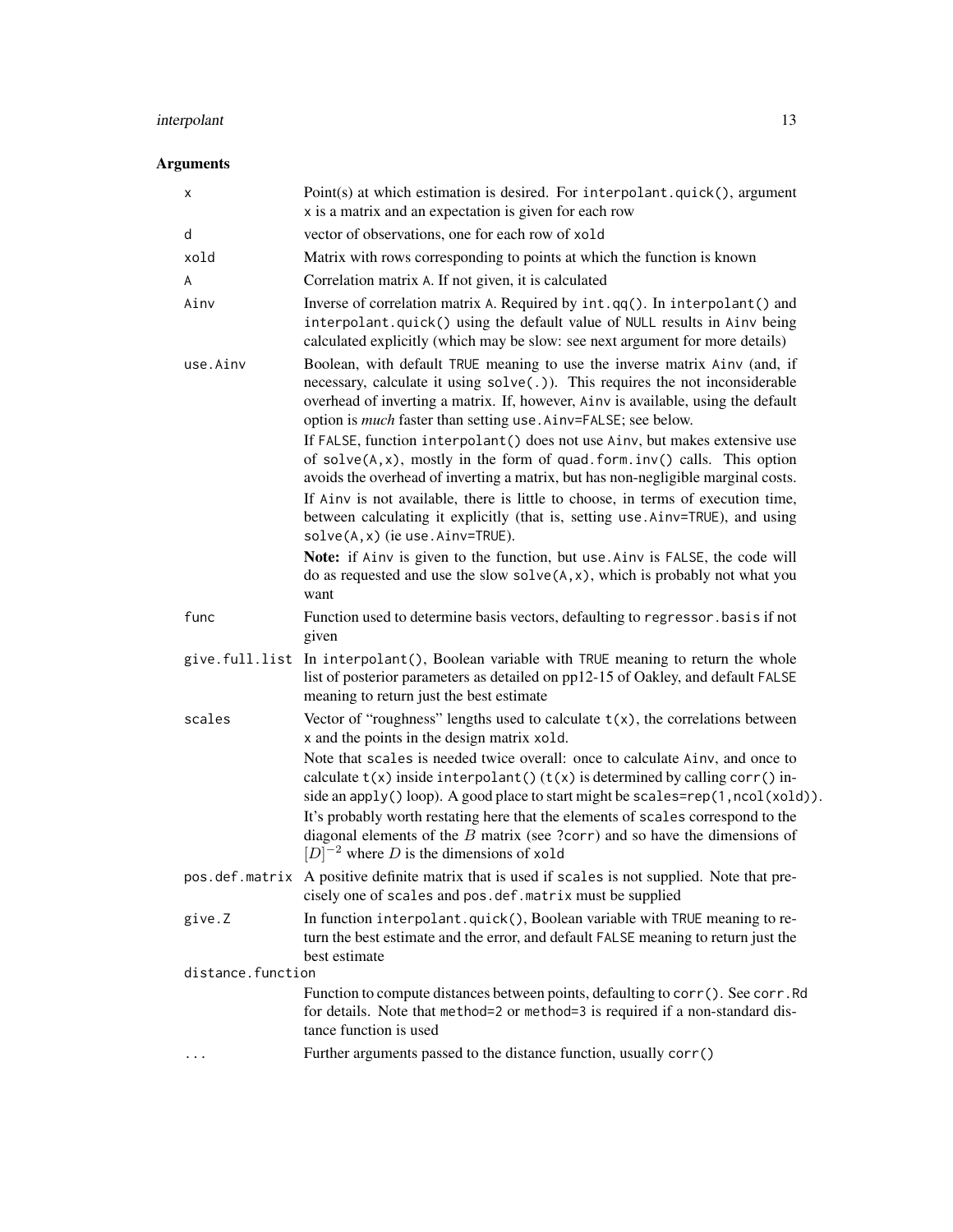# Value

In function interpolant(), if give.full.list is TRUE, a list is returned with components

| betahat         | Standard MLE of the (linear) fit, given the observations                                                      |
|-----------------|---------------------------------------------------------------------------------------------------------------|
| prior           | Estimate for the prior                                                                                        |
| sigmahat.square |                                                                                                               |
|                 | Posterior estimate for variance                                                                               |
| mstar.star      | Posterior expectation                                                                                         |
| cstar           | Prior correlation of a point with itself                                                                      |
| cstar.star      | Posterior correlation of a point with itself                                                                  |
| Ζ               | Standard deviation (although the distribution is actually a t-distribution with $n-$<br>q degrees of freedom) |

#### Author(s)

Robin K. S. Hankin

#### References

- J. Oakley 2004. "Estimating percentiles of uncertain computer code outputs". Applied Statistics, 53(1), pp89-93.
- J. Oakley 1999. "Bayesian uncertainty analysis for complex computer codes", PhD thesis, University of Sheffield.
- J. Oakley and A. O'Hagan, 2002. "Bayesian Inference for the Uncertainty Distribution of Computer Model Outputs", Biometrika 89(4), pp769-784
- R. K. S. Hankin 2005. "Introducing BACCO, an R bundle for Bayesian analysis of computer code output", Journal of Statistical Software, 14(16)

#### See Also

[makeinputfiles](#page-18-1),[corr](#page-5-1)

# Examples

```
# example has 10 observations on 6 dimensions.
# function is just sum((1:6)*x) where x=c(x_1, \ldots, x_2)data(toy)
val <- toy
real.relation \le function(x){sum( (0:6)*x )}
H <- regressor.multi(val)
d <- apply(H,1,real.relation)
d <- jitter(d,amount=1e-5) # to prevent numerical problems
fish \leq rep(1,6)
fish[6] <-4
```
<span id="page-13-0"></span>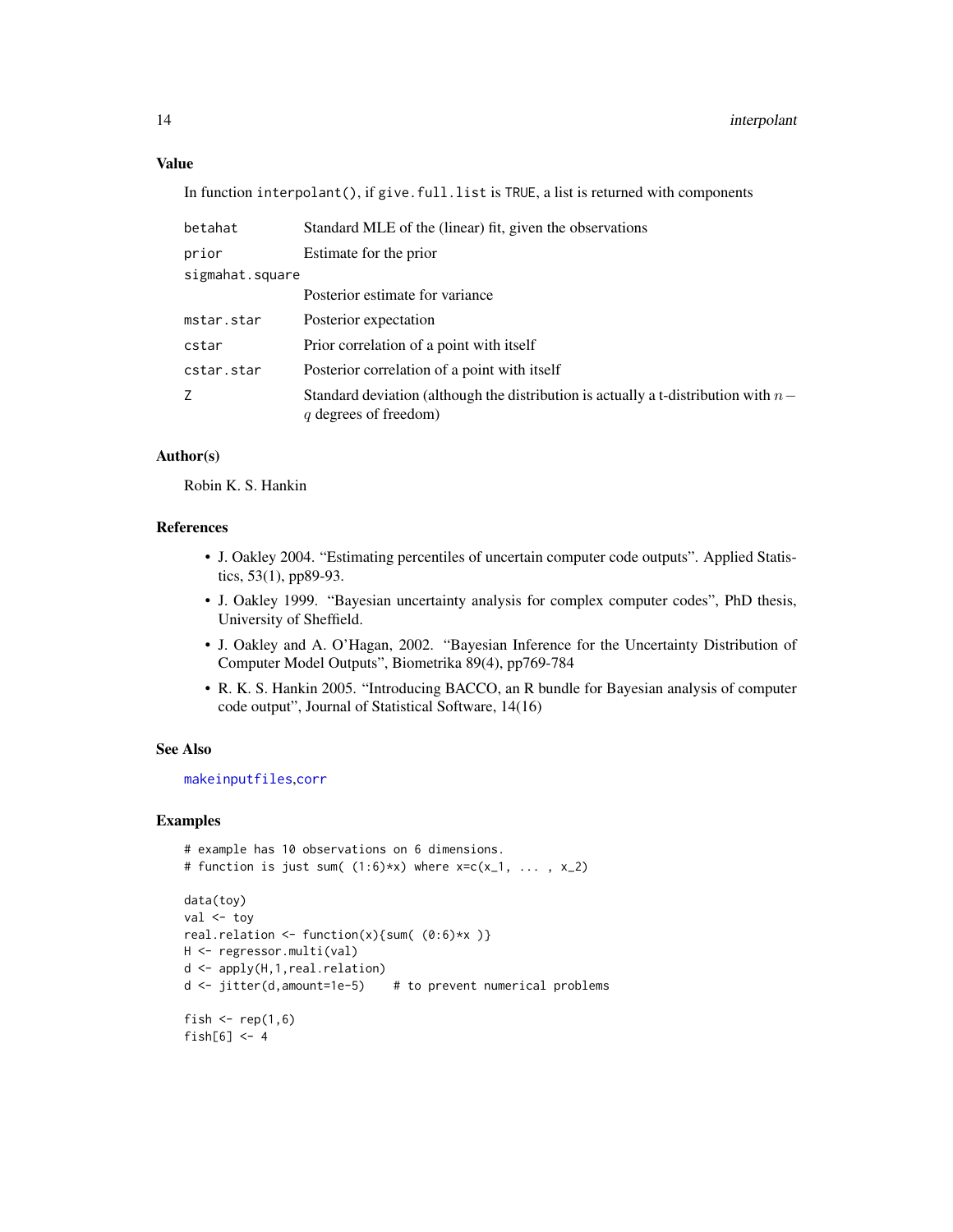#### interpolant 15

```
A <- corr.matrix(val,scales=fish)
Ainv <- solve(A)
# now add some suitably correlated noise to d:
d.noisy <- as.vector(rmvnorm(n=1, mean=d, 0.1*A))
names(d.noisy) <- names(d)
# First try a value at which we know the answer (the first row of val):
x.known <- as.vector(val[1,])
bayes.known <- interpolant(x.known, d, val, Ainv=Ainv, scales=fish, g=FALSE)
print("error:")
print(d[1]-bayes.known)
# Now try the same value, but with noisy data:
print("error:")
print(d.noisy[1]-interpolant(x.known, d.noisy, val, Ainv=Ainv, scales=fish, g=FALSE))
#And now one we don't know:
x.unknown \leq rep(0.5, 6)
bayes.unknown <- interpolant(x.unknown, d.noisy, val, scales=fish, Ainv=Ainv,g=TRUE)
## [ compare with the "true" value of sum(0.5*0:6) = 10.5 ]
# Just a quickie for int.qq():
int.qq(x=rbind(x.unknown,x.unknown+0.1),d.noisy,val,Ainv,pos.def.matrix=diag(fish))
## (To find the best correlation lengths, use optimal.scales())
 # Now we use the SAME dataset but a different set of basis functions.
 # Here, we use the functional dependence of
 # "A+B*(x[1]>0.5)+C*(x[2]>0.5)+...+F*(x[6]>0.5)".
 # Thus the basis functions will be c(1, x>0.5).
 # The coefficients will again be 1:6.
       # Basis functions:
f <- function(x){c(1, x > 0.5)}
       # (other examples might be
       # something like "f <- function(x){c(1,x>0.5,x[1]^2)}"
       # now create the data
real.relation2 <- function(x){sum((0:6)*f(x))}
d2 <- apply(val,1,real.relation2)
       # Define a point at which the function's behaviour is not known:
x.unknown2 < - rep(1, 6)# Thus real.relation2(x.unknown2) is sum(1:6)=21
       # Now try the emulator:
interpolant(x.unknown2, d2, val, Ainv=Ainv, scales=fish, g=TRUE)$mstar.star
```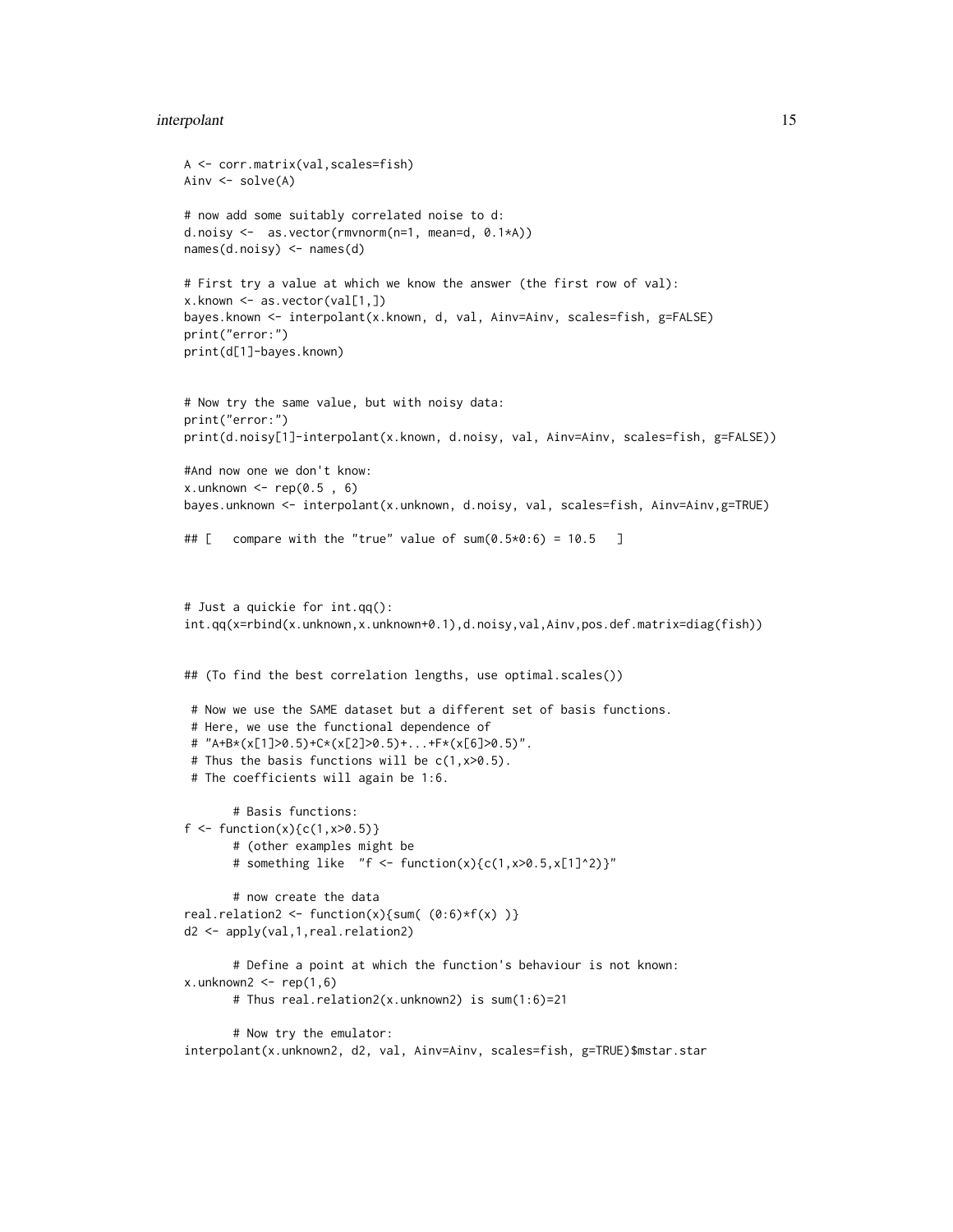#### 16 interpolant and the set of the set of the set of the set of the set of the set of the set of the set of the set of the set of the set of the set of the set of the set of the set of the set of the set of the set of the s

```
# Heh, it got it wrong! (we know that it should be 21)
      # Now try it with the correct basis functions:
interpolant(x.unknown2, d2, val, Ainv=Ainv,scales=fish, func=f,g=TRUE)$mstar.star
      # That's more like it.
      # We can tell that the coefficients are right by:
betahat.fun(val,Ainv,d2,func=f)
      # Giving c(0:6), as expected.
      # It's interesting to note that using the *wrong* basis functions
      # gives the *correct* answer when evaluated at a known point:
interpolant(val[1,], d2, val, Ainv=Ainv,scales=fish, g=TRUE)$mstar.star
real.relation2(val[1,])
      # Which should agree.
      # Now look at Z. Define a function Z() which determines the
      # standard deviation at a point near a known point.
Z \leftarrow function(o) {
    x <- x.known
   x[1] <- x[1]+0interpolant(x, d.noisy, val, Ainv=Ainv, scales=fish, g=TRUE)$Z
 }
Z(\emptyset) #should be zero because we know the answer (this is just Z at x.known)
Z(0.1) #nonzero error.
 ## interpolant.quick() should give the same results faster, but one
 ## needs a matrix:
u <- rbind(x.known,x.unknown)
interpolant.quick(u, d.noisy, val, scales=fish, Ainv=Ainv,g=TRUE)
# Now an example from climate science. "results.table" is a dataframe
# of goldstein (a climate model) results. Each of its 100 rows shows a
```
# point in parameter space together with certain key outputs from the # goldstein program. The following R code shows how we can set up an # emulator based on the first 27 goldstein runs, and use the emulator to # predict the output for the remaining 73 goldstein runs. The results # of the emulator are then plotted on a scattergraph showing that the # emulator is producing estimates that are close to the "real" goldstein # runs.

```
data(results.table)
data(expert.estimates)
```
# Decide which column we are interested in: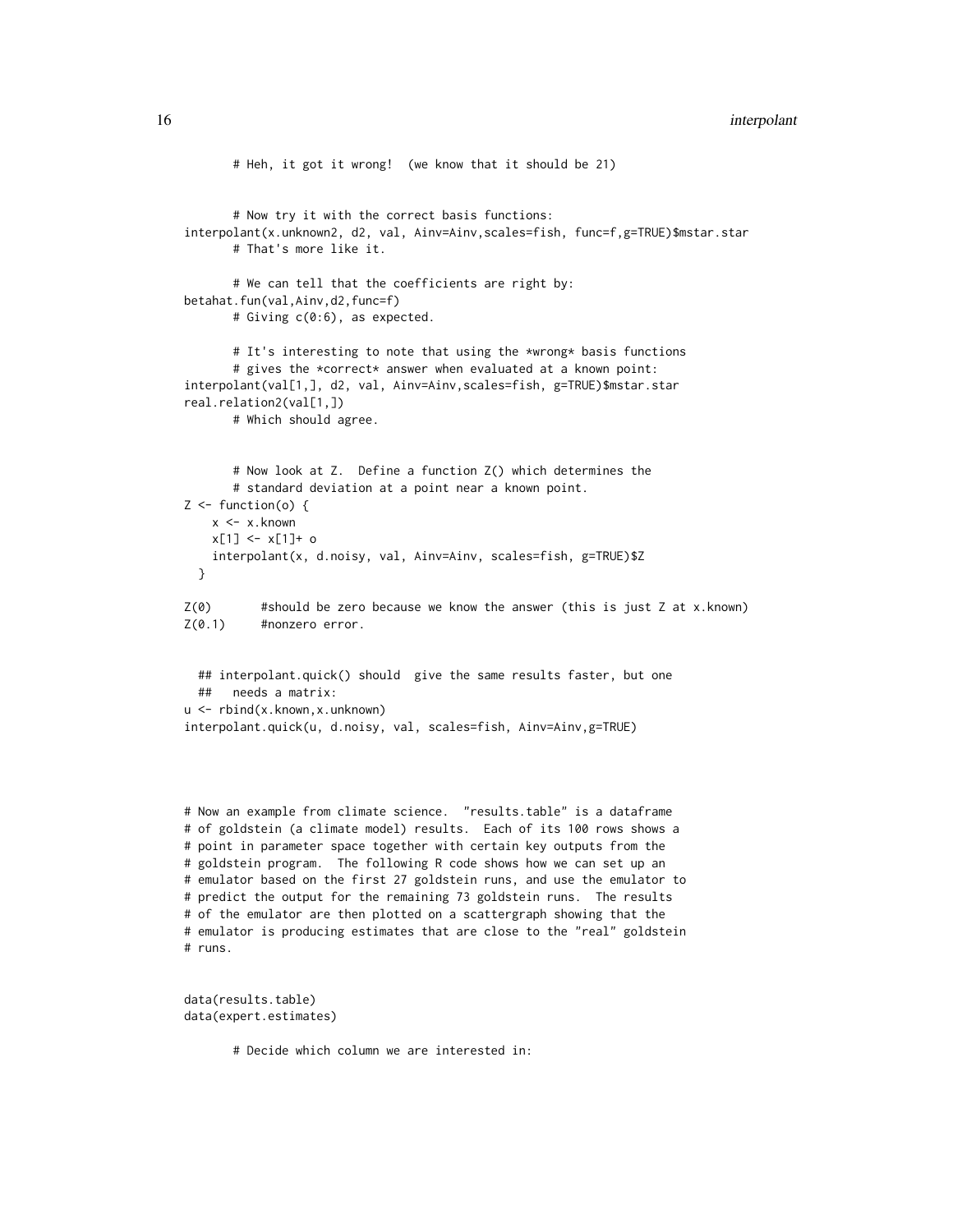#### interpolant 17

```
output.col <- 26
       # extract the "important" columns:
wanted.cols <- c(2:9,12:19)
       # Decide how many to keep;
       # 30-40 is about the most we can handle:
wanted.row <- 1:27
       # Values to use are the ones that appear in goin.test2.comments:
val <- results.table[wanted.row, wanted.cols]
       # Now normalize val so that 0<results.table[,i]<1 is
       # approximately true for all i:
normalize <- function(x){(x-mins)/(maxes-mins)}
unnormalize \leq function(x){mins + (maxes-mins)*x}
mins <- expert.estimates$low
maxes <- expert.estimates$high
jj <- t(apply(val,1,normalize))
jj <- as.data.frame(jj)
names(jj) <- names(val)
val \leftarrow jj## The value we are interested in is the 19th (or 20th or ... or 26th) column.
d <- results.table[wanted.row , output.col]
       ## Now some scales, estimated earlier from the data using
       ## optimal.scales():
scales.optim <- exp(c( -2.917, -4.954, -3.354, 2.377, -2.457, -1.934, -3.395,
-0.444, -1.448, -3.075, -0.052, -2.890, -2.832, -2.322, -3.092, -1.786)A <- corr.matrix(val,scales=scales.optim, method=2)
Ainv <- solve(A)
print("and plot points used in optimization:")
d.observed <- results.table[ , output.col]
A <- corr.matrix(val,scales=scales.optim, method=2)
Ainv <- solve(A)
print("now plot all points:")
design.normalized <- as.matrix(t(apply(results.table[,wanted.cols],1,normalize)))
d.predicted <- interpolant.quick(design.normalized , d , val , Ainv=Ainv,
scales=scales.optim)
jj <- range(c(d.observed,d.predicted))
par(pty="s")
plot(d.observed, d.predicted, pch=16, asp=1,
xlim=jj,ylim=jj,
```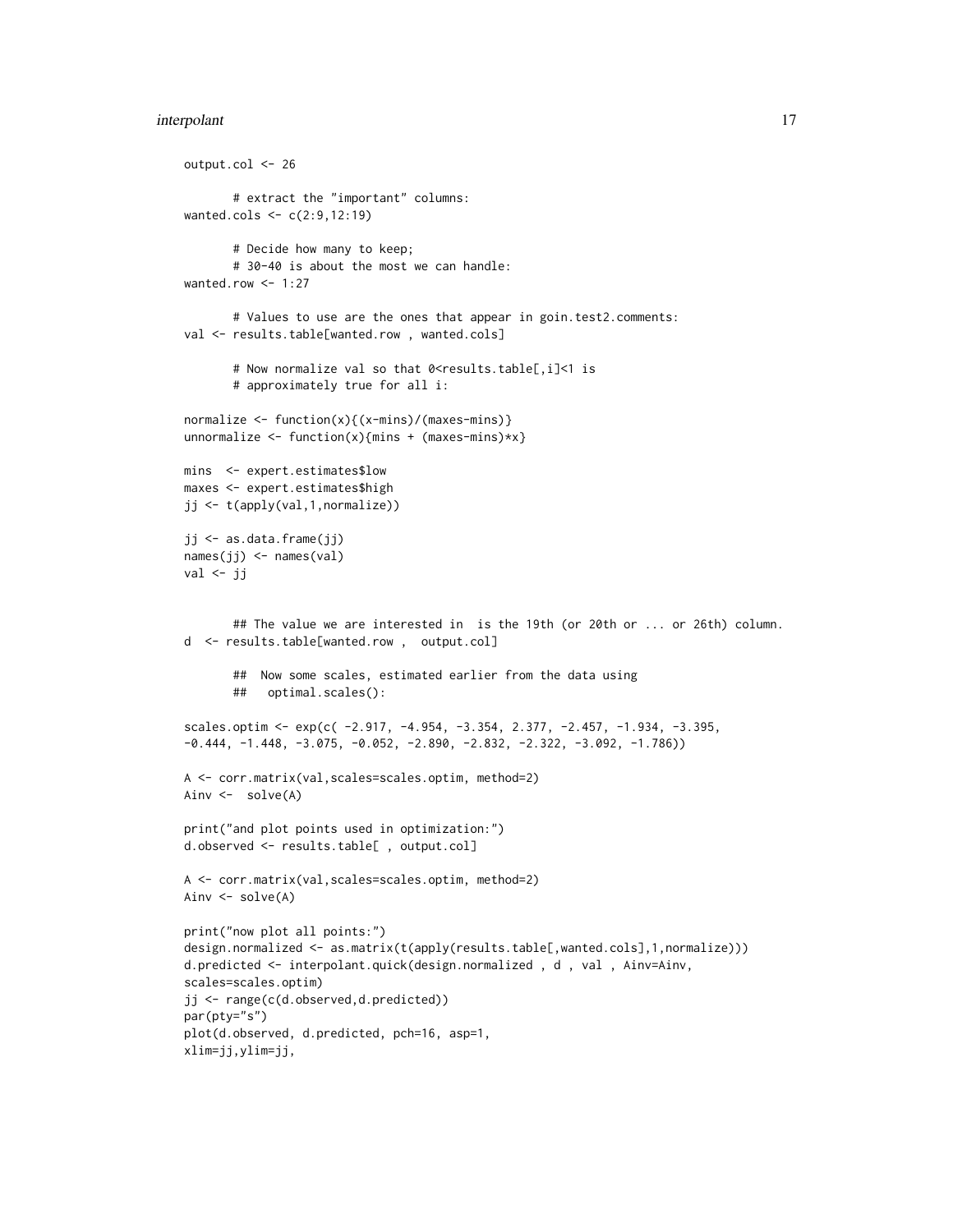```
xlab=expression(paste(temperature," (",{}^o,C,"), model" )),
ylab=expression(paste(temperature," (",{}^o,C,"), emulator"))
)
abline(0,1)
```
latin.hypercube *Latin hypercube design matrix*

# Description

Gives a Latin hypercube design matrix with an arbitrary number of points in an arbitrary number of dimensions. The toy dataset was generated using latin.hypercube().

#### Usage

latin.hypercube(n, d, names=NULL, normalize=FALSE, complex=FALSE)

### Arguments

| n         | Number of points                                                                                                                                                                                                                                                                           |
|-----------|--------------------------------------------------------------------------------------------------------------------------------------------------------------------------------------------------------------------------------------------------------------------------------------------|
| d         | Number of dimensions                                                                                                                                                                                                                                                                       |
| names     | Character vector for column names (optional)                                                                                                                                                                                                                                               |
| normalize | Boolean variable with TRUE meaning to normalize each column so the minimum<br>is zero and the maximum is one. If it takes its default FALSE, the points represent<br>midpoints of <i>n</i> equispaced intervals; the points thus have a minimum of $0.5/n$<br>and a maximum of $1 - 0.5/n$ |
| complex   | Boolean with default FALSE meaning to return a complex latin hypercube in<br>which real and imaginary components separately form a latin hypercube                                                                                                                                         |

#### Author(s)

Robin K. S. Hankin

# Examples

#10 points, 6 dimensions:  $(latin.hypercube(10,6) \rightarrow x)$ plot(as.data.frame(x))

latin.hypercube(10,2,complex=TRUE)

<span id="page-17-0"></span>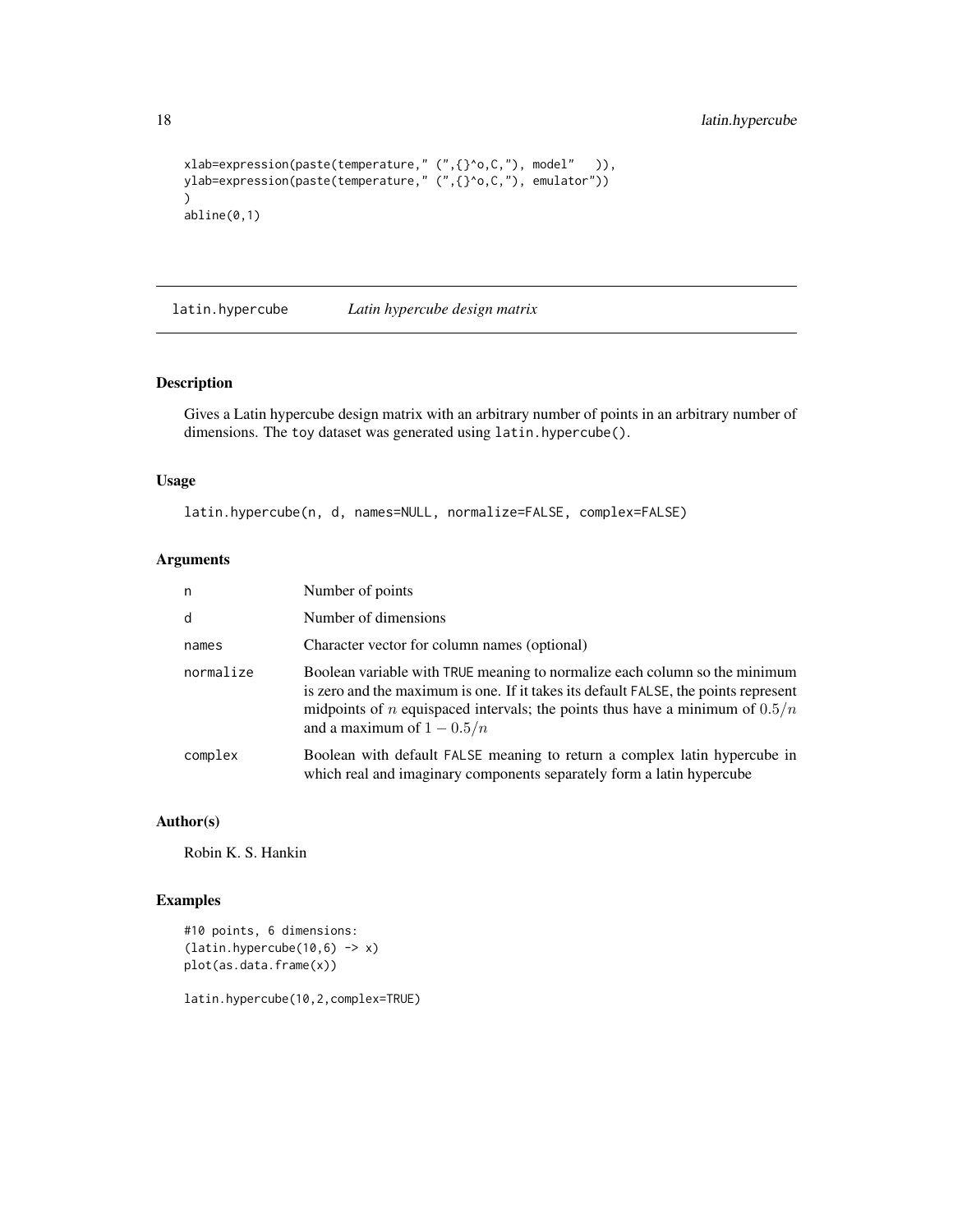#### <span id="page-18-1"></span><span id="page-18-0"></span>Description

Wrapper to create arbitrary numbers of condor-compatible goldstein runnable input files. Function sample.from.exp.est() samples from the appropriate distribution.

This function is not designed for the general user: it is tailored for use in the environment of the National Oceanographic Centre, with a particular version of the specialist model "goldstein".

#### Usage

```
makeinputfiles(number.of.runs = 100, gaussian = TRUE,
   directoryname="~/goldstein/genie-cgoldstein/", filename="QWERTYgoin",
   expert.estimates, area.outside=0.05)
sample.from.exp.est(number.of.runs, expert.estimates,
   gaussian=TRUE, area.outside=0.05)
```
# Arguments

number.of.runs Number of condor runs to generate

| gaussian         | Boolean variable with default TRUE meaning use a lognormal distribution, and<br>FALSE meaning a uniform distribution. In the case of a Gaussian distribution,<br>only the upper and lower columns are used: here these values are interpreted<br>as the $2.5\%$ ile and 97.5% ile respectively and a lognormal distribution with the<br>appropriate parameters is used. |
|------------------|-------------------------------------------------------------------------------------------------------------------------------------------------------------------------------------------------------------------------------------------------------------------------------------------------------------------------------------------------------------------------|
|                  | Note that this approach discards the "best" value, but OTOH it seemed to me<br>that my expert chose his "best" value as an arithmetic (sic) mean of his high and<br>low values, and thus has limited information content.                                                                                                                                               |
| directoryname    | Name of directory to which input files are written                                                                                                                                                                                                                                                                                                                      |
| filename         | Basename of input files                                                                                                                                                                                                                                                                                                                                                 |
| expert.estimates |                                                                                                                                                                                                                                                                                                                                                                         |
|                  | Data frame holding expert estimates (supplied by a climate scientist). Use data (expert.estimates)<br>to load a sample dataset that was supplied by Bob Marsh                                                                                                                                                                                                           |
| area.outside     | Area of tails of the lognormal distribution (on a log scale) that fall outside the<br>expert ranges. Default value of $0.05$ means interpret a and b as the $2.5\%$ ile and<br>97.5% ile respectively.                                                                                                                                                                  |

#### Details

This function creates condor-compatible goldstein runnable input files that are placed in directory /working/jrd/sat/rksh/goldstein. The database results.table is made using the shell scripts currently in /users/sat/rksh/goldstein/emulator.

Note that makeinputfiles(number.of.runs=n) creates files numbered from 0 to  $n - 1$ : so be careful of off-by-one errors. It's probably best to avoid reference to the "first", "second" file etc.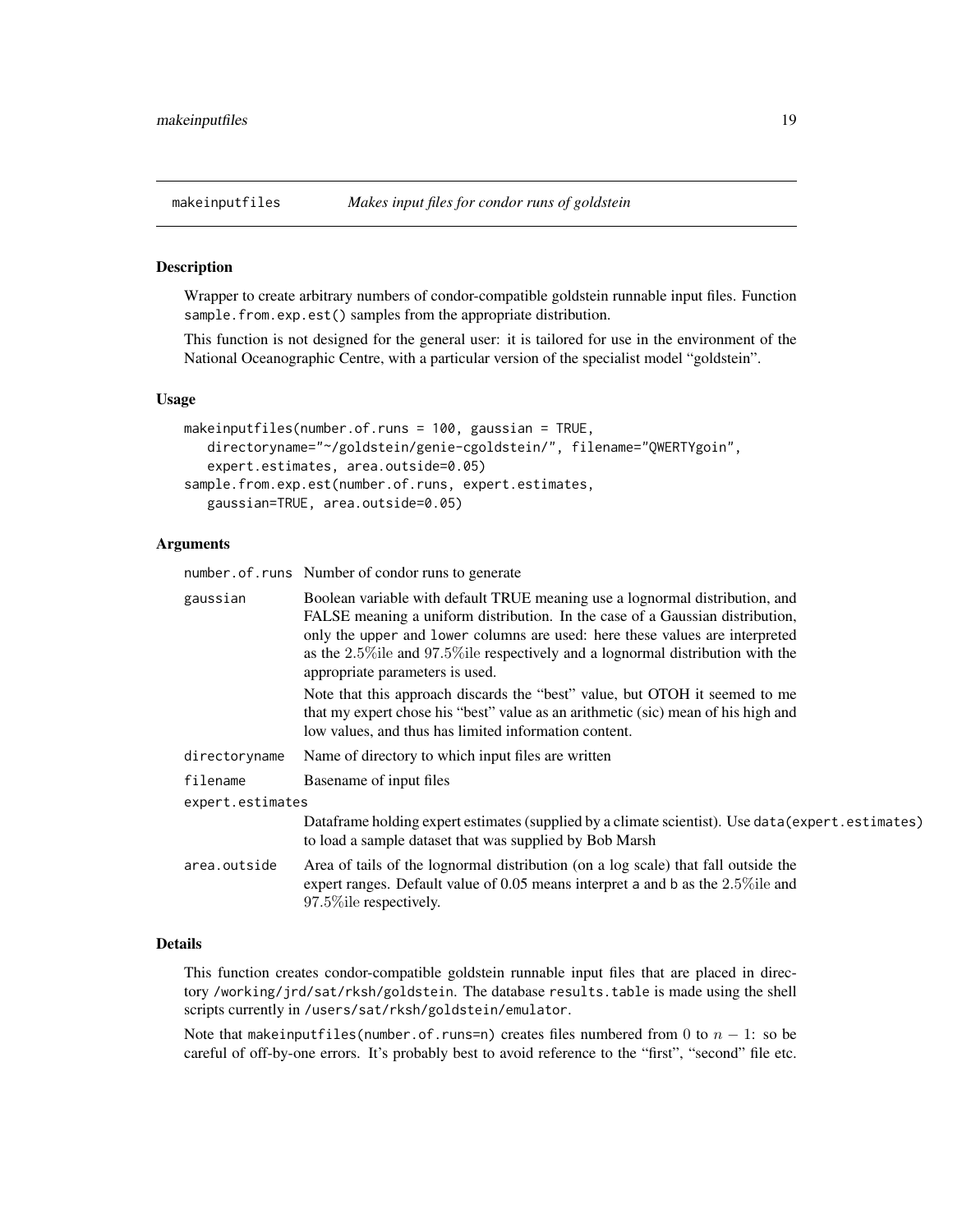<span id="page-19-0"></span>Instead, refer to files using their suffix number. Note that the suffix number is not padded with zeros due to the requirements of Condor.

The suffix number of a file matches the name of its tmp file (so, for example, file with suffix number 15 writes output to files tmp/tmp.15 and tmp/tmp.avg.15).

#### Value

Returns zero on successful completion. The function is used for its side-effect of creating a bunch of Goldstein input files.

#### Author(s)

Robin K. S. Hankin

#### See Also

[expert.estimates](#page-11-1), [results.table](#page-34-1)

#### Examples

```
## Not run:
  data(expert.estimates) system("mkdir /users/sat/rksh/tmp",ignore=TRUE)
  makeinputfiles(number.of.runs = 100, gaussian = TRUE,
  directoryname="~/tmp/", expert.estimate=expert.estimates)
## End(Not run)
data(results.table)
data(expert.estimates)
output.col <- 25
wanted.row <- 1:27
wanted.cols <- c(2:9,12:19)
val <- results.table[wanted.row, wanted.cols]
mins <- expert.estimates$low
maxes <- expert.estimates$high
normalize \leq function(x){(x-mins)/(maxes-mins)}
unnormalize \leq function(x){mins + (maxes-mins)*x}
jj <- t(apply(val,1,normalize))
jj <- as.data.frame(jj)
names(jj) <- names(val)
val <- as.matrix(jj)
scales.optim <- exp(c(-2.63, -3.03, -2.24, 2.61,-1.65, -3.13, -3.52, 3.16, -3.32, -2.53, -0.25, -2.55, -4.98, -1.59,-4.40, -0.81)
```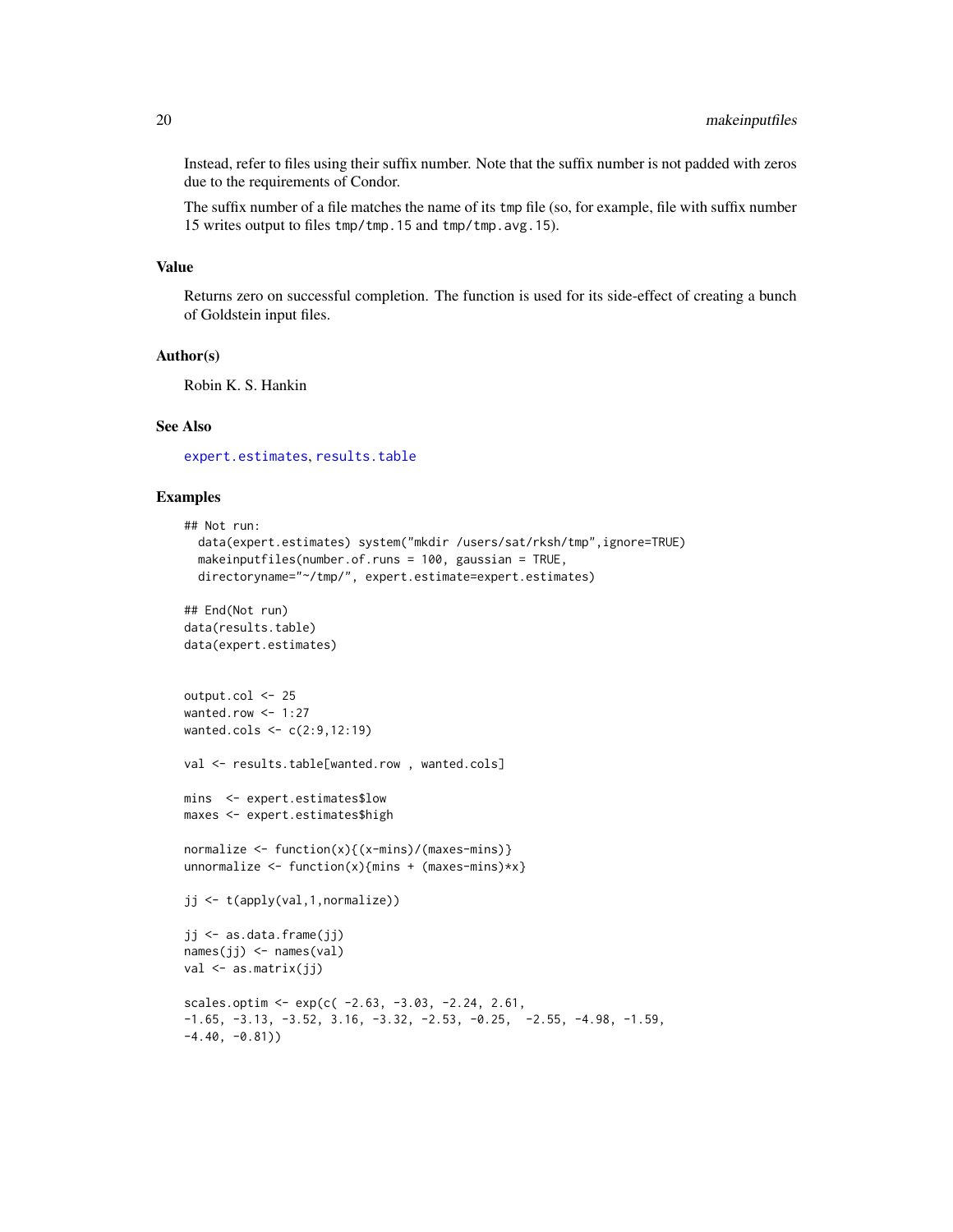#### <span id="page-20-0"></span>model 21

```
d <- results.table[wanted.row , output.col]
A <- corr.matrix(val, scales=scales.optim)
Ainv <- solve(A)
x <- sample.from.exp.est(1000,exp=expert.estimates)
x <- t(apply(x,1,normalize))
ensemble <- interpolant.quick(x , d , val , Ainv, scales=scales.optim)
hist(ensemble)
```
model *Simple model for concept checking*

#### Description

Oakley's simple model, used as an example for proof-of-concept

#### Usage

model(x)

### Arguments

x Input argument

#### Author(s)

Robin K. S. Hankin

# Examples

model(seq(0,0.1,10))

OO2002 *Implementation of the ideas of Oakley and O'Hagan 2002*

#### Description

Implementation of the ideas of Oakley and O'Hagan 2002: var.conditional() calculates the conditional variance-covariance matrix, and cond. sample() samples from the appropriate multivariate t distribution.

#### Usage

```
cond.sample(n = 1, x, xold, d, A, Ainv, scales = NULL, pos.def.matrix =
NULL, func = regressor.basis, ...)
var.conditional(x, xold, d, A, Ainv, scales = NULL, pos.def.matrix = NULL,
    func = regressor.basis, distance.function = corr, ...)
```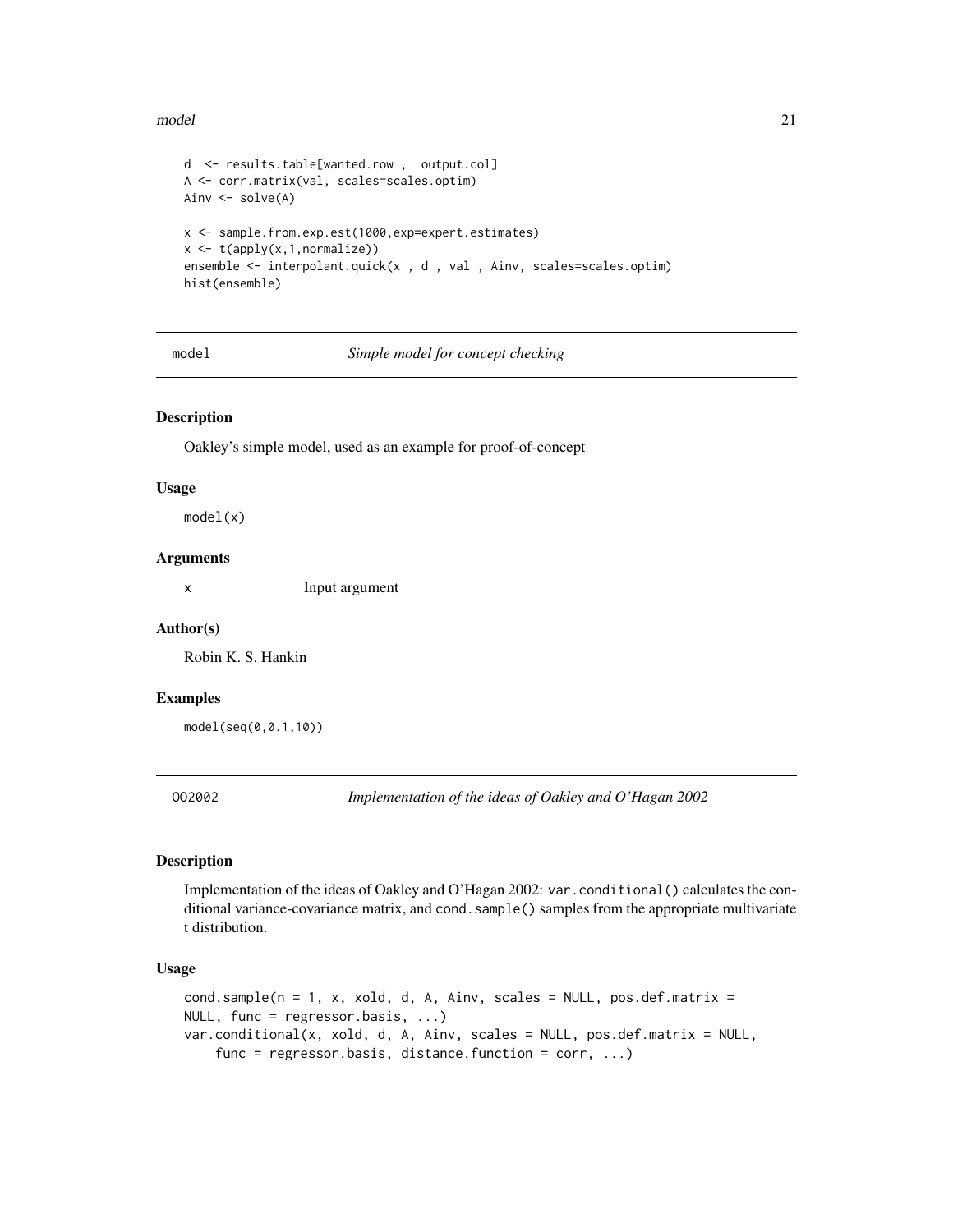#### Arguments

| n                 | In function cond. sample(), the number of observations to take, defaulting to 1 |
|-------------------|---------------------------------------------------------------------------------|
| $\times$          | Simulation design points                                                        |
| xold              | Design points                                                                   |
| d                 | Data vector                                                                     |
| $\overline{A}$    | Correlation matrix                                                              |
| Ainv              | Inverse of correlation matrix A                                                 |
| scales            | Roughness lengths                                                               |
|                   | pos.def.matrix Positive definite matrix of correlations                         |
| func              | Function to calculate $H$                                                       |
| distance.function |                                                                                 |
|                   | Distance function (defaulting to corr())                                        |
| $\ddotsc$         | Further arguments passed to the distance function, usually corr()               |

#### Details

We wish to generate the distribution for the process at uncertain point  $x$ ; uncertainty in  $x$  is captured by assuming it to be drawn from a pdf X.

The basic idea is to estimate m<sup>∗</sup> at *simulated* design points using cond.sample(), which samples from the multivariate t distribution conditional on the data d at the design points. The random datavector of estimates  $m^*$  is called ddash.

We repeat this process many times, each time estimating  $\eta(\cdot)$  using the augmented dataset c(d, ddash) as a training set.

For each estimated  $\eta(\cdot)$ , we have a complete emulator that can be used to build up an ensemble of estimates.

#### Value

Function cond. sample() returns a  $n \times p$  matrix whose rows are independent samples from the appropriate multivariate t distribution. Here,  $p$  is the number of rows of  $x$  (ie the number of simulated design points). Consider a case where there are just two simulated design points, close to each other but far from any point of the original design points. Then function cond. sample $(n=4,...)$  will give four numbers which are close to one another but have high (between-instantiation) variance.

Function var.conditional() calculates the denominator of equation 3 of Oakley and OHagan 2002. This function is intended to be called by cond.sample() but might be interesting *per se* when debugging or comparing different choices of simulated design points.

#### **Note**

Function cond.sample() and var.conditional() together are a superset of function interpolant() because it accounts for covariance between multiple observations. It is, however, much slower.

Also note that these functions are used to good effect in the examples section of oo2002.Rd.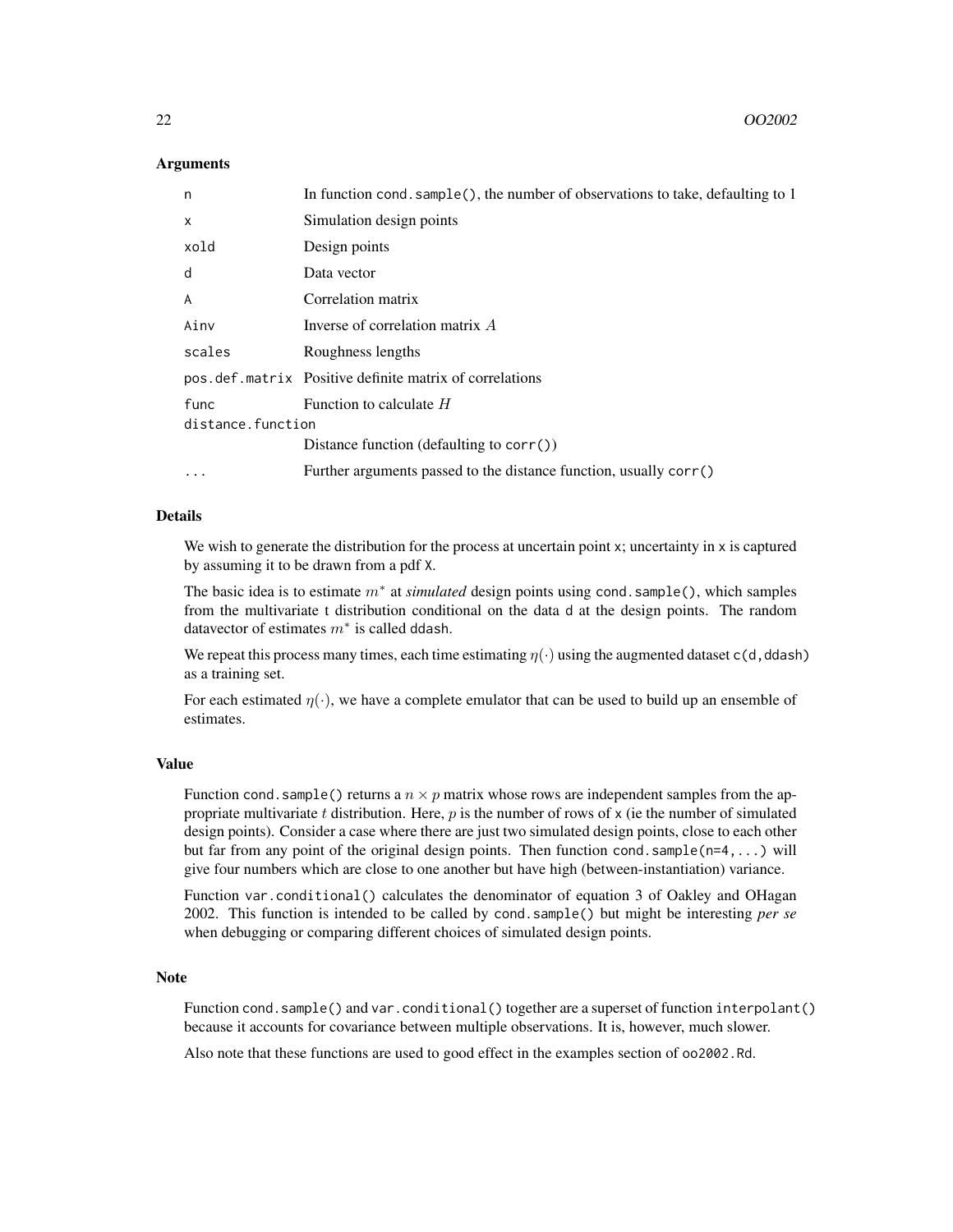#### <span id="page-22-0"></span> $OO2002$  23

#### Author(s)

Robin K. S. Hankin

#### References

- J. Oakley 2002. *Bayesian inference for the uncertainty distribution of computer model outputs*. Biometrika, 89(4):769–784
- R. K. S. Hankin 2005. *Introducing BACCO, an R bundle for Bayesian analysis of computer code output*, Journal of Statistical Software, 14(16)

# See Also

[regressor.basis](#page-31-1), for a more visually informative example of cond.sample() et seq; and [interpolant](#page-11-2) for more examples

#### Examples

```
# Now we use the functions. First we set up some design points:
     # Suppose we are given the toy dataset and want to know the PDF of
     # fourth power of the response at point x, where uncertainty in x
     # may be represented as it being drawn from a normnl distribution
     # with mean c(0.5,0.5,...,0.5) and a variance of 0.001.
data(toy)
val <- toy
real.relation \le function(x){sum( (0:6)*x )}
H <- regressor.multi(val)
d <- apply(H,1,real.relation)
     # and some scales (which are assumed to be known):
fish \le rep(1,6)
fish[6] < -4# And determine A and Ainv:
A <- corr.matrix(val,scales=fish)
Ainv <- solve(A)
     # and add some suitably correlated Gaussian noise:
d.noisy <- as.vector(rmvnorm(n=1, mean=d, 0.1*A))
names(d.noisy) <- names(d)
     # Now some simulation design points. Choose n'=6:
xdash <- matrix(runif(36),ncol=6)
     # And just for fun, we insert a near-useless seventh simulation
     # design point (it is nearly useless because it is a near copy of
     # the sixth). We do this in order to test the coding:
xdash <- rbind(xdash,xdash[6,] + 1e-4)
colnames(xdash) <- colnames(val)
```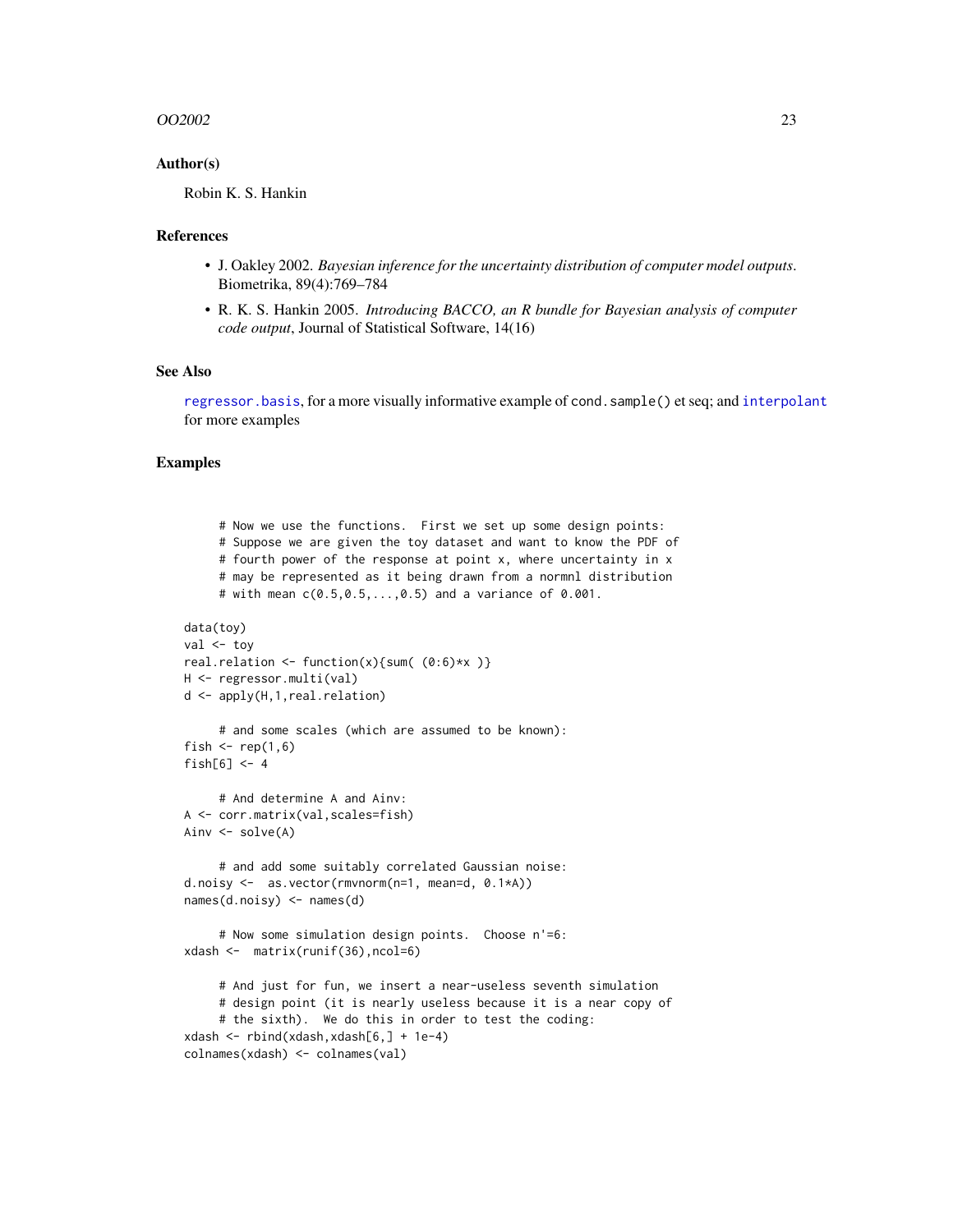```
rownames(xdash) <- c("alpha","beta","gamma","delta","epsilon","zeta","zeta.copy")
     # Print the variance matrix:
(vm <- var.conditional(x=xdash,xold=val,d=d.noisy,A=A,Ainv=Ainv,scales=fish))
     # Note that the sixth and seventh columns are almost identical
     # (and so, therefore, are the sixth and seventh rows) as
     # expected.
     # Also, the final eigenvalue of vm should be small:
eigen(vm)$values
     # Now sample from the conditional t-distribution. Taking n=3 samples:
(cs <- cond.sample(n=3, x=xdash, xold=val, d=d.noisy, A=A, Ainv=Ainv,
                   scales = fish, func = regressor.basis))
     # Note the last two columns are nearly identical, as expected.
     # Just as a test, what is the variance matrix at the design points?
(vc <- var.conditional(x=val,xold=val,d=d.noisy,A=A,Ainv=Ainv,scales=fish))
     # (This should be exactly zero);
max(eigen(vc)$values)
     # should be small
     # Next, we apply the methods of OO2002 using Monte Carlo techniques.
     # We will generate 10 different versions of eta:
number.of.eta <- 10
     # And, for each eta, we will sample from the posterior t distribution 11 times:
number.of.X \le -11# create an augmented design matrix, of the design points plus the
     # simulated design points:
design.augmented <- rbind(val,xdash)
A.augmented <- corr.matrix(design.augmented, scales=fish)
Ainv.augmented <- solve(A.augmented)
out <- NULL
for(i in seq_len(number.of.eta)){
       # Create random data by sampling from the conditional
       # multivariate t at the simulated design points xdash, from
        # the t-distribution given the data d:
  ddash <- cond.sample(n=1, x=xdash, xold=val, d=d.noisy, Ainv=Ainv, scales=fish)
        # Now use the emulator to calculate m^* at points chosen from
        # the PDF of X:
   ji <-
     interpolant.quick(x=rmvnorm(n=number.of.X,rep(0.5,6),diag(6)/1000),
                       d=c(d.noisy,ddash),
                       xold=design.augmented,
                       Ainv=Ainv.augmented,
                       scales=fish)
```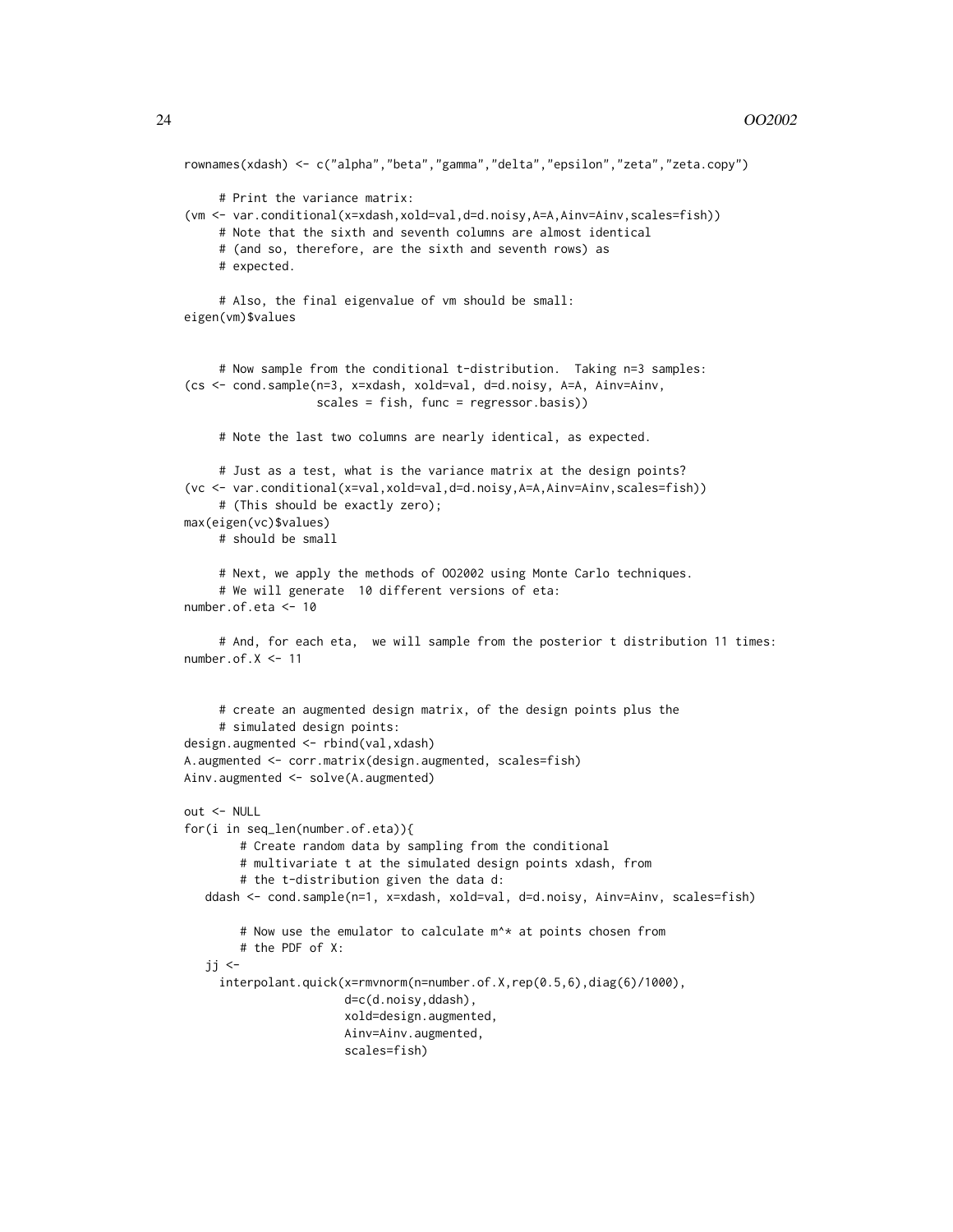<span id="page-24-0"></span>optimal.scales 25

```
out \leftarrow c(out, jj)
}
   # histogram of the fourth power:
hist(out^4, col="gray")
   # See oo2002 for another example of cond.sample() in use
```
<span id="page-24-1"></span>optimal.scales *Use optimization techniques to find the optimal scales*

#### Description

Uses optimization techniques (either Nelder-Mead or simulated annealing) to find the optimal scales, or roughness lengths. Function optimal.scale() (ie singular) finds the optimal scale on the assumption that the roughness is isotropic so all scales are identical.

#### Usage

```
optimal.scales(val, scales.start, d, use.like = TRUE, give.answers =
FALSE, func=regressor.basis, ...)
optimal.scale(val, d, use.like = TRUE, give.answers =
FALSE, func=regressor.basis, ...)
```
#### Arguments

| val          | Matrix with rows corresponding to points at which the function is known                                                                          |
|--------------|--------------------------------------------------------------------------------------------------------------------------------------------------|
| scales.start | Initial guess for the scales (plural). See details section for explanation                                                                       |
| d            | vector of observations, one for each row of val                                                                                                  |
| use.like     | Boolean, with default TRUE meaning to use likelihood for the objective function,<br>and FALSE meaning to use a leave-out-one bootstrap estimator |
| give.answers | Boolean, with default FALSE meaning to return just the roughness lengths and<br>TRUE meaning to return extra information as returned by optim()  |
| func         | Function used to determine basis vectors, defaulting to regressor basis if not<br>given                                                          |
| .            | Extra parameters passed to optim() or optimize(). See examples for usage of<br>this argument                                                     |

#### Details

Internally, this function works with the logarithms of the roughness lengths, because they are inherently positive. However, note that the lengths themselves must be supplied to argument scales.start, not their logarithms.

The reason that there are two separate functions is that optim() and optimize() are very different.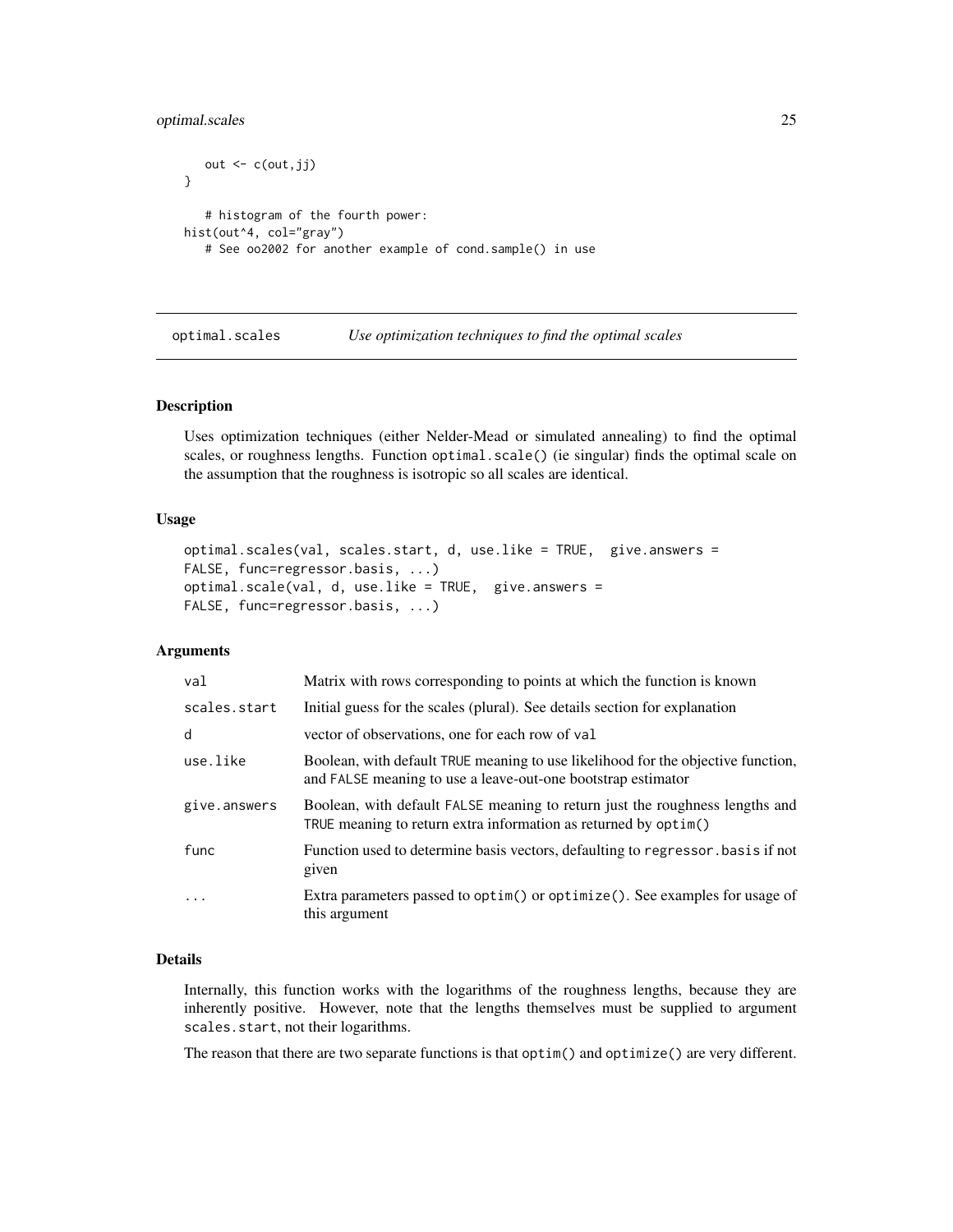<span id="page-25-0"></span>Value

If give.answers takes the default value of FALSE, a vector of roughness lengths is returned. If TRUE, output from optim() is returned directly (note that element par is the logarithm of the desired roughness length as the optimization routine operates with the logs of the lengths as detailed above)

#### Note

This function is slow to evaluate because it needs to calculate and invert A each time it is called, because the scales change from call to call.

In this package, "scales" means the diagonal elements of the  $B$  matrix. See the help page for corr for more discussion of this topic.

Note the warning about partial matching under the "dot-dot-dot" argument in both optim.Rd [used in optimal.scales()] and optimize.Rd [used in optimal.scale()]: any unmatched arguments will be passed to the objective function. Thus, passing named but unmatched arguments to optimal.  $scale[s]()$ will cause an error, because those arguments will be passed, by optim() or optimize(), to the (internal) objective.fun().

In particular, note that passing control=list(maxit=4) to optimal.scale() will cause an error for this reason [optimize() does not take a control argument].

# Author(s)

Robin K. S. Hankin

#### References

- J. Oakley 2004. *Estimating percentiles of uncertain computer code outputs*. Applied Statistics, 53(1), pp89-93.
- J. Oakley 1999. *Bayesian uncertainty analysis for complex computer codes*, PhD thesis, University of Sheffield.

#### See Also

[interpolant](#page-11-2),[corr](#page-5-1)

#### Examples

```
##First, define some scales:
fish \leq c(1,1,1,1,1,4)
```
## and a sigmasquared value: REAL.SIGMASQ <- 0.3

## and a real relation: real.relation  $\le$  function(x){sum(  $(1:6)*x$  )}

## Now a design matrix: val <- latin.hypercube(100,6)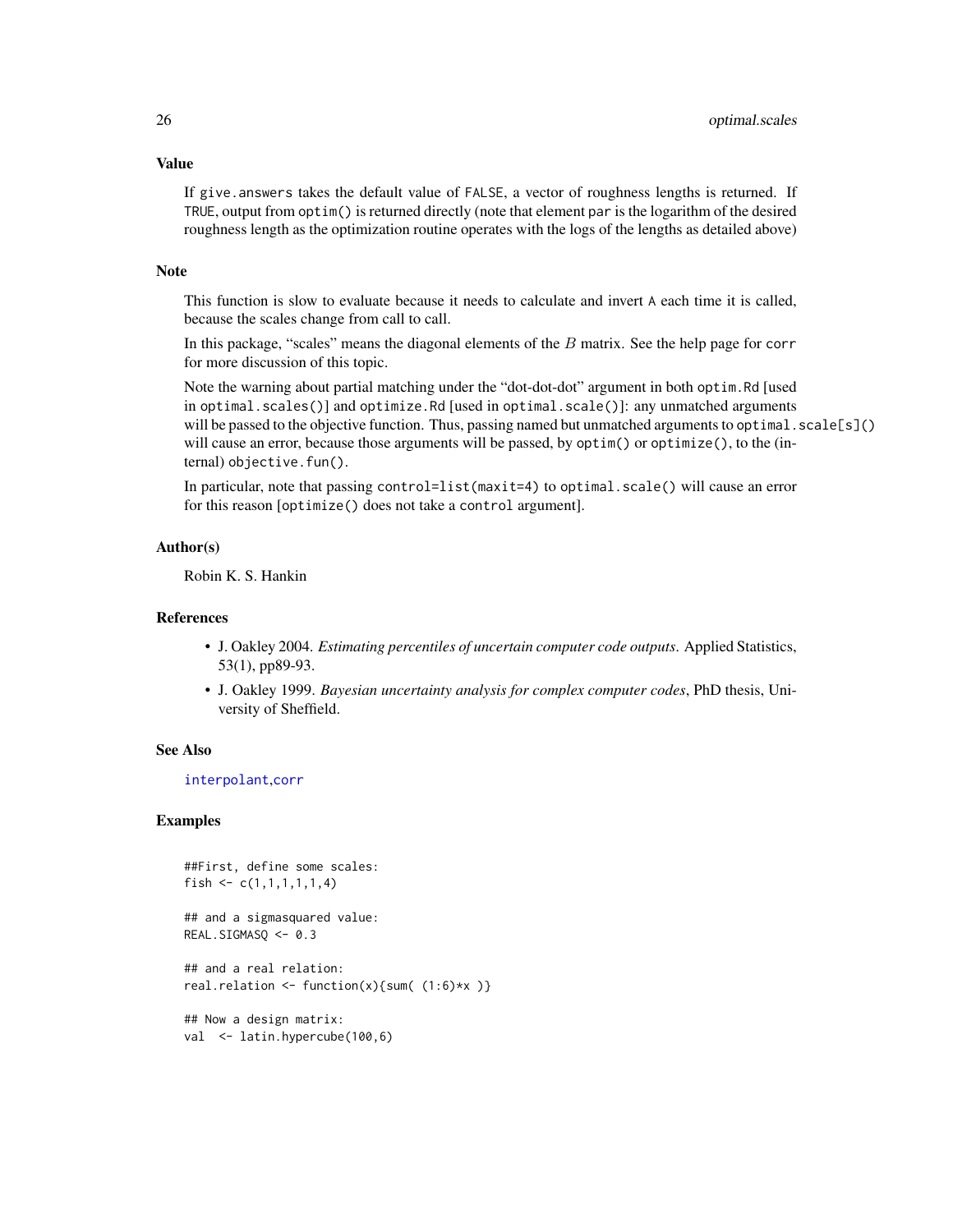```
## apply the real relation:
d <- apply(val,1,real.relation)
## and add some suitably correlated Gaussian noise:
A <- corr.matrix(val,scales=fish)
d.noisy <- as.vector(rmvnorm(n=1,mean=apply(val,1,real.relation),REAL.SIGMASQ*A))
## Now see if we can estimate the roughness lengths well. Remember that
## the true values are those held in vector "fish":
optimal.scales(val=val, scales.start=rep(1,6), d=d.noisy,
       method="SANN",control=list(trace=1000,maxit=3),
       give=FALSE)
# Now a test of optimal.scale(), where there is only a single roughness
# scale to estimate. This should be more straightforward:
df <- latin.hypercube(40,6)
fish2 \leftarrow \text{rep}(2, 6)A2 <- corr.matrix(df,scales=fish2)
d.noisy <- as.vector(rmvnorm(n=1, mean=apply(df,1,real.relation), sigma=A2))
jj.T <- optimal.scale(val=df,d=d.noisy,use.like=TRUE)
jj.F <- optimal.scale(val=df,d=d.noisy,use.like=FALSE)
```
pad *Simple pad function*

# Description

Places zeros to the left of a string. If the string consists only of digits 0-9, pad() does not change the value of the string if interpreted as a numeric.

#### Usage

```
pad(x,len,padchar="0",strict=TRUE)
```
# Arguments

| x       | Input argument (converted to character)                                                                                                                                                                                                                            |
|---------|--------------------------------------------------------------------------------------------------------------------------------------------------------------------------------------------------------------------------------------------------------------------|
| len     | Desired length of output                                                                                                                                                                                                                                           |
| padchar | Character to pad x with, defaulting to "0"                                                                                                                                                                                                                         |
| strict  | Boolean variable governing the behaviour when length of x is less than len.<br>Under these circumstances, if strict takes the default value of TRUE, then return<br>an error; if FALSE, return a truncated version of x (least significant characters<br>retained) |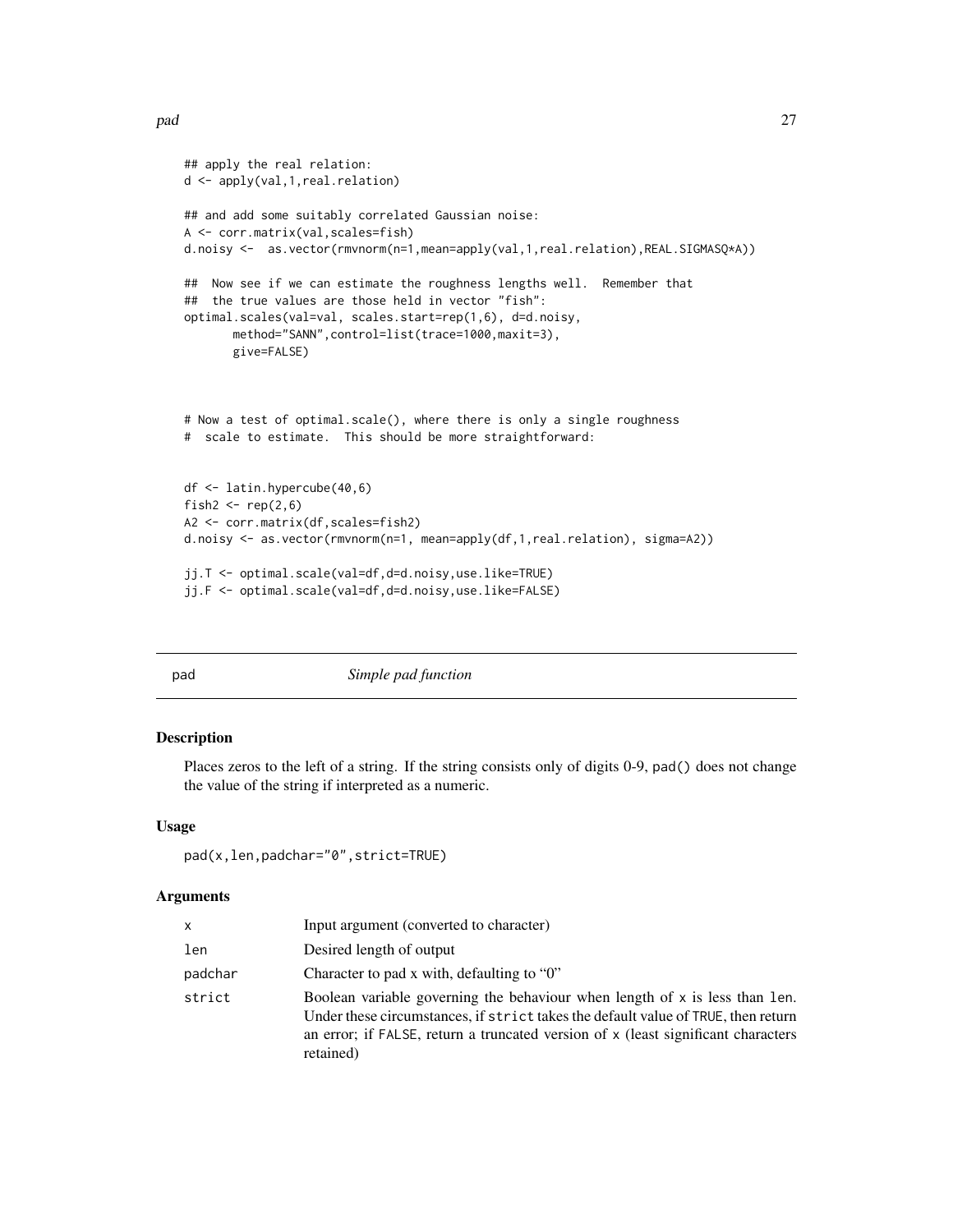# Author(s)

Robin K. S. Hankin

# Examples

```
pad("1234",len=10)
pad("1234",len=3,strict=FALSE)
```
prior.b *Prior linear fits*

# Description

Gives the fitted regression coefficients corresponding to the specified regression model.

# Usage

```
prior.b(H, Ainv, d, b0 = NULL, B0 = NULL)prior.B(H , Ainv , B0=NULL)
```
# Arguments

| H         | Regression basis function (eg that returned by regressor.multi())            |
|-----------|------------------------------------------------------------------------------|
| Ainv      | $A^{-1}$ where A is a correlation matrix (eg that returned by corr.matrix()) |
| d         | Vector of data points                                                        |
| b0        | prior constant                                                               |
| <b>B0</b> | prior coefficients                                                           |

#### Author(s)

Robin K. S. Hankin

# References

- J. Oakley 2004. *Estimating percentiles of uncertain computer code outputs*. Applied Statistics, 53(1), pp89-93.
- J. Oakley 1999. *Bayesian uncertainty analysis for complex computer codes*, PhD thesis, University of Sheffield.

<span id="page-27-0"></span>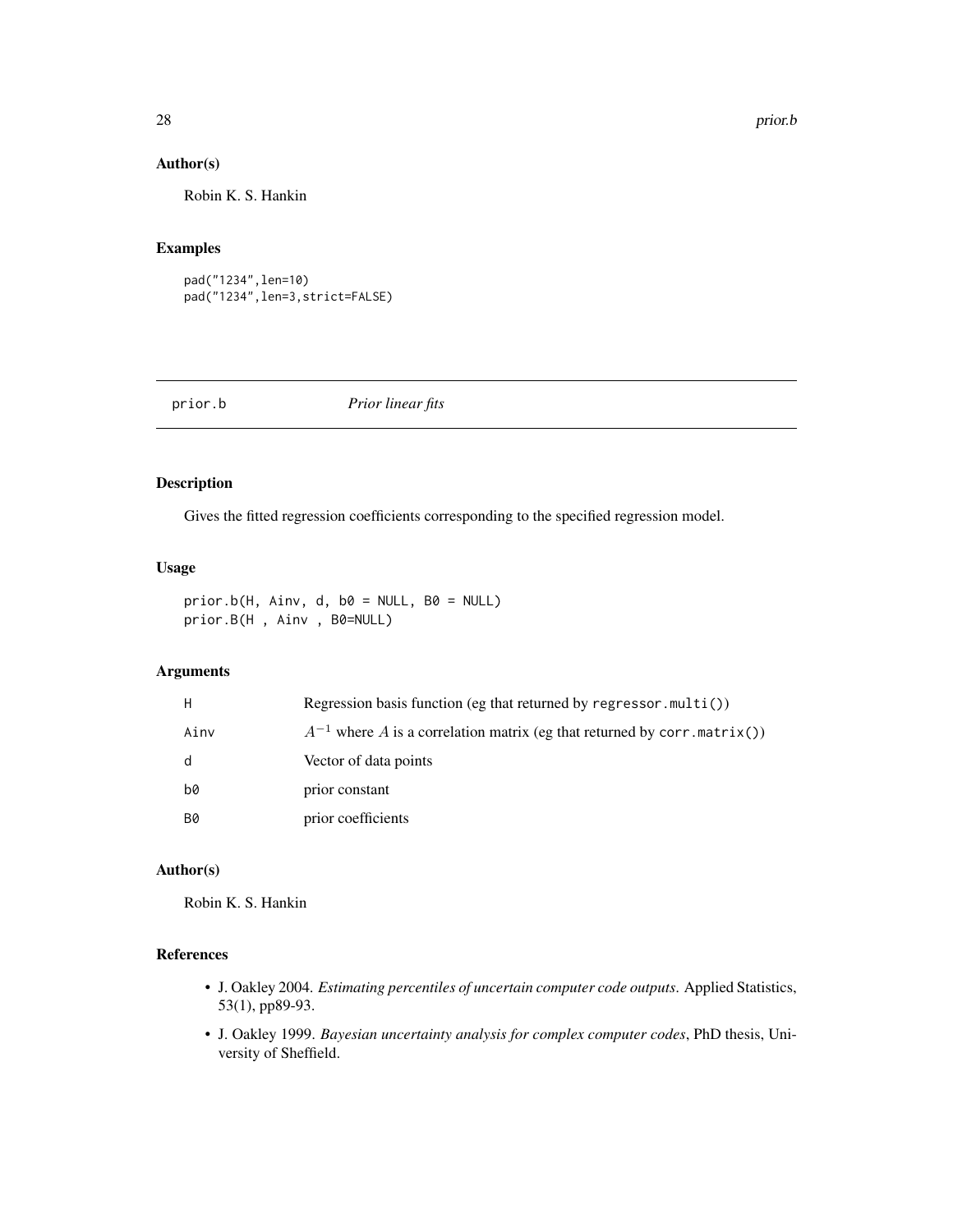#### <span id="page-28-0"></span>quad.form 29

#### Examples

```
# example has 10 observations on 6 dimensions.
# function is just sum((1:6)*x) where x=c(x_1, \ldots, x_2)data(toy)
val <- toy
d \leftarrow apply(val, 1, function(x) \{sum(1:6) * x)\})#add some noise:
d <- jitter(d)
A <- corr.matrix(val,scales=rep(1,ncol(val)))
Ainv \leq solve(A)
H <- regressor.multi(val)
prior.b(H,Ainv,d)
prior.B(H,Ainv)
```
quad.form *Evaluate a quadratic form efficiently*

#### **Description**

Given a square matrix M of size  $n \times n$ , and a matrix x of size  $n \times p$  (or a vector of length n), evaluate various quadratic forms.

(in the following,  $x^T$  denotes the complex conjugate of the transpose, also known as the Hermitian transpose. This only matters when considering complex numbers).

- Function quad. form(M, x) evaluates  $x^T M x$  in an efficient manner
- Function quad.form.inv(M, x) returns  $x^T M^{-1}x$  using an efficient method that avoids inverting M
- Function quad. t form(M, x) returns  $xMx^{T}$  using tcrossprod() without taking a transpose
- Function quad.tform.inv(M, x) returns  $xM^{-1}x^T$ , although a single transpose is needed
- Function quad.3form(M, 1, r) returns  $l^T M r$  using nested calls to crossprod(). It's no faster than calling crossprod() directly, but makes code neater and less error-prone (IMHO)
- Functionquad.3form.inv(M,l,r) returns  $l^T M^{-1}r$
- Function quad.3tform(M,1,r) returns  $lMr^{T}$  using nested calls to tcrossprod(). Again, this is to make for neater code
- Function quad.diag(M,x) returns the *diagonal* of the (potentially very large) square matrix quad.form(M,x) without calculating the off diagonal elements
- Function quad.tdiag(M, x) similarly returns the diagonal of quad.tform(M, x)
- Function quad.3diag(M, 1, r) returns the diagonal of quad.3form(M, 1, r)
- Function quad.3tdiag(M,  $l, r$ ) returns the diagonal of quad.3tform(M,  $l, r$ )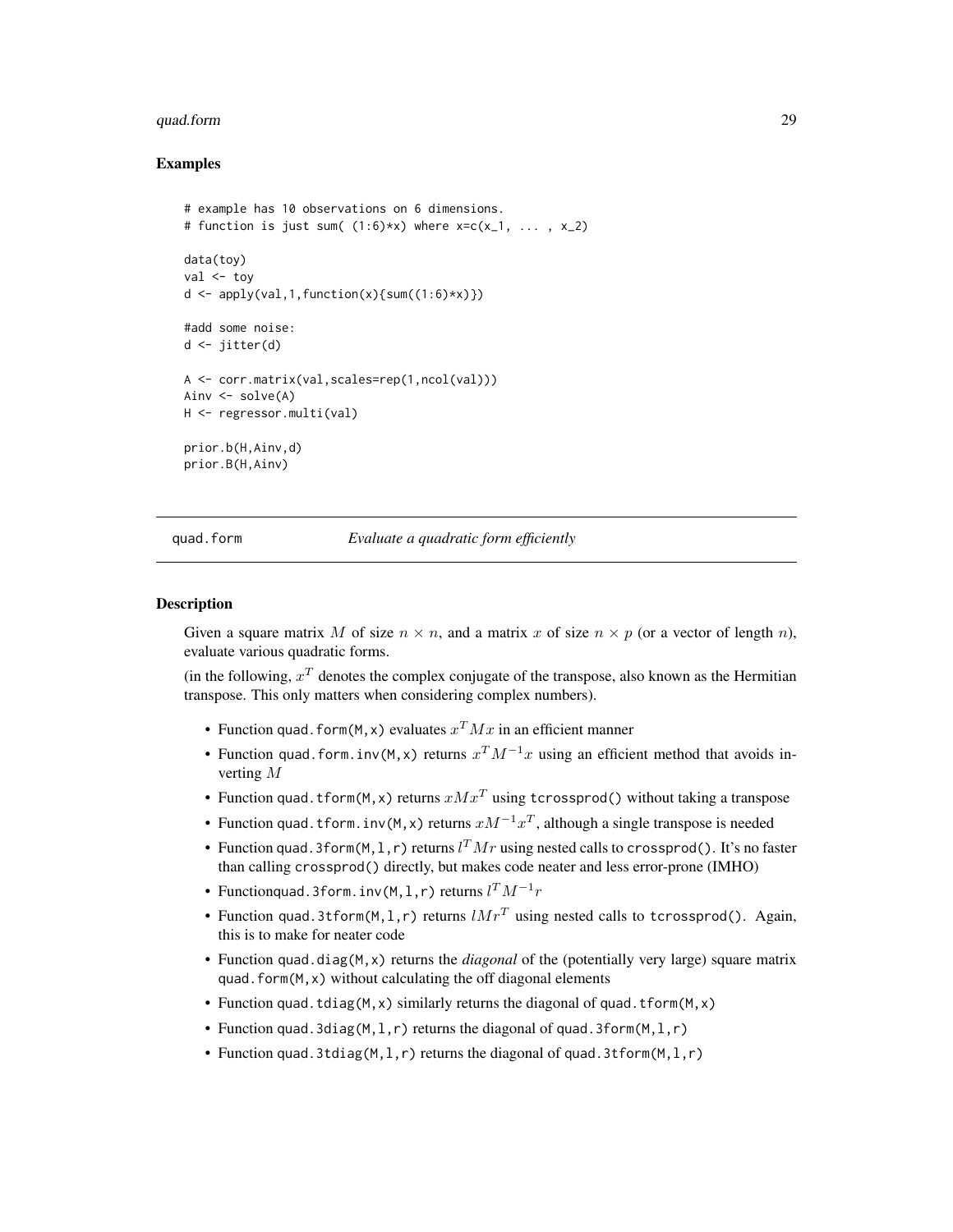These functions invoke the following lower-level calls:

- Function ht(x) returns the Hermitian transpose, that is, the complex conjugate of the transpose, sometimes written  $x^*$
- Function cprod(x,y) returns  $x^T y$ , equivalent to crossprod(Conj(x),y)
- Function tcprod(x,y) returns  $xy^T$ , equivalent to crossprod(x,Conj(y))

Note again that in the calls above, "transpose" [that is,  $x^T$ ] means "Conjugate transpose", or the Hermitian transpose.

#### Usage

```
quad.form(M, x, chol=FALSE)
quad.form.inv(M, x)
quad.tform(M, x)
quad.3form(M,left,right)
quad.3tform(M,left,right)
quad.tform.inv(M,x)
quad.diag(M,x)
quad.tdiag(M, x)quad.3diag(M,left,right)
quad.3tdiag(M,left,right)
cprod(x,y)
tcprod(x,y)
ht(x)
```
#### Arguments

| м          | Square matrix of size $n \times n$                                                                                                                                                                                                                                                            |
|------------|-----------------------------------------------------------------------------------------------------------------------------------------------------------------------------------------------------------------------------------------------------------------------------------------------|
| x,y        | Matrix of size $n \times p$ , or vector of length n                                                                                                                                                                                                                                           |
| chol       | Boolean, with TRUE meaning to interpret argument M as the lower triangular<br>Cholesky decomposition of the quadratic form. Remember that M. lower $\frac{1}{2}$<br>M. upper $==$ M, and chol() returns the upper triangular matrix, so one needs to<br>use the transpose $t(\text{chol}(M))$ |
| left.right | In function quad. 3 form(), matrices with n rows and arbitrary number of columns                                                                                                                                                                                                              |

#### Details

The "meat" of quad.form() for chol=FALSE is just crossprod(crossprod(M,x),x), and that of quad.form.inv() is crossprod(x,solve(M,x)).

If the Cholesky decomposition of M is available, then calling with chol=TRUE and supplying M.upper should generally be faster (for large matrices) than calling with chol=FALSE and using M directly. The time saving is negligible for matrices smaller than about  $50 \times 50$ , even if the overhead of computing M.upper is ignored.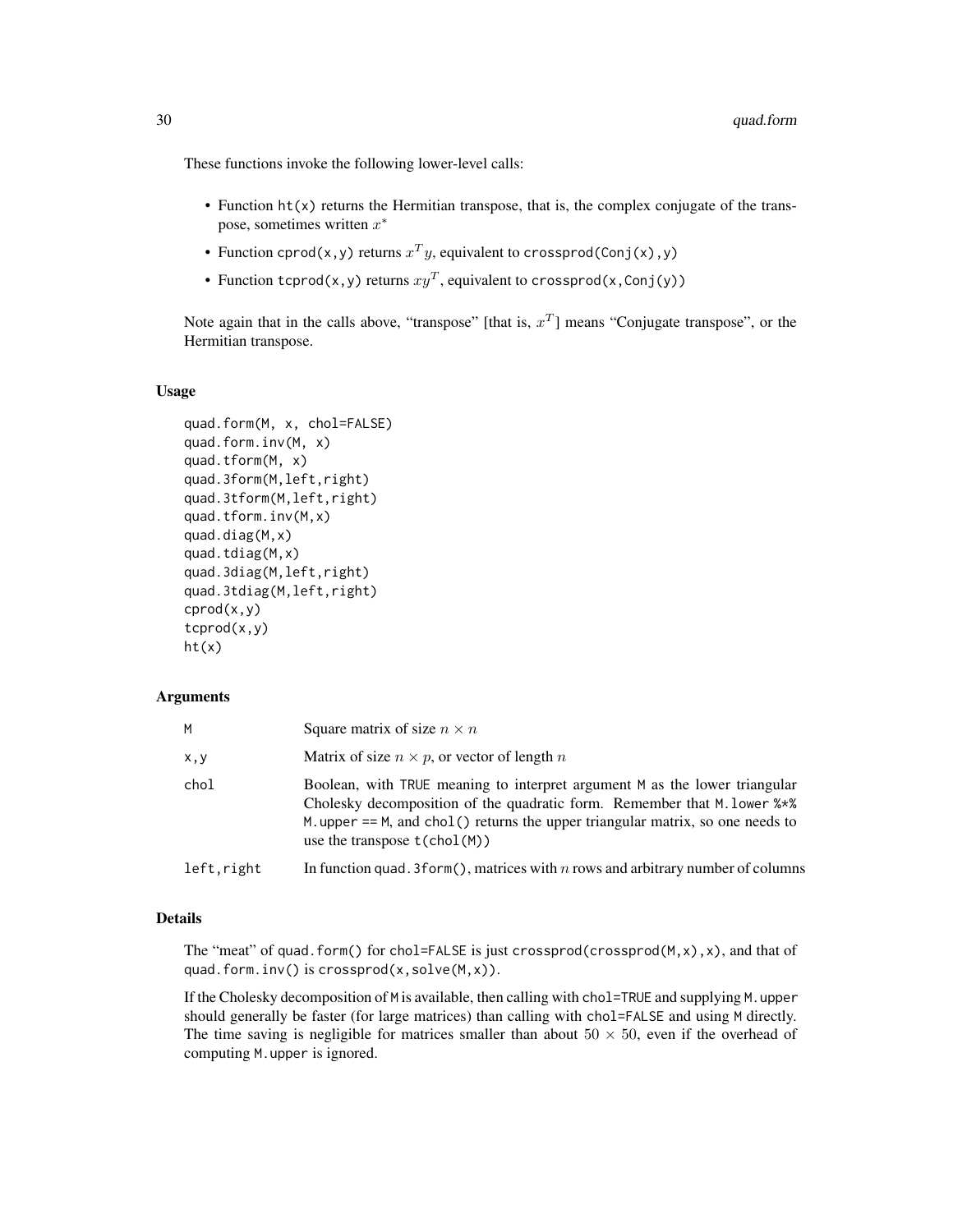# <span id="page-30-0"></span>quad.form 31

# Note

These functions are used extensively in the emulator and calibrator packages' R code, primarily in the interests of elegant code, but also speed. For the problems I usually consider, the speedup (of quad.form(M, x) over  $t(x)$  %\*% M %\*% x, say) is marginal at best

#### Author(s)

Robin K. S. Hankin

# See Also

[optimize](#page-0-0)

# Examples

```
jj <- matrix(rnorm(80),20,4)
M <- crossprod(jj,jj)
M.lower <- t(chol(M))
x \leftarrow \text{matrix}(rnorm(8), 4, 2)jj.1 <- t(x) %*% M %*% x
jj.2 \leftarrow quad.form(M, x)jj.3 <- quad.form(M.lower,x,chol=TRUE)
print(jj.1)
print(jj.2)
print(jj.3)
## Make two Hermitian positive-definite matrices:
L \leq - matrix(c(1,0.1i,-0.1i,1),2,2)
LL \leftarrow diag(11)
LL[2,1] <- -(LL[1,2] <- 0.1i)
```

```
z <- t(latin.hypercube(11,2,complex=TRUE))
```

```
quad.diag(L,z) # elements real because L is HPD
quad.tdiag(LL,z) # ditto
```

```
## Now consider accuracy:
quad.form(solve(M),x) - quad.form.inv(M,x) # should be zero
quad.form(M,x) - quad.tform(M,t(x)) # should be zero<br>quad.diag(M,x) - diag(quad.form(M,x)) # should be zero
quad.diag(M,x) - diag(quad.form(M,x))
diag(quad.form(L,z)) - quad.diag(L,z) # should be zero
diag(quad.tform(LL,z)) - quad.tdiag(LL,z) # should be zero
```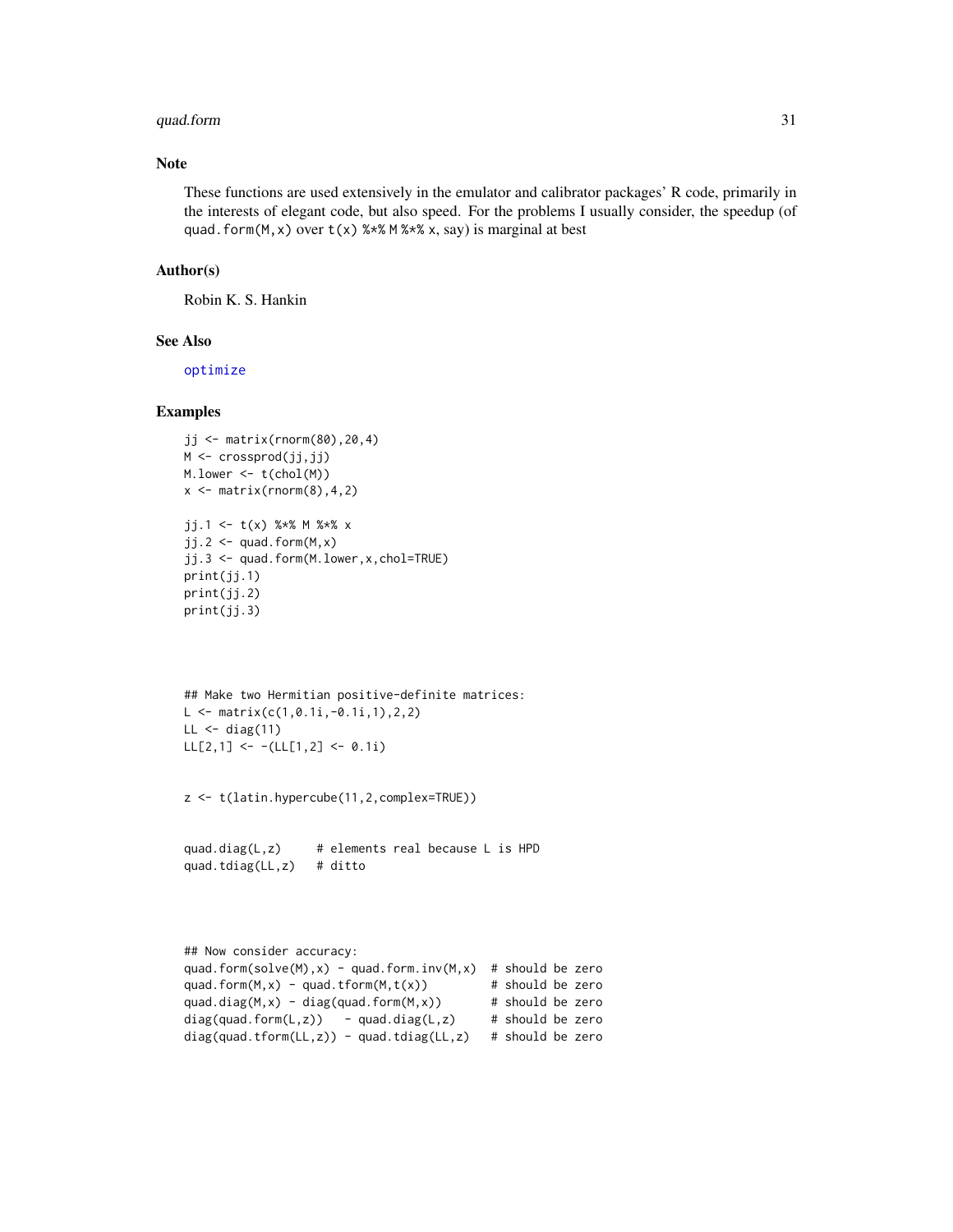<span id="page-31-1"></span><span id="page-31-0"></span>regressor.basis *Regressor basis function*

#### Description

Creates a regressor basis for a vector.

# Usage

regressor.basis(x) regressor.multi(x.df,func=regressor.basis)

#### Arguments

|      | vector of coordinates                                        |
|------|--------------------------------------------------------------|
| x.df | Matrix whose rows are coordinates of points                  |
| func | Regressor basis function to use; defaults to regressor basis |

#### Details

The regressor basis specified by regressor.basis() is just the addition of a constant term, which is conventionally placed in the first position. This is a very common choice for a set of bases, although it is important to investigate both simpler and more sophisticated alternatives. Tony would recommend simpler functions (perhaps as simple as function $(x)$ {1}, that is, nothing but a constant), and Jonty would recommend more complicated bespoke functions that reflect prior beliefs.

Function regressor.multi() is just a wrapper for regressor.basis() that works for matrices. This is used internally and the user should not need to change it.

Note that the user is free to define and use functions other than this one when using, for example, corr().

#### Value

Returns simple regressor basis for vectors or matrices.

#### Note

When writing replacements for regressor.basis(), it is important to return a vector with at least one named element (see the R source code for function regressor.basis(), in which the first element is named "const").

Returning a vector all of whose elements are unnamed will cause some of the package functions to fail in various weird places. It is good practice to use named vectors in any case.

Function regressor.multi() includes an ugly hack to ensure that the perfectly reasonable choice of regressor.basis=function(x){1} works. The hack is needed because apply() treats functions that return a length-1 value argument differently from functions that return a vector: if x  $\leq$ -as.matrix $(1:10)$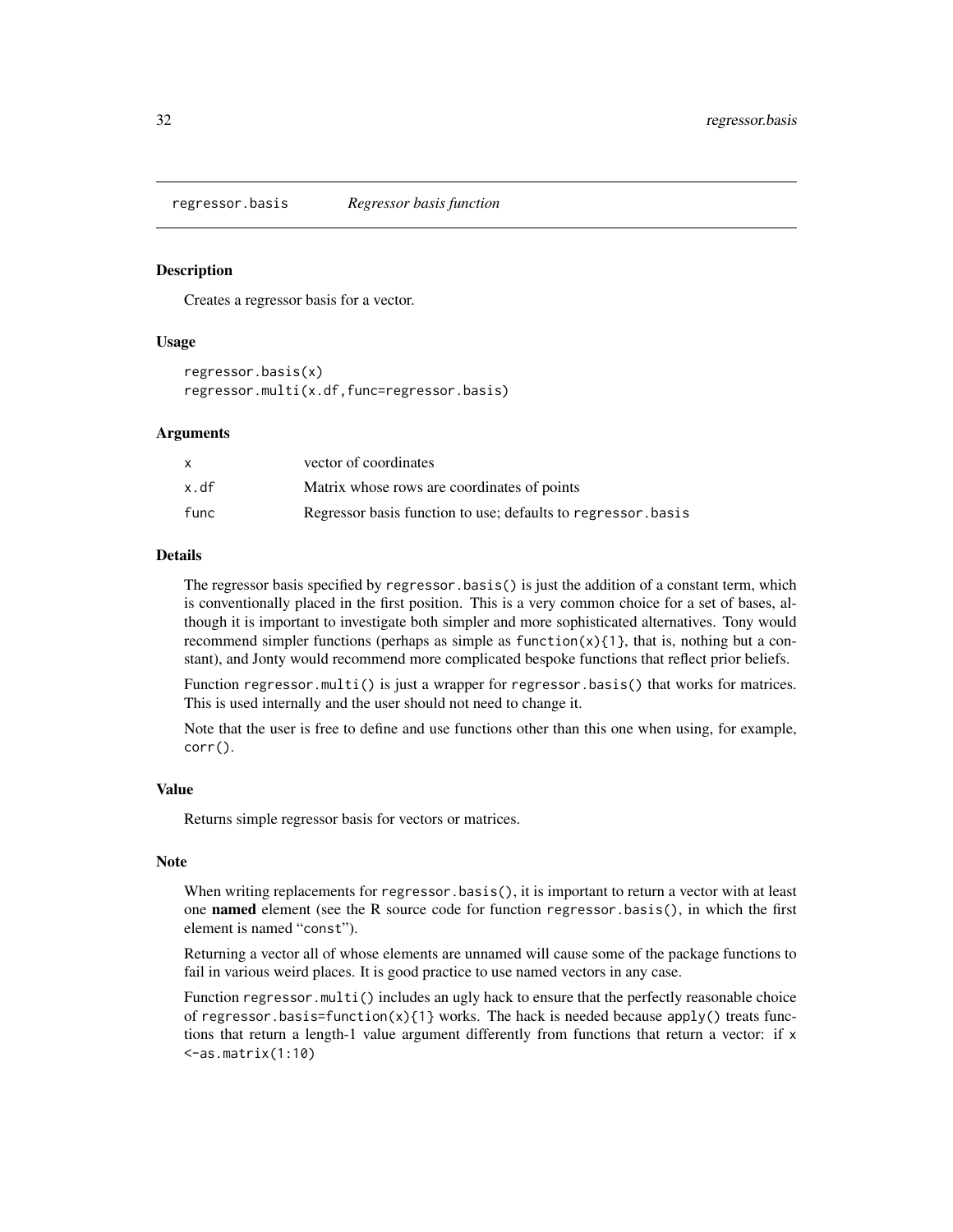# regressor.basis 33

then

 $apply(x,1,function(x){c(1,x)})$ 

returns a matrix (as desired), but

apply(x,1,function(x){c(1)})

returns a vector (of 1s) which is not what is wanted. The best way to deal with this (IMHO) is to confine the ugliness to a single function, here regressor.multi().

#### Author(s)

Robin K. S. Hankin

# Examples

```
regressor.basis(rep(5,6))
m <- matrix(1:27,9,3)
regressor.multi(m)
regressor.multi(m,func=function(x){c(a=88,x,x^2,x[1]^4)})
```

```
# and now a little example where we can choose the basis functions
# explicitly and see the effect it has. Note particularly the poor
# performance of func2() in extrapolation:
```

```
func1 \leftarrow function(x){
  out \leq c(1,cos(x))
  names(out) <- letters[1:length(x)]
  return(out)
}
func2 \leftarrow function(x){
  out \leq c(1, \cos(x), \cos(2*x), \cos(3*x))names(out) <- letters[1:length(x)]
  return(out)
}
func3 \leftarrow function(x){out \leftarrow c(1,x)
names(out)[1] <- "const"
return(out)
}
func.chosen <- func1
```

```
toy <- sort(c(seq(from=0,to=1,len=9),0.2))
toy <- as.matrix(toy)
colnames(toy) <- "a"
rownames(toy) <- paste("obs",1:nrow(toy),sep=".")
```

```
d.noisy <- as.vector(toy>0.5)+rnorm(length(toy))/40
```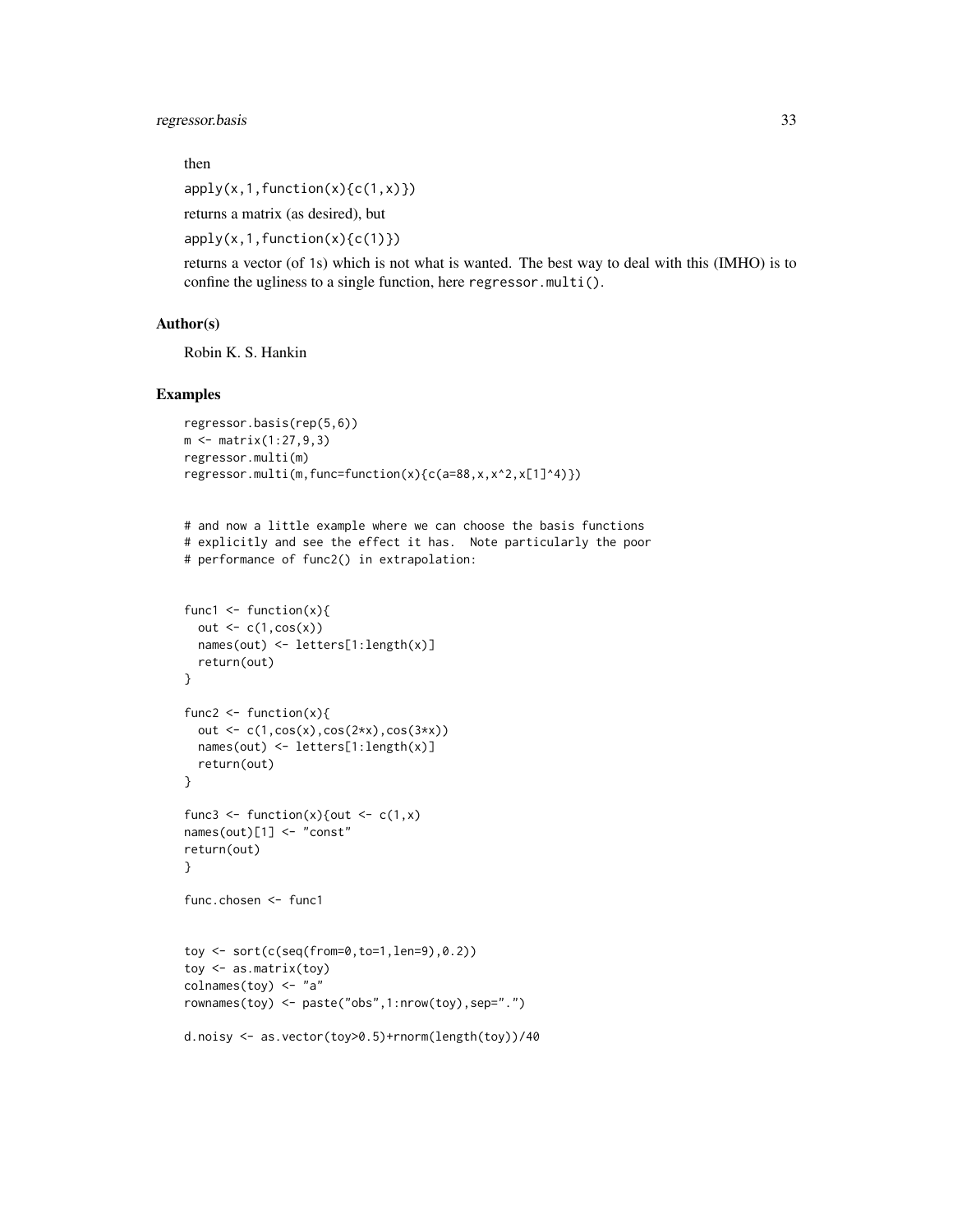### 34 regressor.basis

```
fish <-100x <- seq(from=-1,to=2,len=1000)
A <- corr.matrix(toy,scales=fish)
Ainv <- solve(A)
 ## Now the interpolation. Change func.chosen() from func1() to func2()
 ## and see the difference!
jj <- interpolant.quick(as.matrix(x), d.noisy, toy, scales=fish,
                        func=func.chosen,
                         Ainv=Ainv,g=TRUE)
plot(x,jj$mstar.star,xlim=range(x),type="l",col="black",lwd=3)
lines(x,jj$prior,col="green",type="l")
lines(x,jj$mstar.star+jj$Z,type="l",col="red",lty=2)
lines(x,jj$mstar.star-jj$Z,type="l",col="red",lty=2)
points(toy,d.noisy,pch=16,cex=2)
legend("topright",lty=c(1,2,1,0),
    col=c("black","red","green","black"),pch=c(NA,NA,NA,16),
    legend=c("best estimate","+/-1 sd","prior","training set"))
  ## Now we will use O&O 2002.
## First, some simulated design points:
xdash <- as.matrix(c(-0.5, -0.1, -0.2, 1.1, 1.15))
## create an augmented design set:
design.augmented <- rbind(toy,xdash)
## And calculate the correlation matrix of the augmented dataset:
A.augmented <- corr.matrix(design.augmented, scales=fish)
Ainv.augmented <- solve(A.augmented)
## Now, define a function that samples from the
## appropriate posterior t-distribution, adds these random
## variables to the dataset, then calculates a new
## etahat and evaluates and plots it:
f \leftarrow function(...)\{ddash <- cond.sample(n=1, x=xdash, xold=toy, d=d.noisy, A=A,
                           Ainv=Ainv, scales=fish, func=func.chosen)
        jj.aug <-
          interpolation t. quick(x = as_matrix(x),d = c(d.noisy, as.vector(ddash)),xold = design.augmented,
                            Ainv = Ainv.augmented,
                            scales = fish, func=func.chosen)
points(xdash,ddash,type="p",pch=16,col="gray")
points(x, jj.aug, type="l", col="gray")
}
```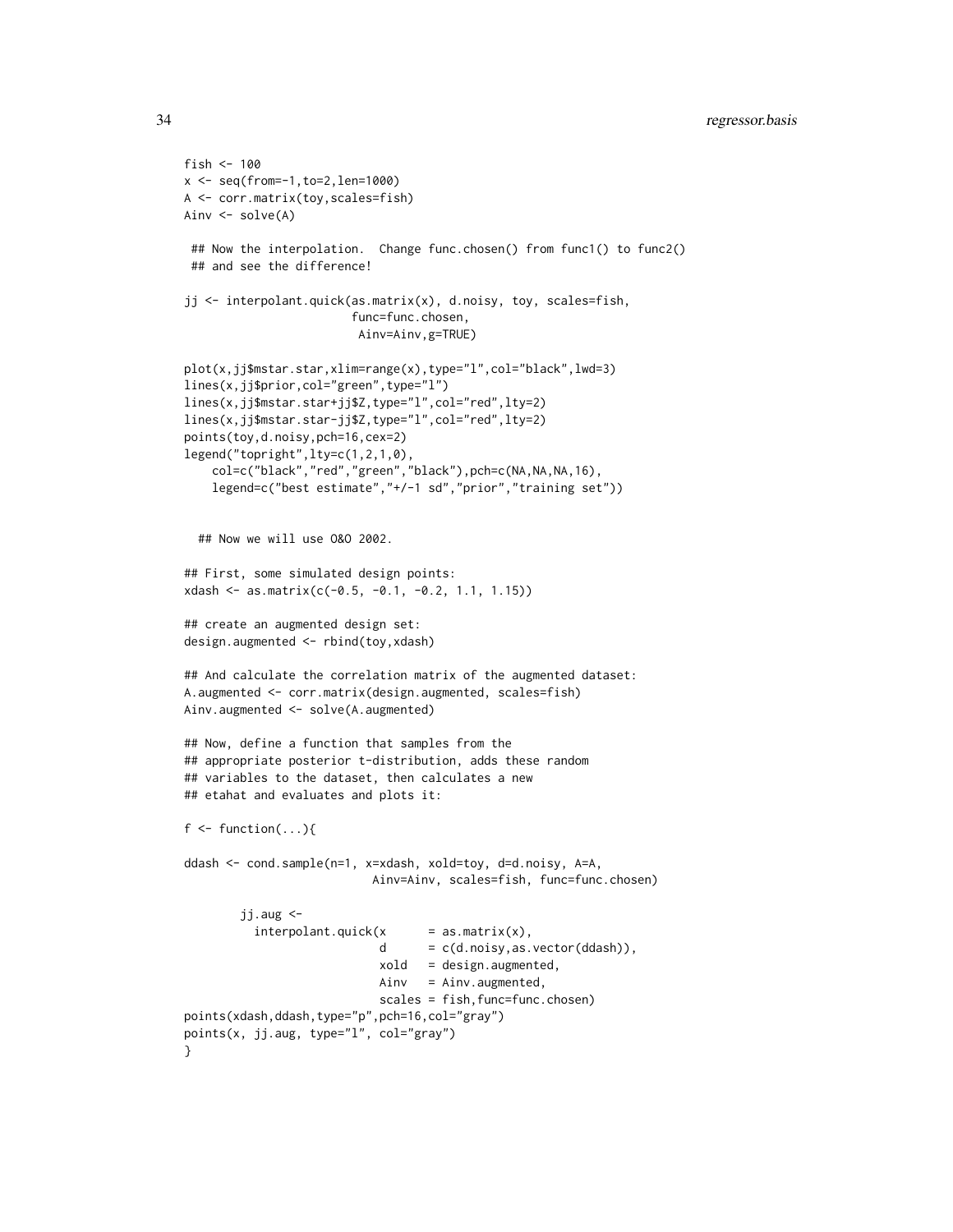```
## Now execute the function a few times to assess the uncertainty in eta:
f()f()f()
```
<span id="page-34-1"></span>results.table *Results from 100 Goldstein runs*

#### Description

A dataframe consisting of 100 rows, corresponding to 100 runs of Goldstein. Columns 1-19 are input values; columns 20-27 are outputs gleaned from goout files.

#### Usage

data(results.table)

#### Format

A data frame with 100 observations on the following 27 variables.

**filenumber** Number of the condor run (ie file appenge of goin.  $*$  and goout.  $*$ )

windstress a numeric vector (input value)

oc.horiz.diffus a numeric vector (input value)

oc.vert.diffus a numeric vector (input value) oc.drag a numeric vector (input value)

at.heat.diffus a numeric vector (input value)

at.mois.diffus a numeric vector (input value)

at.width a numeric vector (input value)

at.slope a numeric vector (input value)

advfact.zonalheat a numeric vector (input value)

advfact.meridheat a numeric vector (input value)

advfact.zonalmois a numeric vector (input value)

advfact.meridmois a numeric vector (input value)

co2.scaling a numeric vector (input value)

clim.sens a numeric vector (input value)

thres.humid a numeric vector (input value)

ice.diffus a numeric vector (input value)

fw.scaling a numeric vector (input value)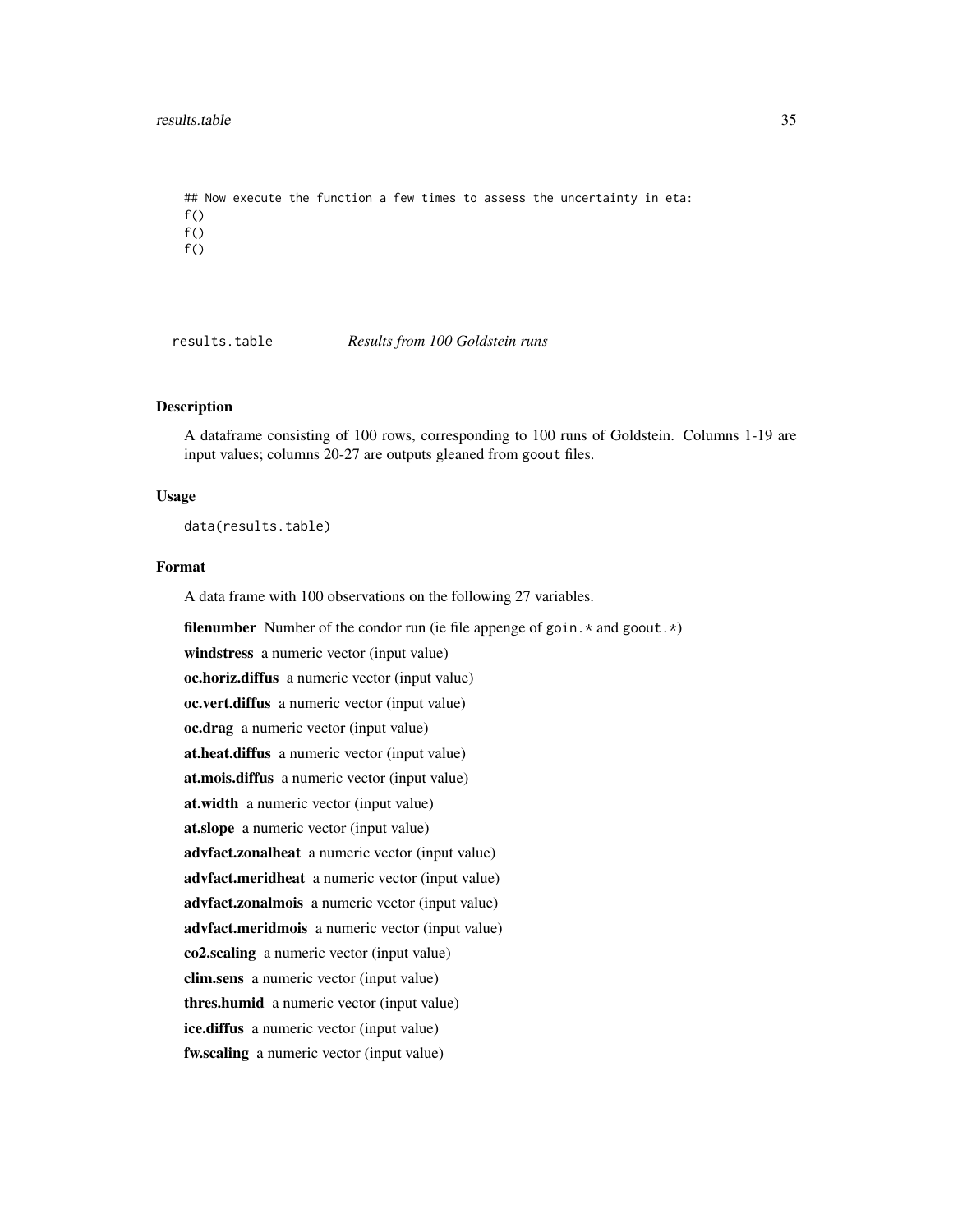solar.const a numeric vector (input value) ominp a numeric vector (output value) omaxp a numeric vector (output value) omina a numeric vector (output value) omaxa a numeric vector (output value) avn a numeric vector (output value) rms a numeric vector (output value) average.SAT a numeric vector (output value) model.error a numeric vector (output value)

# Examples

data(results.table)

#### s.chi *Variance estimator*

# Description

Returns estimator for a priori  $\sigma^2$ 

## Usage

s.chi(H, Ainv, d, s0 = 0, fast.but.opaque = TRUE)

# Arguments

| H               | Regression basis function (eg that returned by regressor.multi())            |
|-----------------|------------------------------------------------------------------------------|
| Ainv            | $A^{-1}$ where A is a correlation matrix (eg that returned by corr.matrix()) |
| d               | Vector of data points                                                        |
| s0              | Optional offset                                                              |
| fast.but.opaque |                                                                              |
|                 | Boolean, with default TRUE meaning to use quad. form(), and FALSE meaning    |

to use straightforward %\*%. The first form should be faster, but the code is less intelligible than the second form. Comparing the returned value with this argument on or off should indicate the likely accuracy attained.

#### Details

See O'Hagan's paper (ref below), equation 12 for details and context.

#### Author(s)

Robin K. S. Hankin

<span id="page-35-0"></span>36 s.chi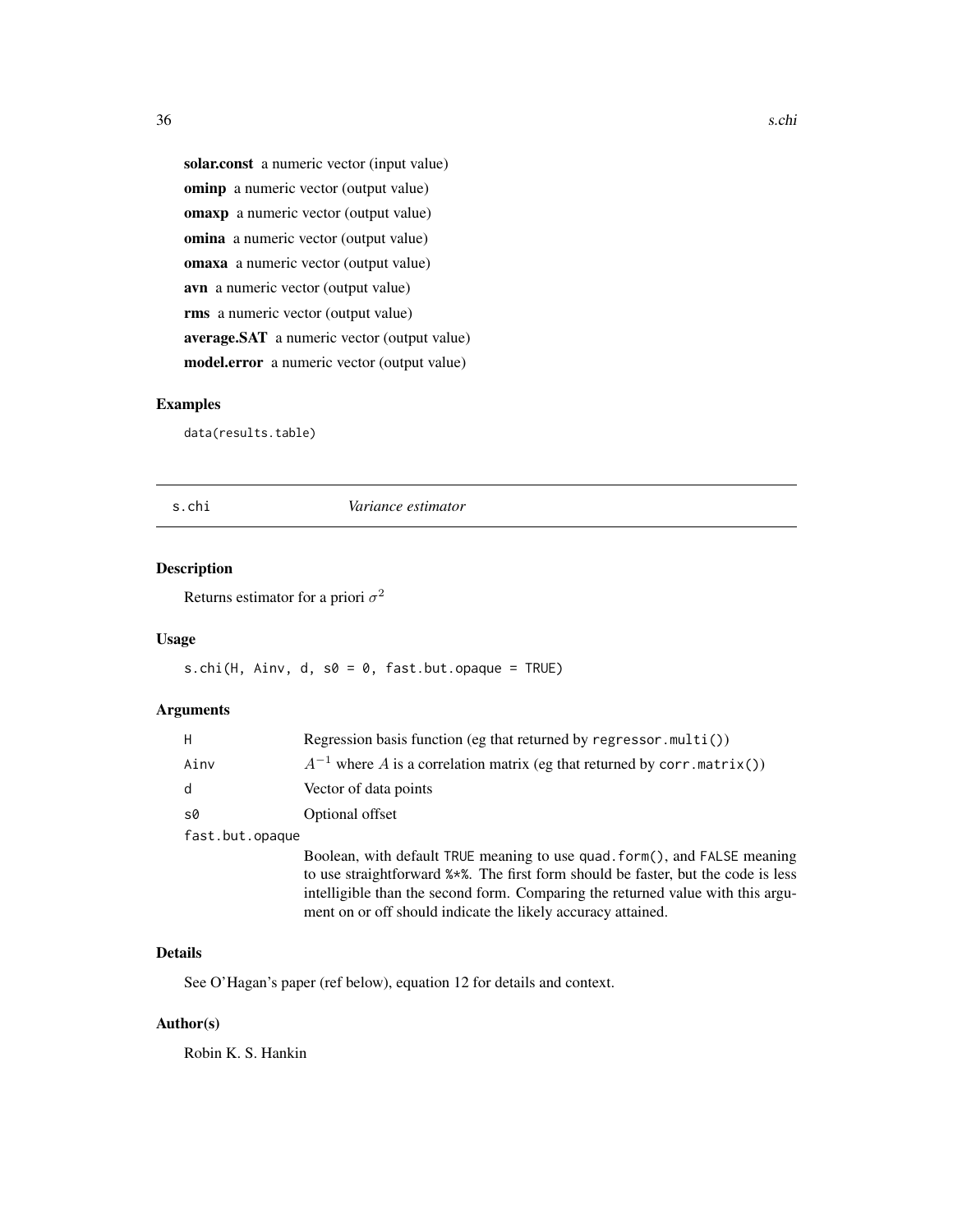# <span id="page-36-0"></span>sample.n.fit 37

# References

A. O'Hagan 1992. "Some Bayesian Numerical Analysis", pp345-363 of *Bayesian Statistics 4* (ed J. M. Bernardo et al), Oxford University Press

#### Examples

```
# example has 10 observations on 6 dimensions.
# function is just sum((1:6)*x) where x=c(x_1, \ldots, x_2)data(toy)
val <- toy
colnames(val) <- letters[1:6]
H <- regressor.multi(val)
d \leftarrow apply(H, 1, function(x) \{sum((0:6)*x)\})# create A matrix and its inverse:
A <- corr.matrix(val,scales=rep(1,ncol(val)))
Ainv <- solve(A)
# add some suitably correlated noise:
d <- as.vector(rmvnorm(n=1, mean=d, 0.1*A))
# now evaluate s.chi():
s.chi(H, Ainv, d)
# assess accuracy:
s.chi(H, Ainv, d, fast=TRUE) - s.chi(H, Ainv, d, fast=FALSE)
```
sample.n.fit *Sample from a Gaussian process and fit an emulator to the points*

#### Description

Sample 'n' fit: sample from an appropriate multivariate Gaussian process in one dimension, then fit an emulator to it.

# Usage

sample.n.fit( $n = 10$ , scales.generate = 100, scales.fit = 100, func = regressor.basis, ...)

#### Arguments

n Number of observations to make

scales.generate

Scales to generate the data with: small values give uncorrelated observations, large values give correlated observations (hence the points fall on a smooth line)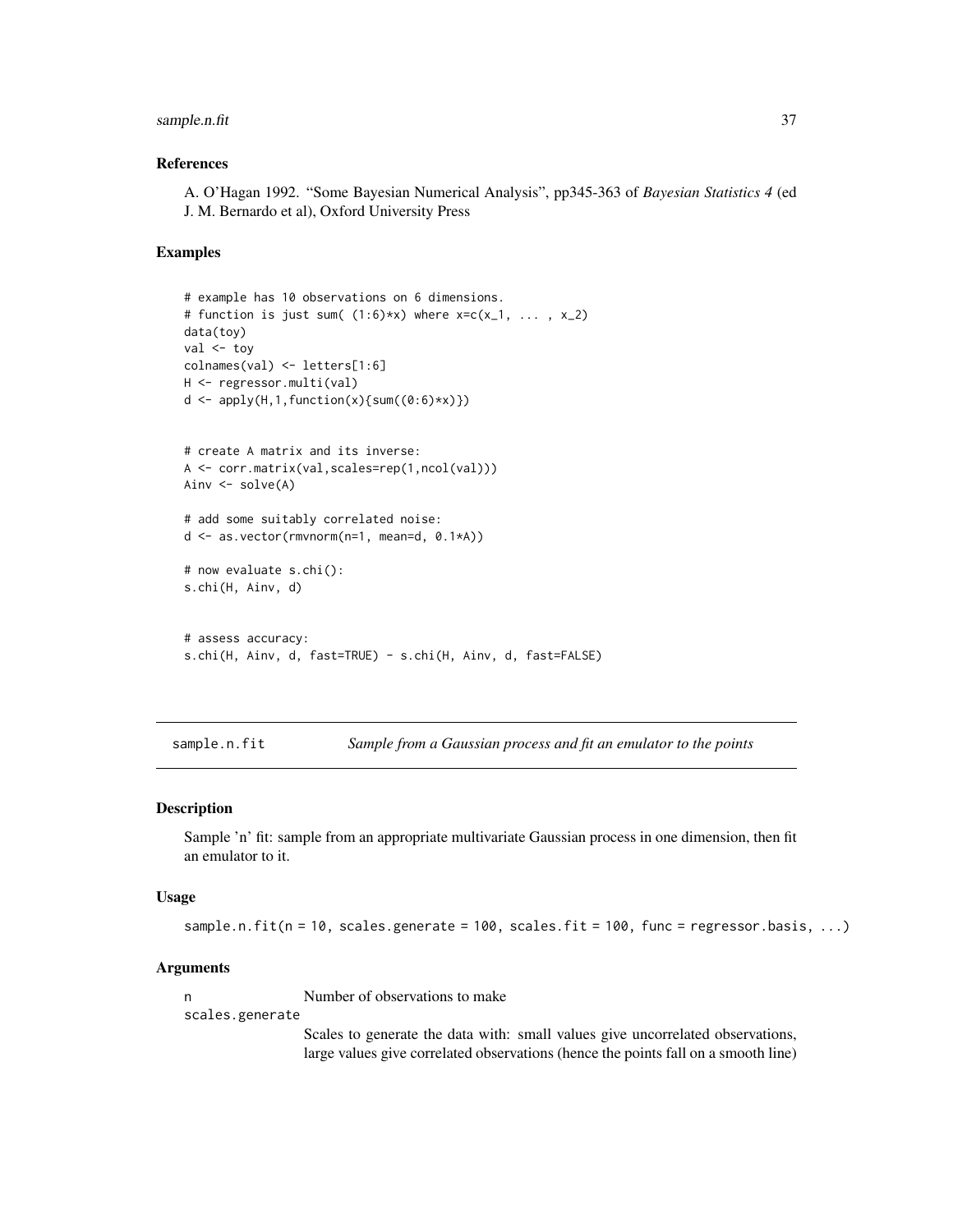<span id="page-37-0"></span>

| scales.fit | Scales to use to fit the emulator. Small values give an emulator that is the prior<br>with short, sharp excursions to make the emulator go through the points; large<br>values give smooth emulators that exhibit overshoots resembling Gibbs's phe-<br>nomenon |
|------------|-----------------------------------------------------------------------------------------------------------------------------------------------------------------------------------------------------------------------------------------------------------------|
| func       | Function used to determine basis vectors, defaulting to regressor basis if not<br>given.                                                                                                                                                                        |
| .          | Further arguments passed to plot().                                                                                                                                                                                                                             |

#### Details

The point of this function is to investigate what happens when inappropriate scales are used for the emulator: that is, when scales.generate and scales.fit are wildly different.

Note that the sampling distribution has a constant expectation (of zero); so the prior should be zero, making it easy to see mispredictions of beta.

# Author(s)

Robin K. S. Hankin

#### Examples

```
sample.n.fit(main="Default: scales match")
sample.n.fit(scales.generate=5,main="generate scale small")
sample.n.fit(scales.fit=5,main="fit scales small", sub="note vertical scale")
sample.n.fit(scales.fit=5,main="fit scales small", ylim=c(-3,3),
     sub="note appropriate interpolation, bad extrapolation")
# Now use a quadratic function instead of the default linear:
f \le function(x){out \le c(1,x,x^2)
names(out) <- c("const","linear","quadratic")
out}
sample.n.fit(main="quadratic prior" , func=f)
```
scales.likelihood *Likelihood of roughness parameters*

#### **Description**

Gives the a postiori likelihood for the roughness parameters as a function of the observations.

#### Usage

```
scales.likelihood(pos.def.matrix = NULL, scales = NULL, xold,
use.Ainv = TRUE, d, give_log=TRUE, func = regressor.basis)
```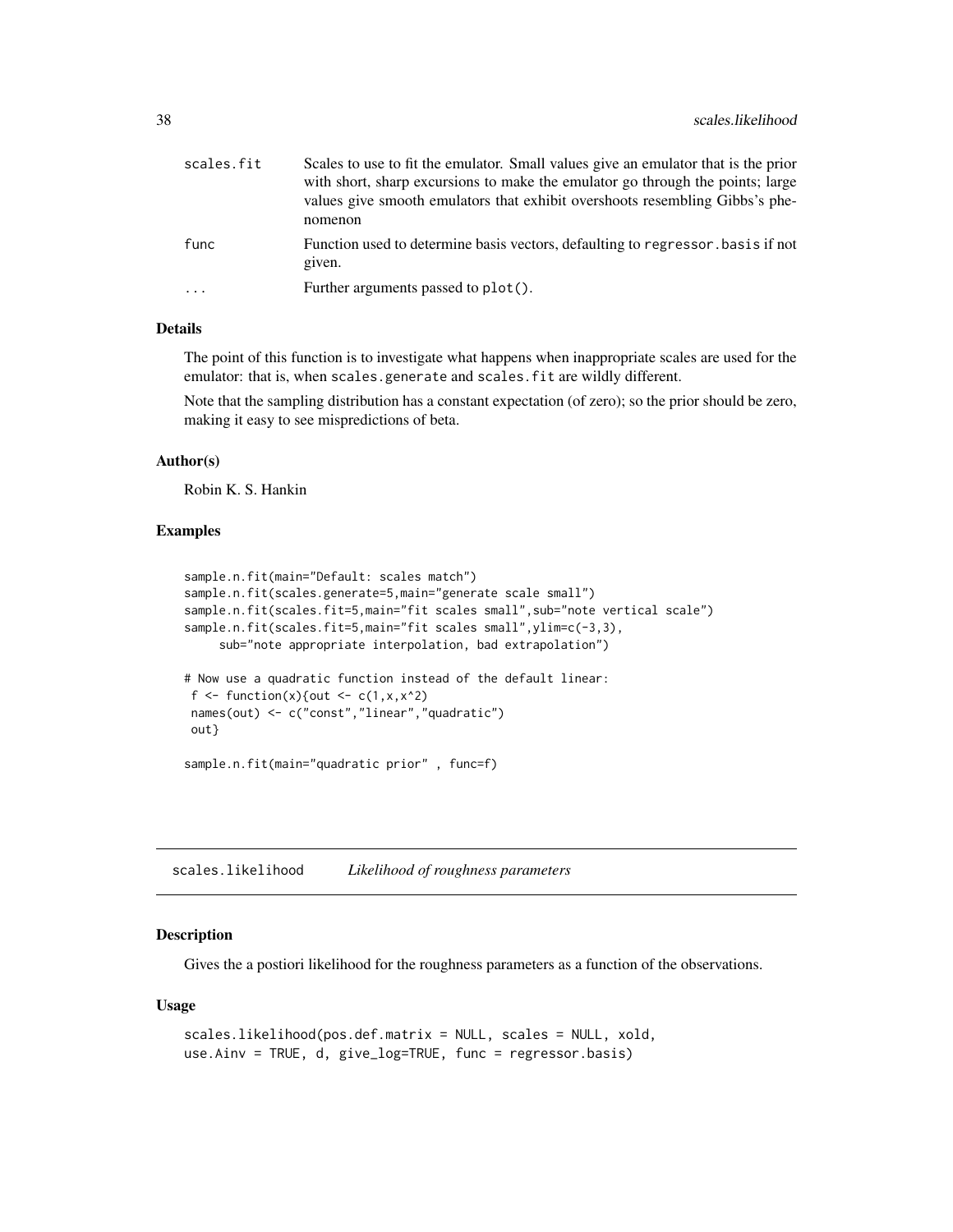#### **Arguments**

|          | pos.def.matrix Positive definite matrix used for the distance metric                                                                                                                                                                                                                                                                                                    |
|----------|-------------------------------------------------------------------------------------------------------------------------------------------------------------------------------------------------------------------------------------------------------------------------------------------------------------------------------------------------------------------------|
| scales   | If the positive definite matrix is diagonal, scales specifies the diagonal ele-<br>ments. Specify exactly one of pos. def. matrix or scales (ie not both)                                                                                                                                                                                                               |
| xold     | Points at which code has been run                                                                                                                                                                                                                                                                                                                                       |
| use.Ainv | Boolean, with default TRUE meaning to calculate $A^{-1}$ explicitly and use it. Set-<br>ting to FALSE means to use methods (such as quad. form. $inv()$ ) which do not<br>require inverting the A matrix. Although one should avoid inverting a matrix if<br>possible, in practice there does not appear to be much difference in execution<br>time for the two methods |
| d        | Observations in the form of a vector with entries corresponding to the rows of<br>xold                                                                                                                                                                                                                                                                                  |
| give_log | Boolean, with default TRUE meaning to return the logarithm of the likelihood (ie)<br>the support) and FALSE meaning to return the likelihood itself                                                                                                                                                                                                                     |
| func     | Function used to determine basis vectors, defaulting to regressor basis if not<br>given                                                                                                                                                                                                                                                                                 |

# Details

This function returns the likelihood function defined in Oakley's PhD thesis, equation 2.37. Maximizing this likelihood to estimate the roughness parameters is an alternative to the leave-out-one method on the interpolant() helppage; both methods perform similarly.

The value returned is

$$
(\hat{\sigma})^{-(n-q)/2} |A|^{-1/2} \cdot |H^T A^{-1} H|^{-1/2}.
$$

#### Value

Returns the likelihood or support.

#### Note

This function uses a Boolean flag, use.Ainv, to determine whether A has to be inverted or not. Compare the other strategy in which separate functions, eg foo() and foo.A(), are written. An example would be betahat.fun().

# Author(s)

Robin K. S. Hankin

#### References

- J. Oakley 1999. *Bayesian uncertainty analysis for complex computer codes*, PhD thesis, University of Sheffield.
- J. Oakley and A. O'Hagan, 2002. *Bayesian Inference for the Uncertainty Distribution of Computer Model Outputs*, Biometrika 89(4), pp769-784
- R. K. S. Hankin 2005. *Introducing BACCO, an R bundle for Bayesian analysis of computer code output*, Journal of Statistical Software, 14(16)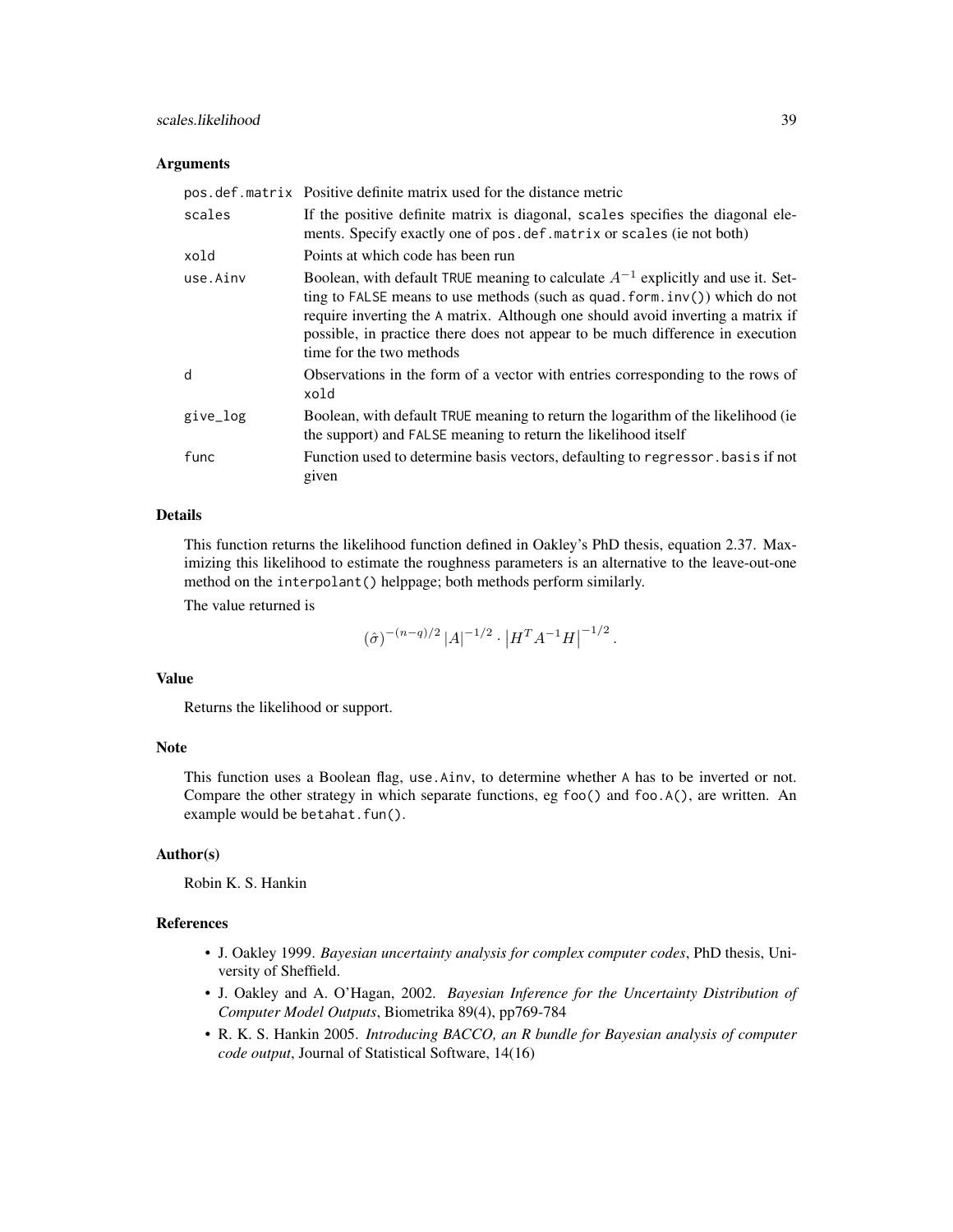#### See Also

[optimal.scales](#page-24-1)

#### Examples

```
data(toy)
val <- toy
 #define a real relation
 real.relation \le function(x){sum( (0:6)*x )}
#Some scales:
fish \leq rep(1,6)
fish[6] <-4A <- corr.matrix(val,scales=fish)
Ainv <- solve(A)
# Gaussian process noise:
H <- regressor.multi(val)
d <- apply(H,1,real.relation)
d.noisy <- as.vector(rmvnorm(n=1,mean=d, 0.1*A))
 # Compare likelihoods with true values and another value:
 scales.likelihood(scales=rep(1,6),xold=toy,d=d.noisy)
 scales.likelihood(scales=fish ,xold=toy,d=d.noisy)
# Verify that use.Ainv does not affect the numerical result:
u.true <- scales.likelihood(scales=rep(1,6),xold=toy,d=d.noisy,use.Ainv=TRUE)
u.false <- scales.likelihood(scales=rep(1,6),xold=toy,d=d.noisy,use.Ainv=FALSE)
print(c(u.true, u.false)) # should be identical up to numerical accuracy
# Now use optim():
f <- function(fish){scales.likelihood(scales=exp(fish), xold=toy, d=d.noisy)}
e <-
optim(log(fish),f,method="Nelder-Mead",control=list(trace=0,maxit=10,fnscale=
-1))
best.scales <- exp(e$par)
```
sigmahatsquared *Estimator for sigma squared*

# Description

Returns maximum likelihood estimate for sigma squared. The ".A" form does not need Ainv, thus removing the need to invert A. Note that this form is *slower* than the other if Ainv is known in advance, as solve(.,.) is slow.

<span id="page-39-0"></span>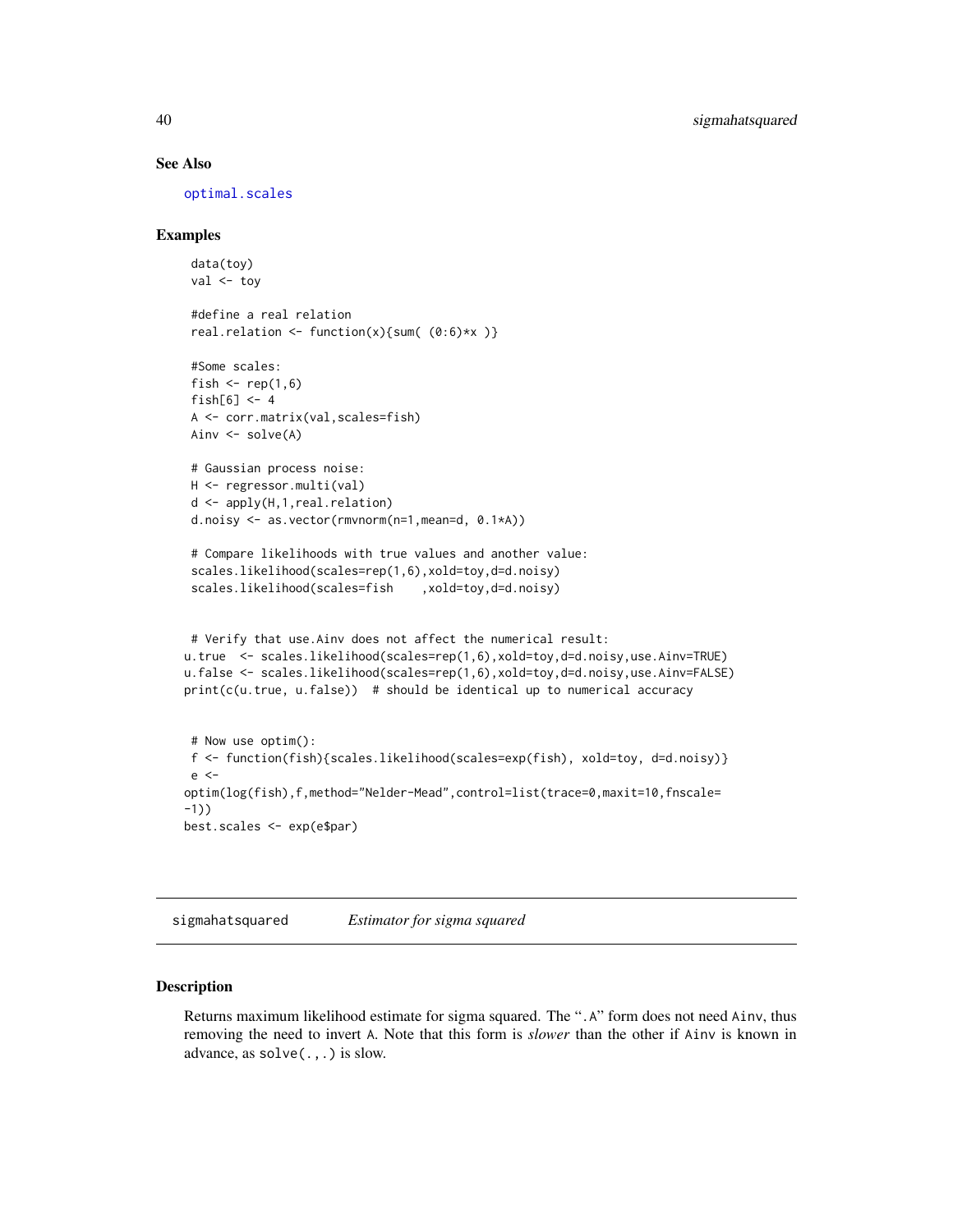# sigmahatsquared 41

# Usage

sigmahatsquared(H, Ainv, d) sigmahatsquared.A(H, A, d)

#### Arguments

| H            | Regressor matrix (eg as returned by regressor.multi())         |
|--------------|----------------------------------------------------------------|
| A            | Correlation matrix (eg corr.matrix(val))                       |
| Ainv         | Inverse of the correlation matrix (eg solve(corr.matrix(val))) |
| <sub>d</sub> | Vector of observations                                         |

#### Details

The formula is

$$
\frac{y^T \left(A^{-1} - A^{-1} H (H^T A^{-1} H)^{-1} H^T A^{-1}\right) y}{n - q - 2}
$$

where  $y$  is the data vector,  $H$  the matrix whose rows are the regressor functions of the design matrix, A the correlation matrix,  $n$  the number of observations and  $q$  the number of elements in the basis function.

# Author(s)

Robin K. S. Hankin

# References

- J. Oakley and A. O'Hagan, 2002. *Bayesian Inference for the Uncertainty Distribution of Computer Model Outputs*, Biometrika 89(4), pp769-784
- R. K. S. Hankin 2005. *Introducing BACCO, an R bundle for Bayesian analysis of computer code output*, Journal of Statistical Software, 14(16)

# Examples

```
## First, set sigmasquared to a value that we will try to estimate at the end:
REAL.SIGMASQ <- 0.3
```

```
## First, some data:
val <- latin.hypercube(100,6)
H <- regressor.multi(val,func=regressor.basis)
```

```
## now some scales:
fish \leq c(1,1,1,1,1,1,4)
```

```
## A and Ainv
A <- corr.matrix(as.matrix(val),scales=fish)
Ainv <- solve(A)
```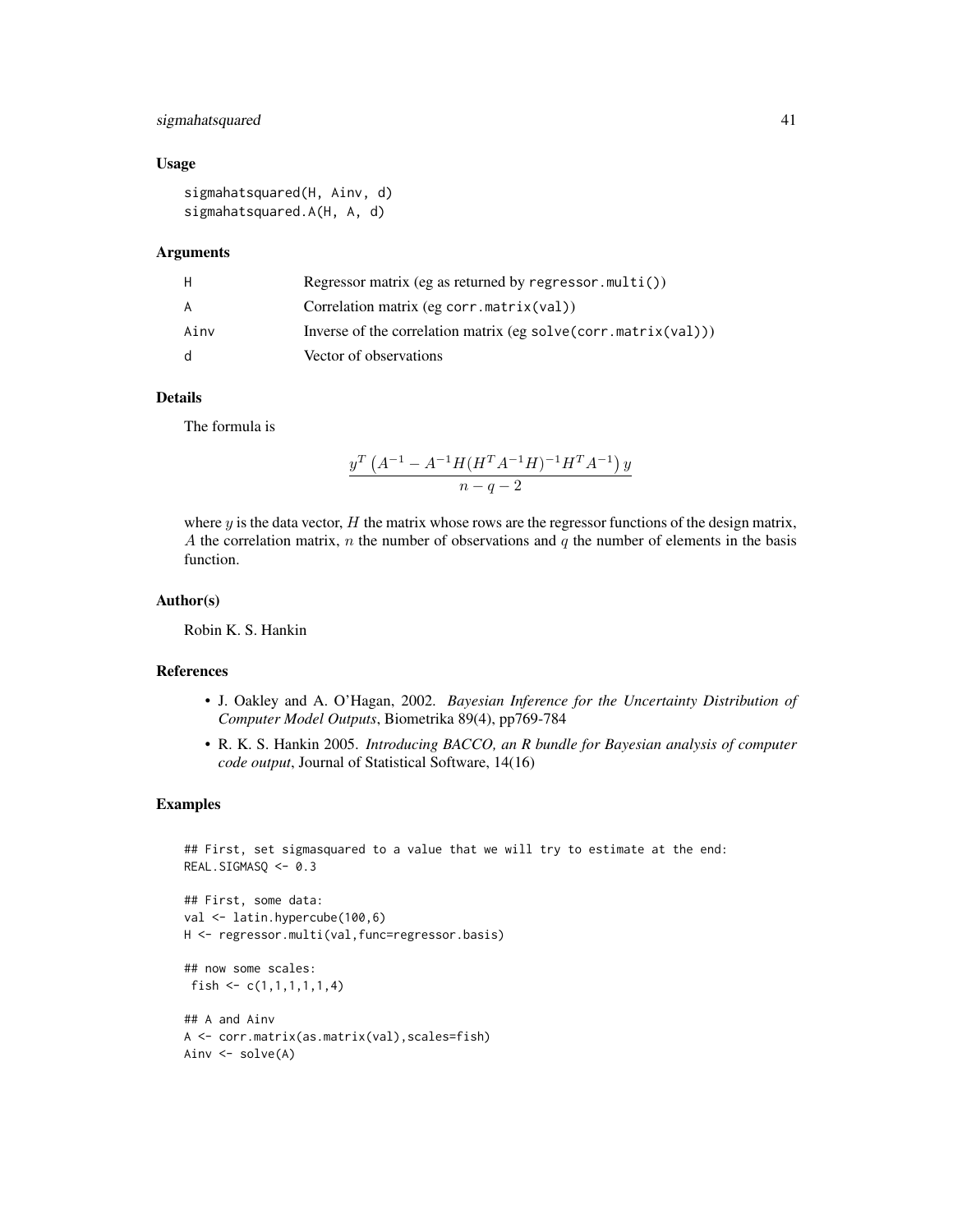```
## a real relation; as used in helppage for interpolant:
real.relation <- function(x){sum( (1:6)*x )}
## use the real relation:
d <- apply(val,1,real.relation)
## now add some Gaussian process noise:
d.noisy <- as.vector(rmvnorm(n=1,mean=d, REAL.SIGMASQ*A))
## now estimate REAL.SIGMASQ:
sigmahatsquared(H,Ainv,d.noisy)
## That shouldn't be too far from the real value specified above.
## Finally, a sanity check:
sigmahatsquared(H,Ainv,d.noisy) - sigmahatsquared.A(H,A=A,d.noisy)
```
toy *A toy dataset*

# Description

A matrix consisting of 10 rows and 6 columns corresponding to 10 points in a six-dimensional space.

#### Usage

data(toy)

# Examples

```
data(toy)
real.relation \leftarrow function(x){sum( (1:6)*x )}
d <- apply(toy, 1, real.relation)
# Supply some scales:
fish \leq rep(2,6)
# Calculate the A matrix:
A <- corr.matrix(toy,scales=fish)
Ainv <- solve(A)
# Now add some suitably correlated noise:
d.noisy <- as.vector(rmvnorm(n=1,mean=d, 0.1*A))
# Choose a point:
x.unknown \leq rep(0.5,6)
```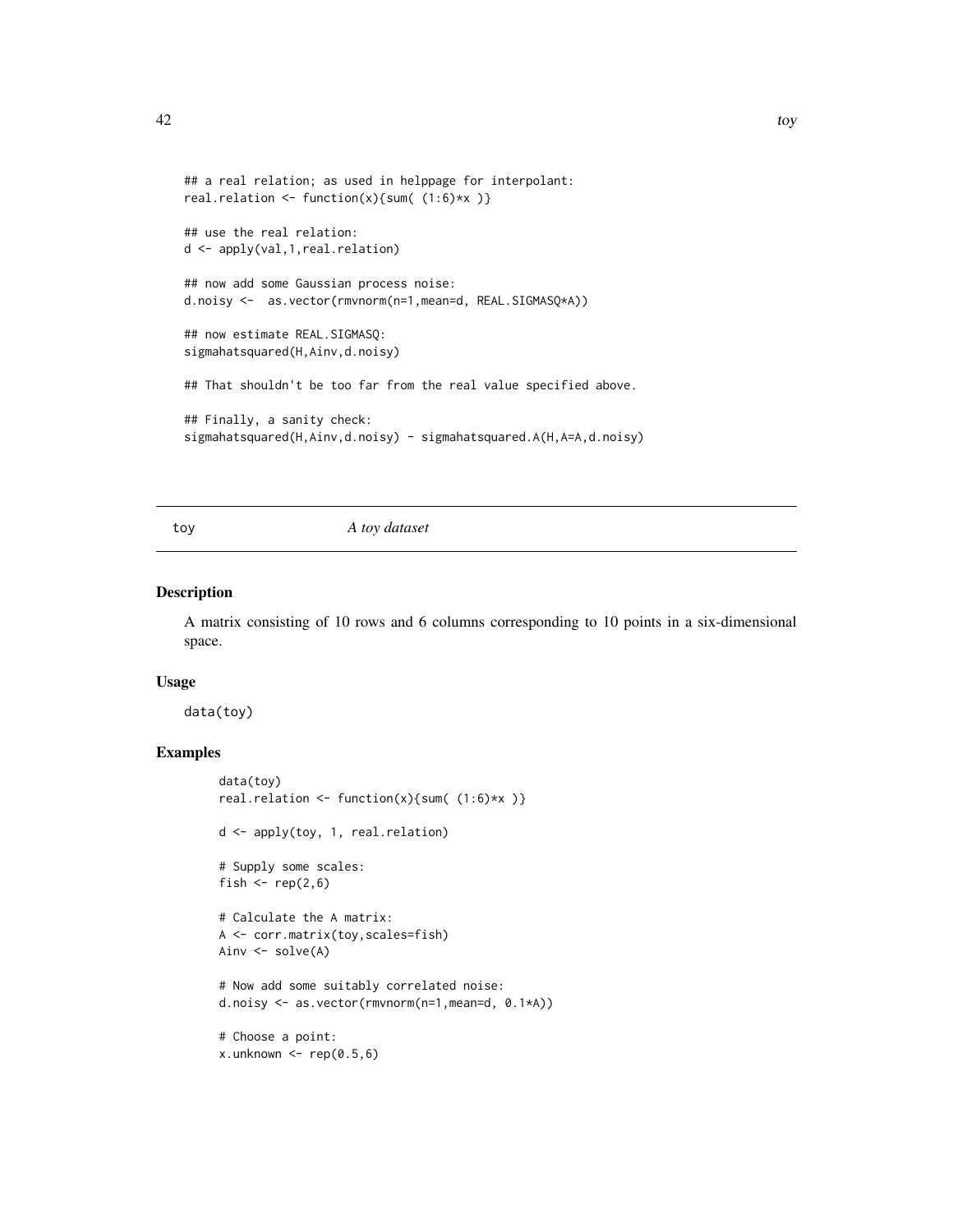```
# Now use interpolant:
interpolant(x.unknown, d.noisy, toy, Ainv, scales=fish, g=FALSE)
# Now verify by checking the first row of toy:
interpolant(toy[1,], d.noisy, toy, Ainv, scales=fish, g=FALSE)
# Should match d.noisy[1].
```
# tr *Trace of a matrix*

# Description

Returns the trace of a matrix

# Usage

tr(a)

#### Arguments

a Matrix whose trace is desired

# Author(s)

Robin K. S. Hankin

# Examples

tr(matrix(1:9,3,3))